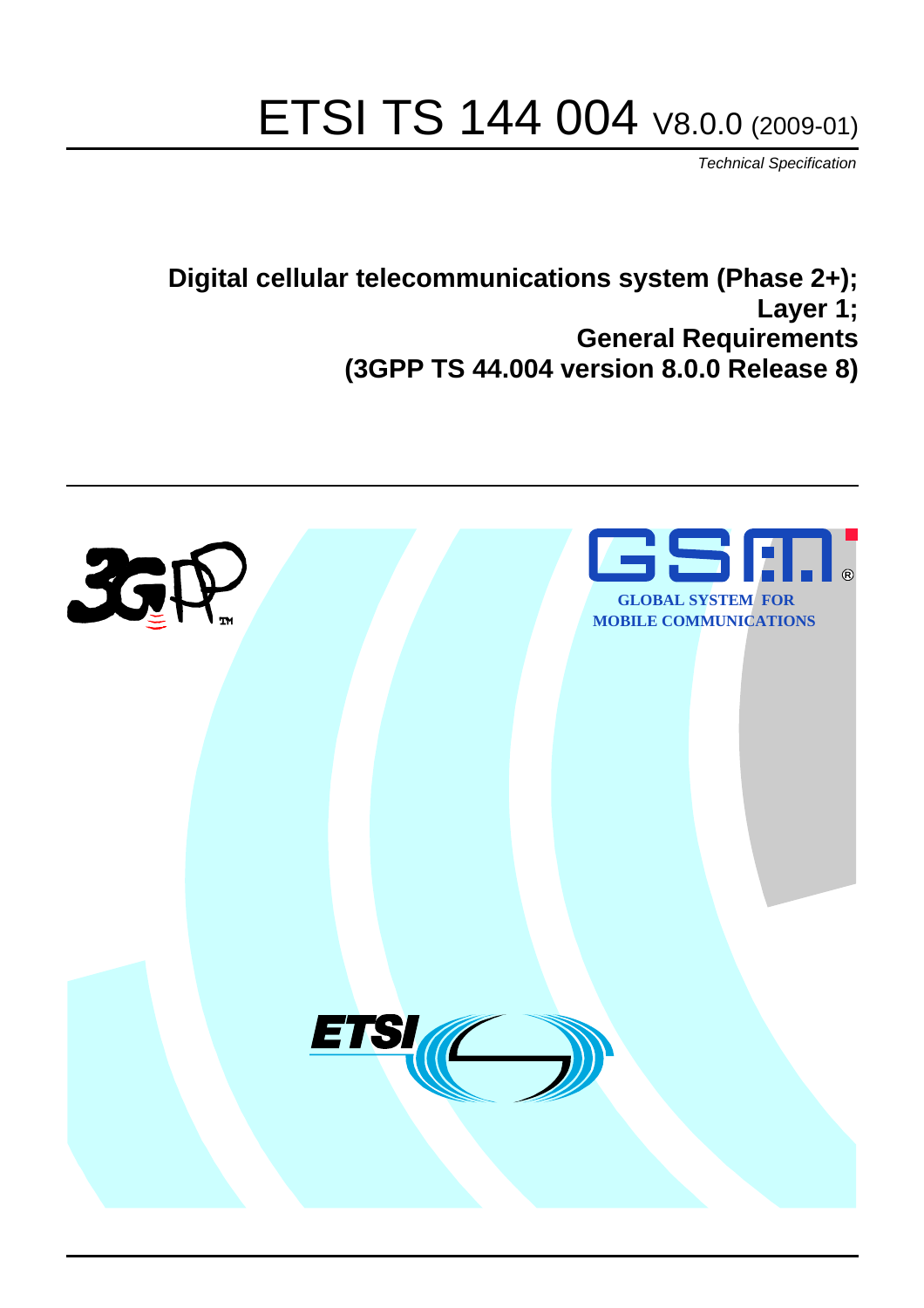Reference RTS/TSGG-0244004v800

> Keywords GSM

#### *ETSI*

#### 650 Route des Lucioles F-06921 Sophia Antipolis Cedex - FRANCE

Tel.: +33 4 92 94 42 00 Fax: +33 4 93 65 47 16

Siret N° 348 623 562 00017 - NAF 742 C Association à but non lucratif enregistrée à la Sous-Préfecture de Grasse (06) N° 7803/88

#### *Important notice*

Individual copies of the present document can be downloaded from: [http://www.etsi.org](http://www.etsi.org/)

The present document may be made available in more than one electronic version or in print. In any case of existing or perceived difference in contents between such versions, the reference version is the Portable Document Format (PDF). In case of dispute, the reference shall be the printing on ETSI printers of the PDF version kept on a specific network drive within ETSI Secretariat.

Users of the present document should be aware that the document may be subject to revision or change of status. Information on the current status of this and other ETSI documents is available at <http://portal.etsi.org/tb/status/status.asp>

If you find errors in the present document, please send your comment to one of the following services: [http://portal.etsi.org/chaircor/ETSI\\_support.asp](http://portal.etsi.org/chaircor/ETSI_support.asp)

#### *Copyright Notification*

No part may be reproduced except as authorized by written permission. The copyright and the foregoing restriction extend to reproduction in all media.

> © European Telecommunications Standards Institute 2009. All rights reserved.

**DECT**TM, **PLUGTESTS**TM, **UMTS**TM, **TIPHON**TM, the TIPHON logo and the ETSI logo are Trade Marks of ETSI registered for the benefit of its Members.

**3GPP**TM is a Trade Mark of ETSI registered for the benefit of its Members and of the 3GPP Organizational Partners. **LTE**™ is a Trade Mark of ETSI currently being registered

for the benefit of its Members and of the 3GPP Organizational Partners.

**GSM**® and the GSM logo are Trade Marks registered and owned by the GSM Association.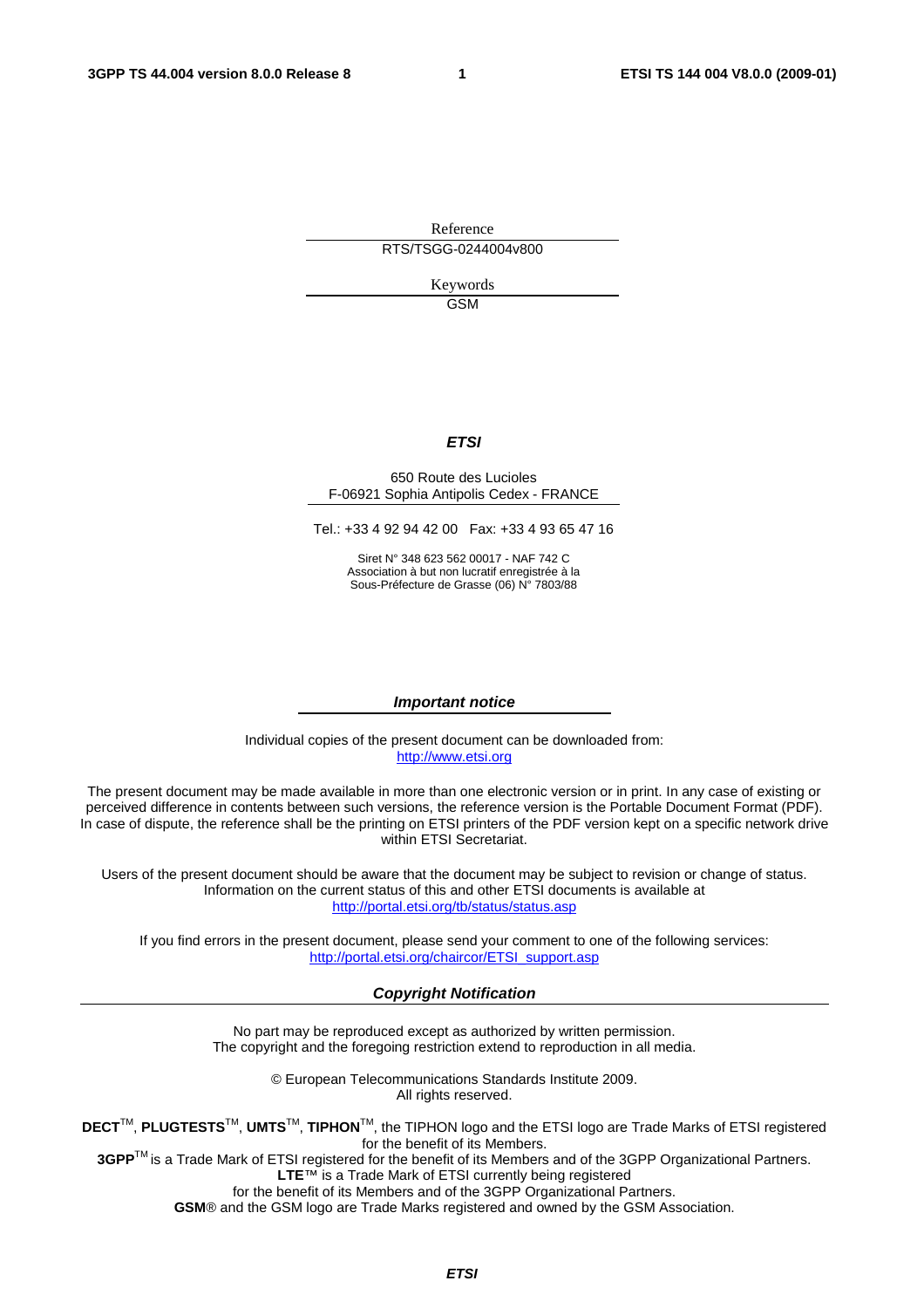## Intellectual Property Rights

IPRs essential or potentially essential to the present document may have been declared to ETSI. The information pertaining to these essential IPRs, if any, is publicly available for **ETSI members and non-members**, and can be found in ETSI SR 000 314: *"Intellectual Property Rights (IPRs); Essential, or potentially Essential, IPRs notified to ETSI in respect of ETSI standards"*, which is available from the ETSI Secretariat. Latest updates are available on the ETSI Web server ([http://webapp.etsi.org/IPR/home.asp\)](http://webapp.etsi.org/IPR/home.asp).

Pursuant to the ETSI IPR Policy, no investigation, including IPR searches, has been carried out by ETSI. No guarantee can be given as to the existence of other IPRs not referenced in ETSI SR 000 314 (or the updates on the ETSI Web server) which are, or may be, or may become, essential to the present document.

## Foreword

This Technical Specification (TS) has been produced by ETSI 3rd Generation Partnership Project (3GPP).

The present document may refer to technical specifications or reports using their 3GPP identities, UMTS identities or GSM identities. These should be interpreted as being references to the corresponding ETSI deliverables.

The cross reference between GSM, UMTS, 3GPP and ETSI identities can be found under [http://webapp.etsi.org/key/queryform.asp.](http://webapp.etsi.org/key/queryform.asp)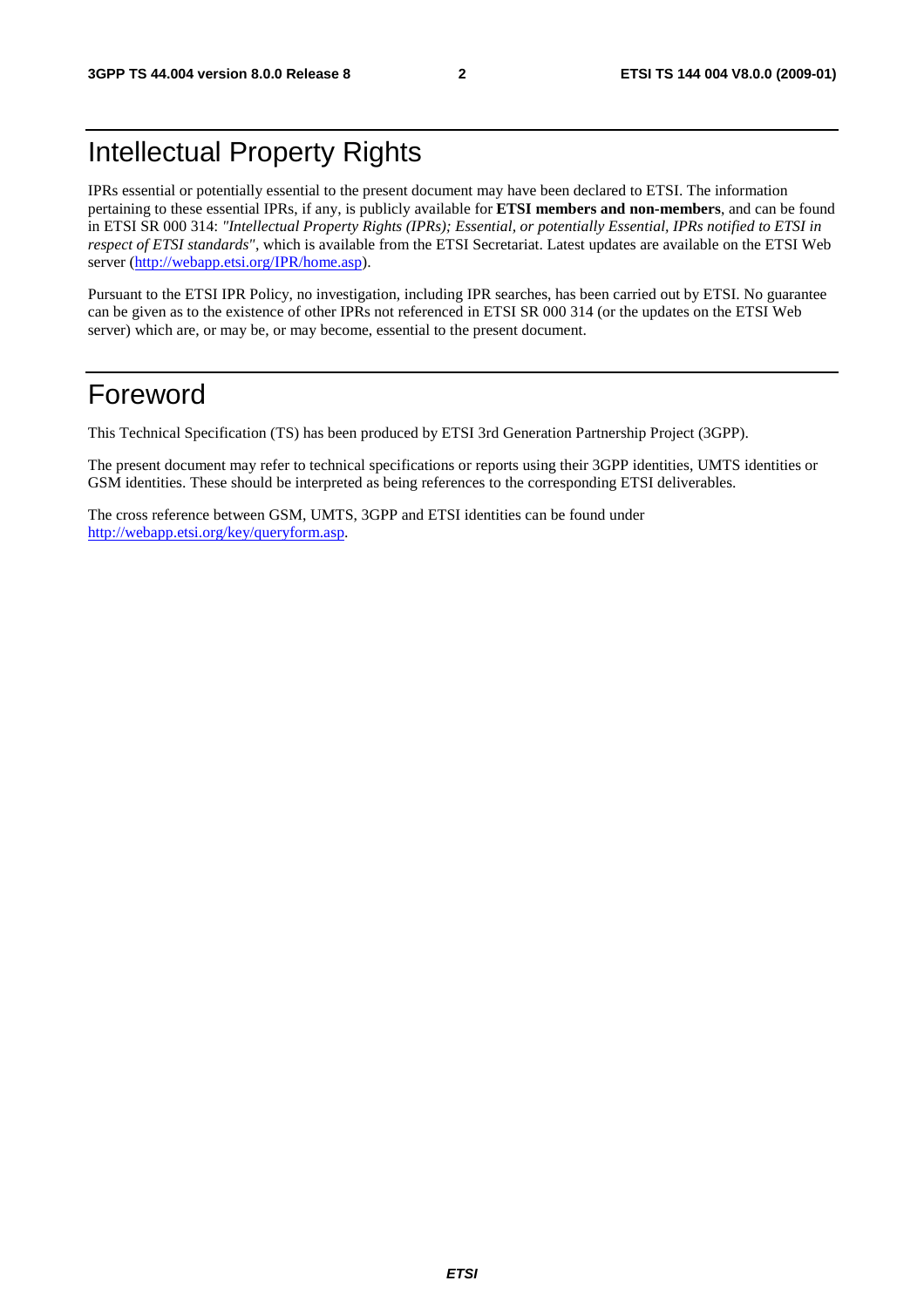$\mathbf{3}$ 

## Contents

| 1                  |                                                                                                   |  |
|--------------------|---------------------------------------------------------------------------------------------------|--|
| 1a                 |                                                                                                   |  |
| 2                  |                                                                                                   |  |
| 2.1                |                                                                                                   |  |
| 2.1a               |                                                                                                   |  |
| 2.1 <sub>b</sub>   |                                                                                                   |  |
| 2.2<br>2.3         |                                                                                                   |  |
|                    |                                                                                                   |  |
| 3                  |                                                                                                   |  |
| 3.1                |                                                                                                   |  |
| 3.2<br>3.2.1       |                                                                                                   |  |
|                    |                                                                                                   |  |
| 4                  |                                                                                                   |  |
| 4.1                | Generic names of primitives between layers 1 and 2 for the transfer of layer 2 frames and RLC/MAC |  |
| 4.2                | Generic names of primitives between layer 1 and the RR-management entity of layer 313             |  |
| 4.3                |                                                                                                   |  |
| 4.4                |                                                                                                   |  |
| 5                  |                                                                                                   |  |
| 5.0                |                                                                                                   |  |
| 5.1                |                                                                                                   |  |
| 5.2                |                                                                                                   |  |
| 5.3                |                                                                                                   |  |
| 6                  |                                                                                                   |  |
| 6.0                |                                                                                                   |  |
| 6.1                |                                                                                                   |  |
| $\tau$             |                                                                                                   |  |
| 7.0                |                                                                                                   |  |
| 7.1                |                                                                                                   |  |
| 7.1.1              |                                                                                                   |  |
| 7.1.2              |                                                                                                   |  |
| 7.2<br>7.2.1       |                                                                                                   |  |
| 7.2.2              |                                                                                                   |  |
| 7.3                |                                                                                                   |  |
| 7.3.1              |                                                                                                   |  |
| 7.3.2              |                                                                                                   |  |
| 7.3.2.1<br>7.3.2.2 |                                                                                                   |  |
| 7.4                |                                                                                                   |  |
| 7.4.1              |                                                                                                   |  |
| 7.4.2              |                                                                                                   |  |
| 7.4a               |                                                                                                   |  |
| 7.5                |                                                                                                   |  |
| 7.6<br>7.6.1       |                                                                                                   |  |
| 7.6.2              |                                                                                                   |  |
| 7.6.3              |                                                                                                   |  |
|                    |                                                                                                   |  |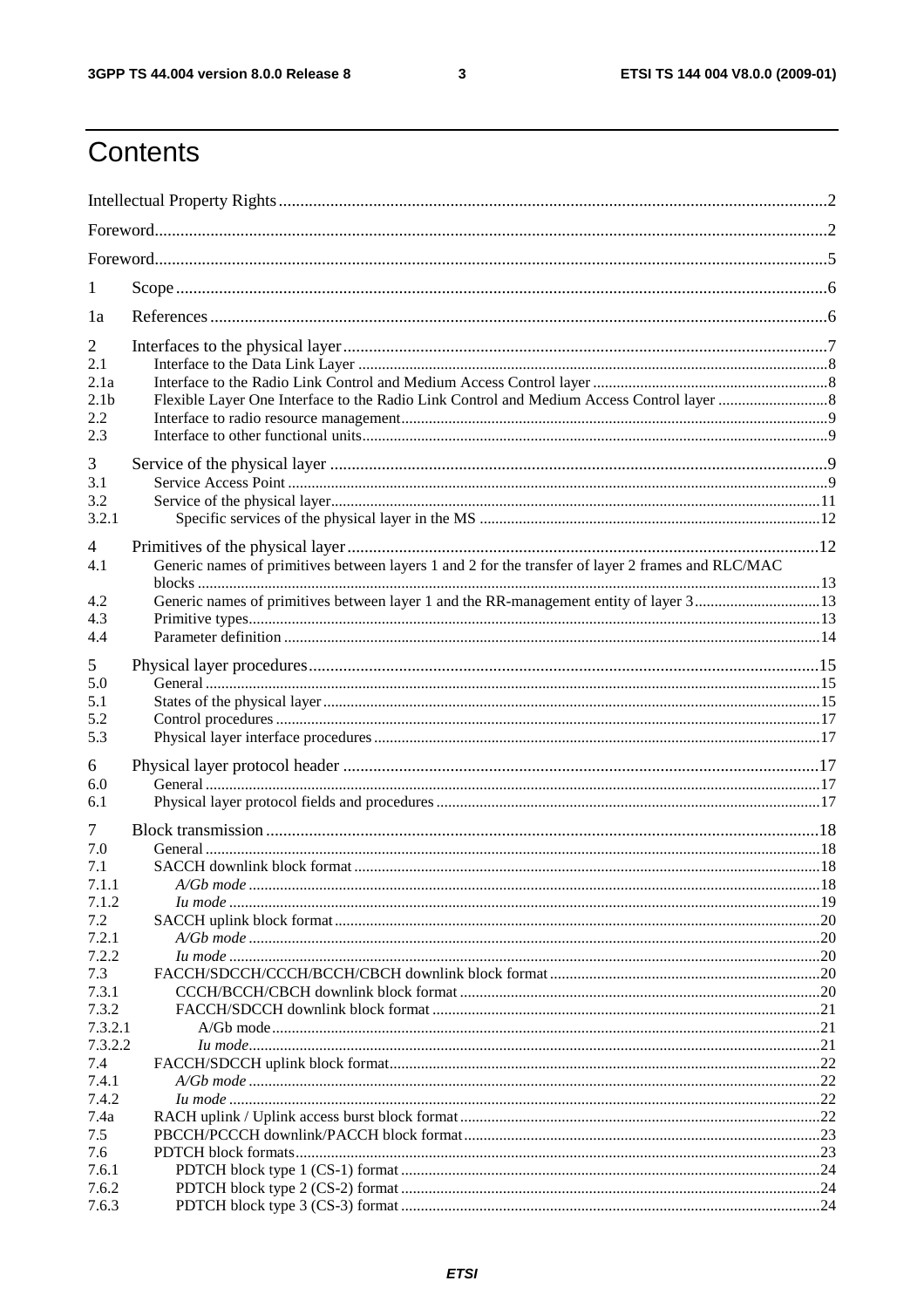| 7.6.4              |                               |  |
|--------------------|-------------------------------|--|
| 7.6.5              |                               |  |
| 7.6.6              |                               |  |
| 7.6.7              |                               |  |
| 7.6.8              |                               |  |
| 7.6.9              |                               |  |
| 7.6.9.1            |                               |  |
| 7.6.9.2            |                               |  |
| 7.6.10             |                               |  |
| 7.6.10.1           |                               |  |
| 7.6.10.2           |                               |  |
| 7.6.11             |                               |  |
| 7.6.11.1           |                               |  |
| 7.6.11.2           |                               |  |
| 7.6.12             |                               |  |
| 7.6.12.1           |                               |  |
| 7.6.12.2           |                               |  |
| 7.6.13             |                               |  |
| 7.6.13.1           |                               |  |
|                    |                               |  |
| 7.6.13.2<br>7.6.14 |                               |  |
|                    |                               |  |
| 7.6.15             |                               |  |
| 7.6.16             |                               |  |
| 7.6.17             |                               |  |
| 7.6.18             |                               |  |
| 7.6.19             |                               |  |
| 7.6.20             |                               |  |
| 7.6.21             |                               |  |
| 7.6.22             |                               |  |
| 7.6.23             |                               |  |
| 7.6.24             |                               |  |
| 7.6.25             |                               |  |
| 7.6.26             |                               |  |
| 7.6.27             |                               |  |
| 7.6.28             |                               |  |
| 7.6.29             |                               |  |
| 7.6.30             |                               |  |
| 7.6.31             |                               |  |
| 7.6.32             |                               |  |
| 7.6.33             |                               |  |
| 7.6.34             |                               |  |
| 7.6.35             |                               |  |
| 7.6.36             |                               |  |
| 7.6.37             |                               |  |
| 7.6.38             |                               |  |
| 7.6.39<br>7.6.40   |                               |  |
|                    |                               |  |
| 7.6.41<br>7.6.42   |                               |  |
| 7.7                |                               |  |
|                    |                               |  |
| 7.8                |                               |  |
| 7.9<br>7.9a        |                               |  |
| 7.9a.1             |                               |  |
| 7.9a.2             |                               |  |
| 7.10               |                               |  |
|                    |                               |  |
| 8                  |                               |  |
|                    | <b>Annex A (informative):</b> |  |
|                    |                               |  |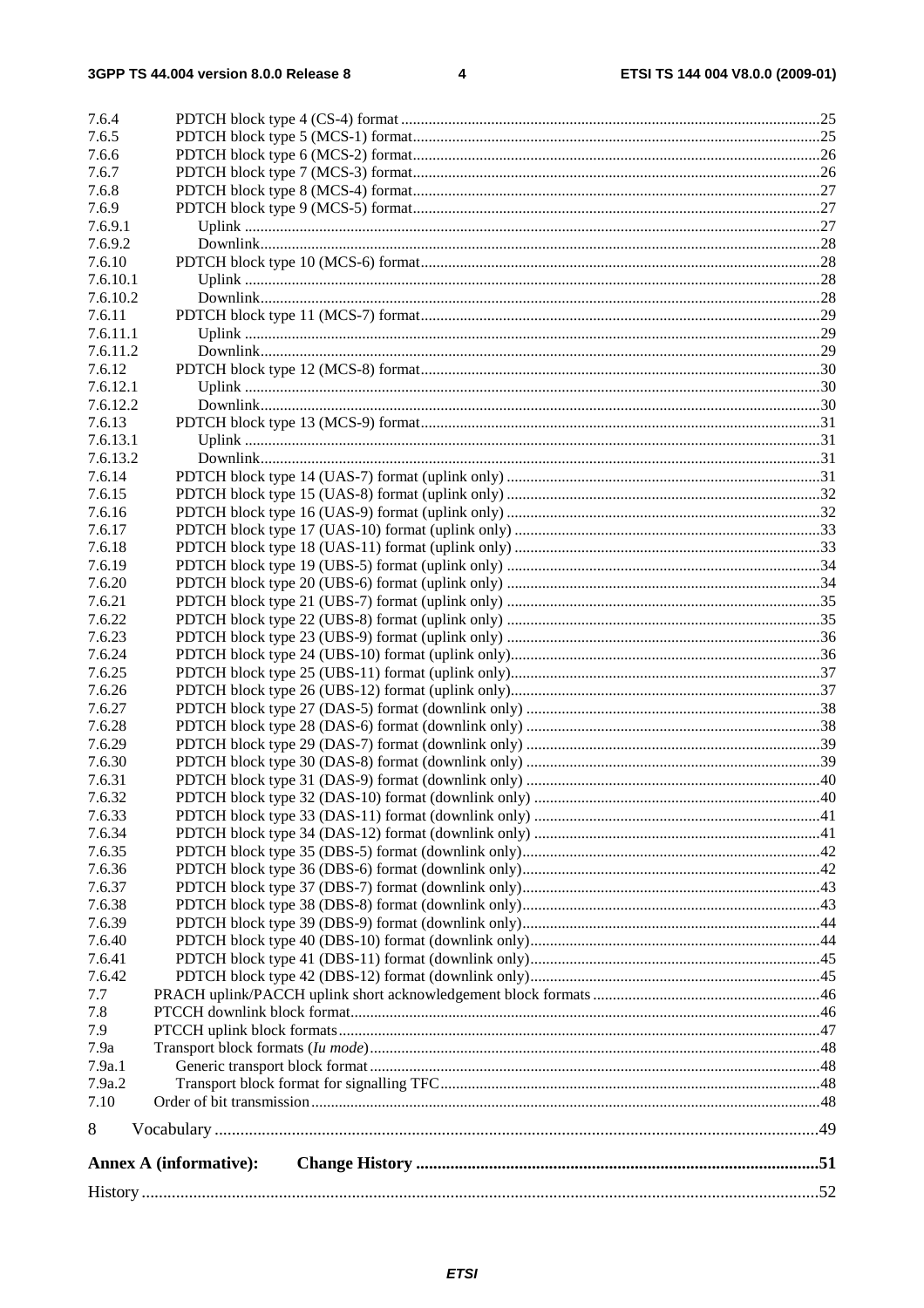## Foreword

This Technical Specification has been produced by the 3<sup>rd</sup> Generation Partnership Project (3GPP).

The contents of the present document are subject to continuing work within the TSG and may change following formal TSG approval. Should the TSG modify the contents of the present document, it will be re-released by the TSG with an identifying change of release date and an increase in version number as follows:

Version x.y.z

where:

- x the first digit:
	- 1 presented to TSG for information;
	- 2 presented to TSG for approval;
	- 3 or greater indicates TSG approved document under change control.
- y the second digit is incremented for all changes of substance, i.e. technical enhancements, corrections, updates, etc.
- z the third digit is incremented when editorial only changes have been incorporated in the document.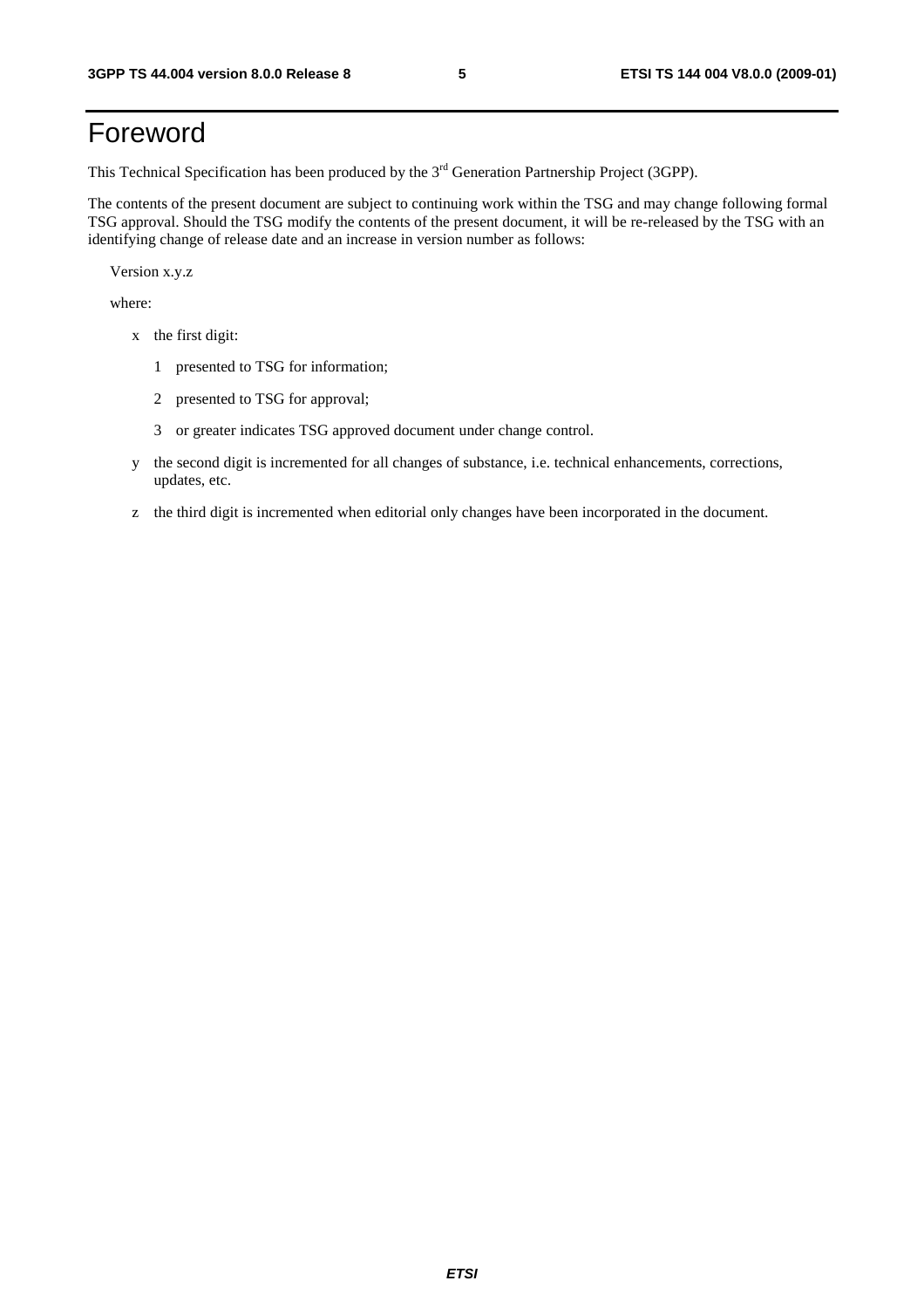## 1 Scope

The present document defines the service offered by the physical layer (3GPP TS 45-series of Technical Specifications) of the MS-BS interface (3GPP TS 45- and 44-series of Technical Specifications). Its main objective is to be a guidance for the interface between the 3GPP Technical Specifications in the 45-series and the 44-series. It also specifies the format of signalling channels and the order of bit transmission.

As far as possible, the present document makes use of the layering principles of the Reference Model for Open System Interconnection (OSI) as contained in ITU-T Recommendations X.200 and X.210.

## 1a References

The following documents contain provisions which, through reference in this text, constitute provisions of the present document.

- References are either specific (identified by date of publication, edition number, version number, etc.) or non-specific.
- For a specific reference, subsequent revisions do not apply.
- For a non-specific reference, the latest version applies. In the case of a reference to a 3GPP document (including a GSM document), a non-specific reference implicitly refers to the latest version of that document *in the same Release as the present document*.
- [1] 3GPP TR 21.905: "Vocabulary for 3GPP Specifications".
- [2] 3GPP TS 22.011: "Service accessibility".
- [3] 3GPP TS 43.013: "Discontinuous Reception (DRX) in the GSM System".
- [4] 3GPP TS 43.020: "Security-related network functions".
- [5] Void.
- [6] Void.
- [7] 3GPP TS 44.003: "Mobile Station Base Station System (MS BSS) interface; Channel structures and access capabilities".
- [8] 3GPP TS 44.005: "Data Link (DL) layer; General aspects".
- [9] 3GPP TS 44.006: "Mobile Station Base Station System (MS BSS) interface; Data Link (DL) layer specification".
- [10] **Void.**
- [11] 3GPP TS 44.018: "Mobile radio interface layer 3 specification; Radio Resource Control Protocol".
- [12] Void.
- [13] **Void.**
- [14] 3GPP TS 44.012: "Short Message Service Cell Broadcast (SMSCB) support on the mobile radio interface".
- [15] Void.
- [16] Void.
- [17] **Void.**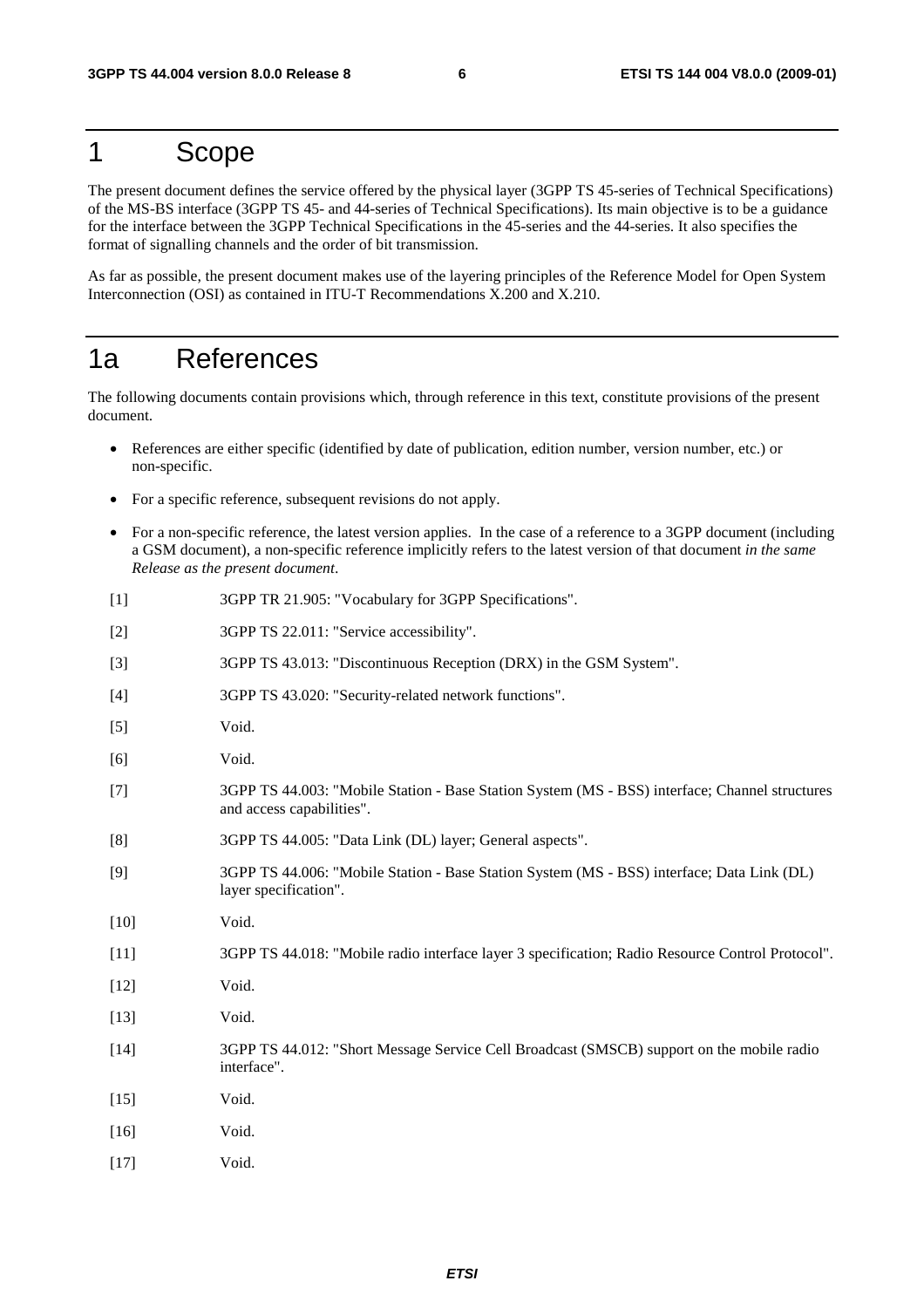[17a] 3GPP TS 44.060: "General Packet Radio Service (GPRS); Mobile Station (MS) - Base Station System (BSS) interface; Radio Link Control/Medium Access Control (RLC/MAC) protocol". [18] Void. [19] Void. [20] Void. [21] **Void.** [22] **Void.** [23] Void. [24] Void. [25] Void. [26] Void. [26a] 3GPP TS 44.118: "Mobile radio interface layer 3 specification; Radio Resource Control (RRC) Protocol, Iu Mode". [26b] 3GPP TS 44.160: "Radio Link Control/Medium Access Control (RLC/MAC) protocol, Iu Mode" [27] 3GPP TS 45.001: "Physical Layer on the Radio Path (General Description)". [28] 3GPP TS 45.002: "Multiplexing and multiple access on the radio path". [29] 3GPP TS 45.003: "Channel coding". [30] Void. [31] 3GPP TS 45.005: "Radio transmission and reception". [32] 3GPP TS 45.008: "Radio subsystem link control". [33] 3GPP TS 45.010: "Radio subsystem synchronization". [34] Void. [35] ITU-T Recommendation X.200: "Information technology; Open Systems Interconnection; Basic Reference Model: The basic model". [36] ITU-T Recommendation X.210: "Information technology - Open systems interconnection - Basic Reference Model: Conventions for the definition of OSI services". [37] 3GPP TS 48.058: 'Base Station Controler - Base Transceiver Station (BCS-BTS) Interface Layer 3 Specification'. [38] 3GPP TR 45.902: 'Flexible Layer One'.

## 2 Interfaces to the physical layer

The physical layer (layer 1) is the lowest layer in the OSI Reference Model and it supports all functions required for the transmission of bit streams on the physical medium. These bit streams are transferred on traffic channels, packet data traffic channels and control channels as defined in 3GPP TS 44.003.

NOTE: For GSM application the physical layer may also be referred to as the radio subsystem. However, the radio subsystem supports functions additional to those described in the present document.

The physical layer interfaces the Data Link Layer, the Radio Link Control and Medium Access Control layer and the supported functional units of the application (figure 2).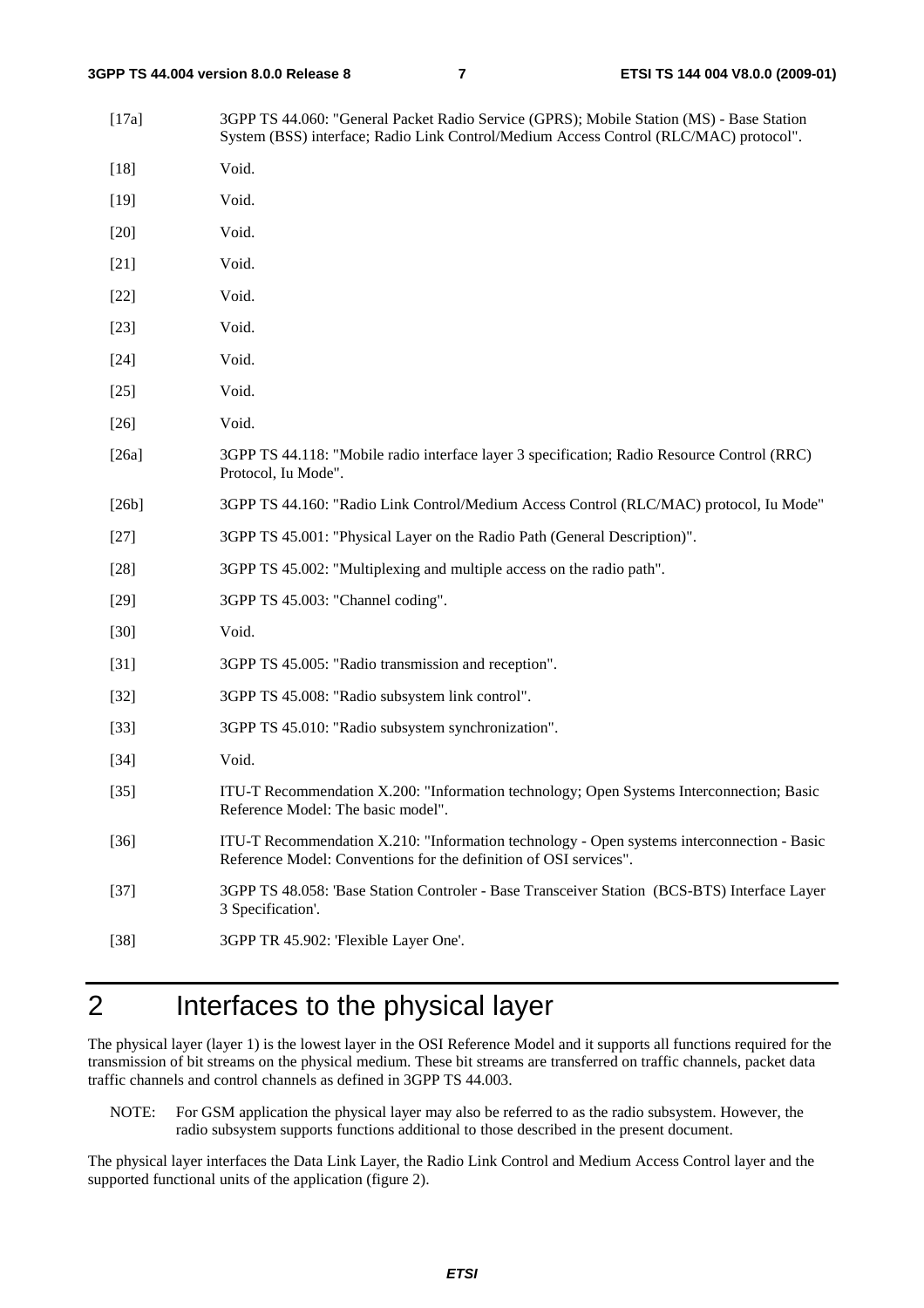

**Figure 2: Interfaces with the Physical Layer** 

## 2.1 Interface to the Data Link Layer

The physical layer interfaces the data link layer. On this interface control channels are supported. The data link layer is specified in 3GPP TS 44.005 and 44.006. Communication between the Physical Layer and the Data Link Layer is in an abstract way performed by means of PH-primitives. They do not constrain implementations.

NOTE: The terms physical layer and layer 1, and data link layer and layer 2, will be used synonymously in the present document.

The PH-primitives exchanged between the physical layer and the data link layer are used for the transfer of layer 2 frames. They are also used to indicate the establishment of channels to layer 2.

## 2.1a Interface to the Radio Link Control and Medium Access Control layer

The physical layer interfaces the Radio Link Control and Medium Access Control (RLC/MAC) layer. On this interface packet data control channels and packet data traffic channels are supported when MS is operating in *A/Gb mode*; when MS is operating in *Iu mode*, traffic channels, dedicated control channels, packet data control channels and packet data traffic channels are supported. The RLC/MAC layer is specified in 3GPP TS 44.060 (*A/Gb mode*) and 3GPP TS 44.160 (*Iu mode*). Communication between the Physical Layer and the RLC/MAC layer is in an abstract way performed by means of PH-primitives. They do not constrain implementations.

The PH-primitives exchanged between the physical layer and the RLC/MAC layer are used for the transfer of RLC/MAC blocks. They are also used to indicate the establishment of packet data physical channels (*A/Gb mode*) or shared basic physical subchannels (*Iu mode*) to the RLC/MAC layer.

## 2.1b Flexible Layer One Interface to the Radio Link Control and Medium Access Control layer

In *Iu mode*, when the Flexible Layer One is used the physical layer interfaces the Radio Link Control and Medium Access Control (RLC/MAC) layer (see 3GPP TR 45.902). On this interface transport channels are supported. The RLC/MAC layer is specified in 3GPP TS 44.160. Communication between the Physical Layer and the RLC/MAC layer is in an abstract way performed by means of PH-primitives. They do not constrain implementations.

The PH-primitives exchanged between the physical layer and the RLC/MAC layer are used for the transfer of transport blocks.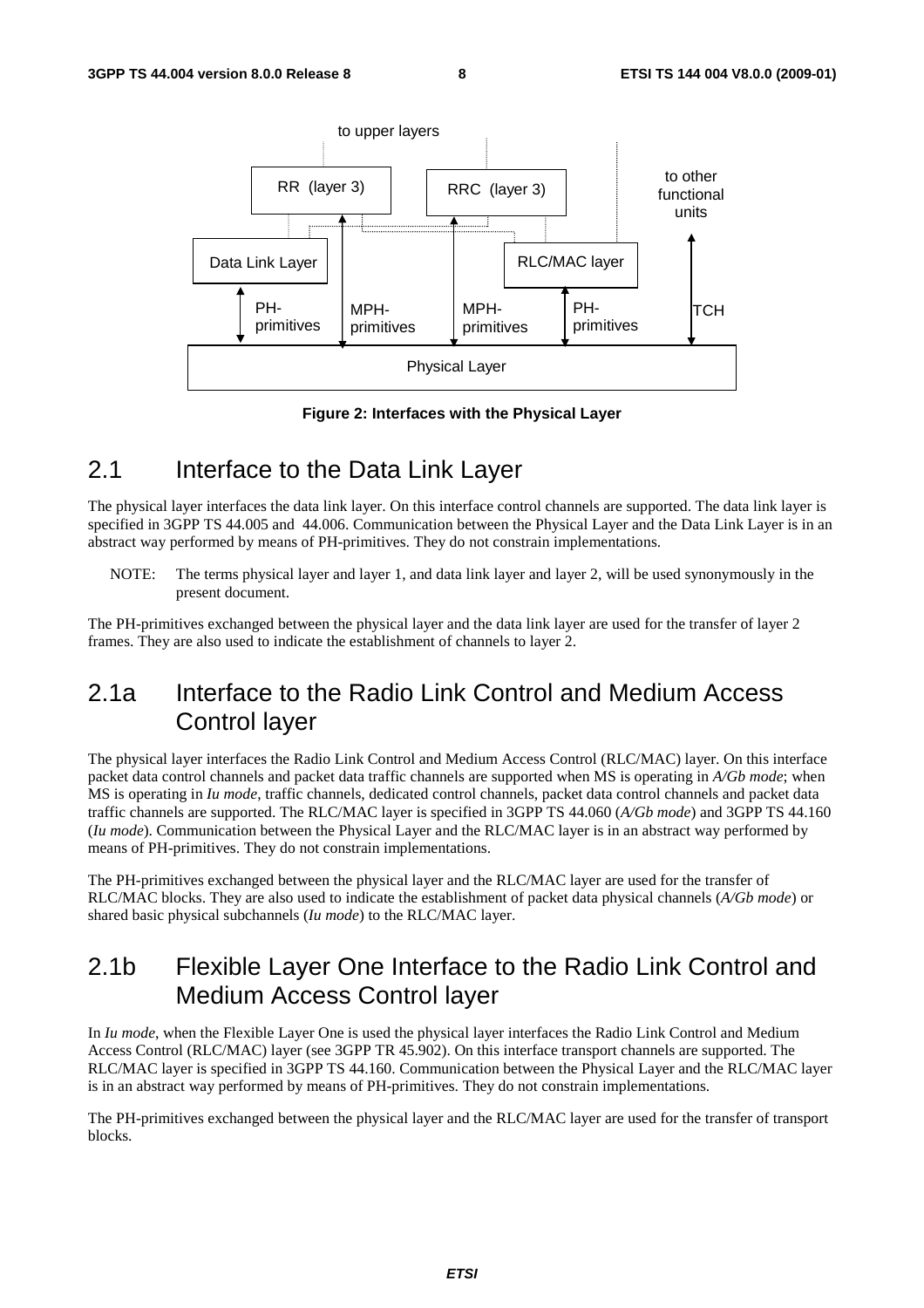## 2.2 Interface to radio resource management

The physical layer interfaces the radio resource management (RR or RRC) entity of layer 3 in the MS and in the network. When the MS is operating in *A/Gb mode* the radio resource management is provided by the RR entity whilst when operating in *Iu mode* the radio resource management is provided by the RRC entity.

Communication is performed in an abstract way by means of MPH-primitives. They do not constrain implementations.

The primitives exchanged with the RR-management entity are related to the assignment of channels, physical layer system information (including measurement results), etc.

## 2.3 Interface to other functional units

The physical layer interfaces other functional units in the MS and in the network for supporting traffic channels. These interfaces are described in the 26, 27 and 46 series of Technical Specifications.

## 3 Service of the physical layer

The physical layer supports transfer of bit streams on the radio medium according to the Technical Specifications of the 45-series. The scope of the 45-series of Technical Specifications is the definition of a framework for operation on the radio medium. The application of this framework on the radio medium results in a transmission service. General characteristics of the service obtained by applying the framework of the 45-series at the operation on the radio medium are described in this clause.

## 3.1 Service Access Point

In the Reference Model for Open System Interconnection, Service Access Points (SAPs) of a layer are defined as gates through which services are offered to an adjacent higher layer (figure 3.1.a). Through a SAP the physical layer offers a service to the data link layer. The SAP is used both for the control of the service providing entity (in case this is the physical layer; commands related to the establishment and release of channels) and the transfer of data (in case of the physical layer; the transfer of bits). The physical layer service access points defined in the present document differ from the OSI physical layer Service Access Points; the layer 3 RR-management instead of the data link layer controls the SAPs (establishment and release of channels).



**Figure 3.1.a: Service Access Point principle** 

On the physical layer of the GSM system a SAP is defined between the physical layer and the data link layer for each control channel (figure 3.1.b and figure 3.1.b1). The characteristics of SAPs (channels) are listed in 3GPP TS 44.003.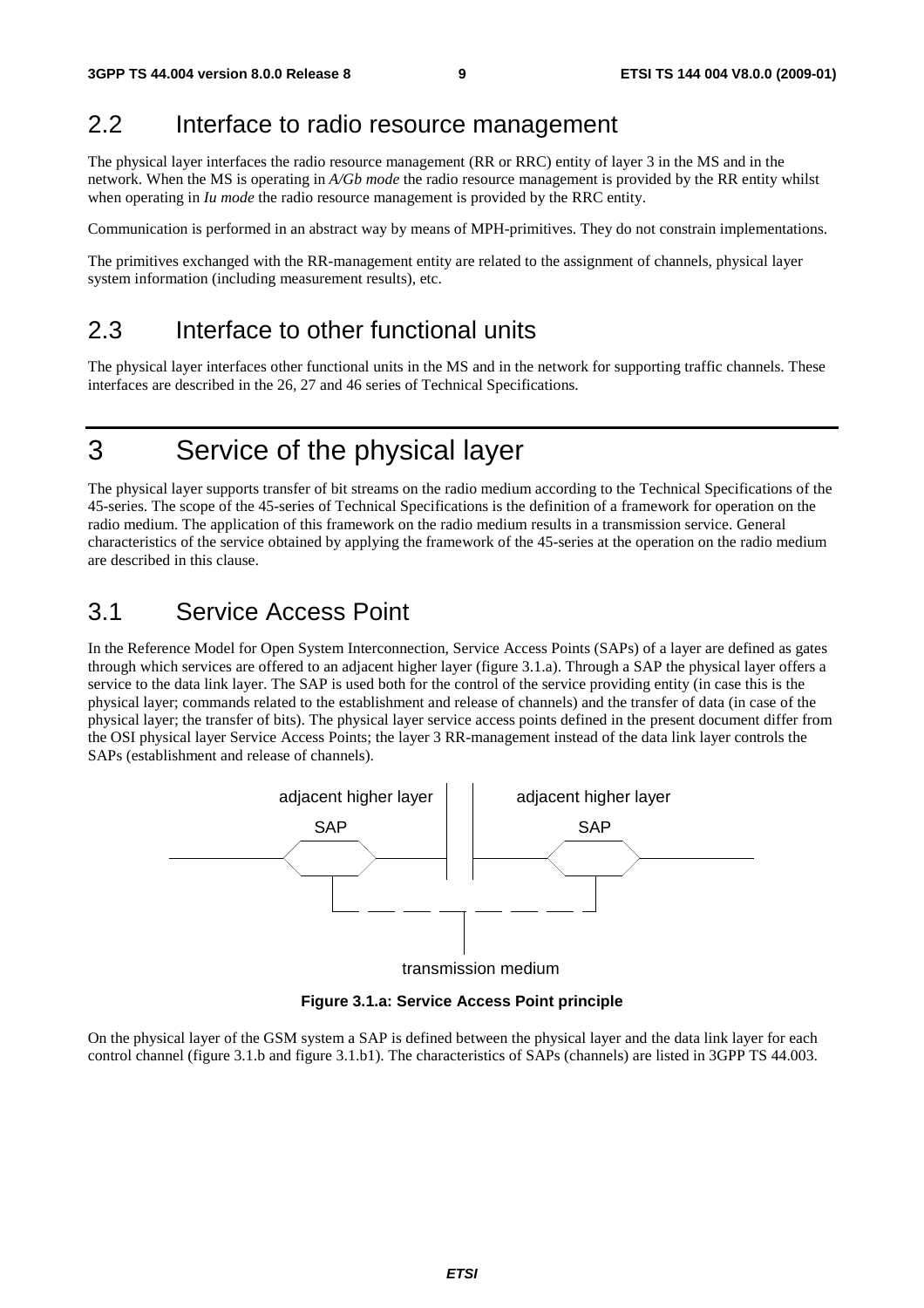

Physical layer





#### **Figure 3.1.b1: SAPs between the physical layer and the data link layer when the MS is capable of operating in** *Iu mode*

Moreover, on the physical layer of the GSM system a SAP is defined between the physical layer and the RLC/MAC layer for the packet data control channels, dedicated control channels (*Iu mode*), traffic channels (*Iu mode*) and the packet data traffic channel and the transport channels (FLO in *Iu mode*) (see figure 3.1.c, figure 3.1.d and figure 3.1.e). Multiplexing of these channels is controlled by the RLC/MAC layer, see 3GPP TS 44.060 (*A/Gb mode*) and 3GPP TS 44.160 (*Iu mode*). The characteristics of channels are listed in 3GPP TS 44.003.







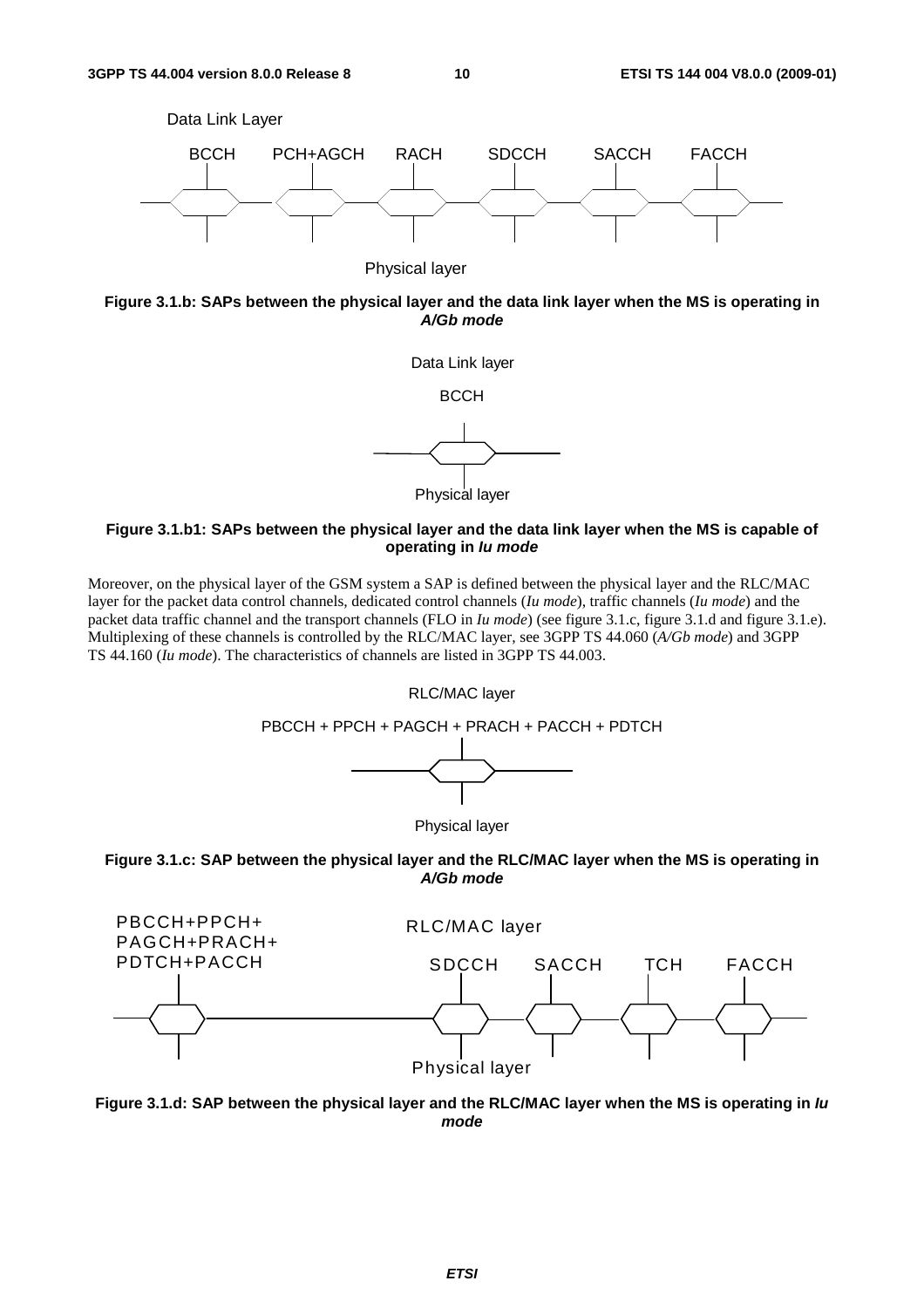

**Figure 3.1.e: SAP between the physical layer and the RLC/MAC layer when the MS is operating in** *Iu mode* **with FLO** 

## 3.2 Service of the physical layer

The physical layer offers a transmission service on a limited set of logical channels. Additionally with FLO in *Iu mode*, the physical layer offers a transmission service on transport channels. The BS and MS access capabilities and the characteristics of logical channels (SAPs) are defined in 3GPP TS 44.003.

NOTE: Between 3GPP TS 44.003 and the 3GPP TS 45.0xx series there is a slight difference in terminology. The "channels" mentioned in 3GPP TS 44.003 are "logical channels" according to the 3GPP TS 45.0xx series (especially 3GPP TS 45.002). The "CCCH", a channel name commonly used in the 3GPP TS 44.0xx series, covers the logical channels of the type RACH, PCH and AGCH. Similarly, the 'PCCCH' covers the logical channels of the type PPCH, PAGCH and PRACH.

For an MS operating in *A/Gb mode*, logical channels are multiplexed on physical channels. Physical channels are the units scheduled on the radio medium. Some are reserved by the network for common use (e.g. a combination of CCCH and BCCH), others are assigned to dedicated connections with MSs (dedicated physical channels), or are assigned to a shared usage between MSs for packet switched data traffic (packet data physical channels). In time, the combination of logical channels used on an assigned physical channel may change. Allowed combinations of logical channels on a physical channel are defined in 3GPP TS 44.003. Data on SAPs of control channels is exchanged in discrete blocks with a size of 23 or 21 (SACCH) octets. Data on a SAP of packet data traffic channels is exchanged in discrete blocks with a size dependent on the block type (see clause 7).

For an MS operating in *Iu mode*, logical channels are multiplexed on basic physical subchannels. Basic physical subchannels are the units scheduled on the radio medium. Some basic physical channels are reserved by the network for common use (e.g. BCCH); dedicated basic physical subchannels are assigned to dedicated connections with MSs, shared basic physical subchannels are assigned to a shared usage between MSs for packet switched data traffic. In time, the combination of logical channels used on an assigned basic physical subchannel may change. Allowed combinations of logical channels on a basic physical subchannel are defined in 3GPP TS 44.003. Data on SAPs of control channels is exchanged in discrete blocks with a size of 23 or 21 (SACCH) octets. Data on a SAP of packet data traffic channels is exchanged in discrete blocks with a size dependent on the block type (see clause 7).

For an MS operating in *Iu mode* with FLO, transport channels are multiplexed on dedicated basic physical subchannels. The combination of transport channels used on an assigned basic physical subchannel may change in time. Data on SAPs of transport channels is exchanged in discrete transport blocks.

Synchronization between layer 1 and layer 2 (data link layer) is provided for piggy-backing of RR (receive ready) frames, and the starting of timers (T200). See also 3GPP TS 44.006. Synchronization between the physical layer and the RLC/MAC layer is provided for the handling of timers, and the multiplexing of logical channels. See also 3GPP TS 44.060 (*A/Gb mode*) and 3GPP TS 44.160 (*Iu mode*).

#### **- Error detection:**

The physical layer offers an error protected transmission service, it includes error detection functions and to a lower level, error correction functions. Erroneous received frames are not offered to the data link layer or the RLC/MAC layer. The probability of one or more errors in a physical block transferred by the physical layer is defined in 3GPP TS 45.005. Due to not specified methods of quality detection, the probability of residual errors in transferred blocks may vary between implementations.

#### **- Encryption:**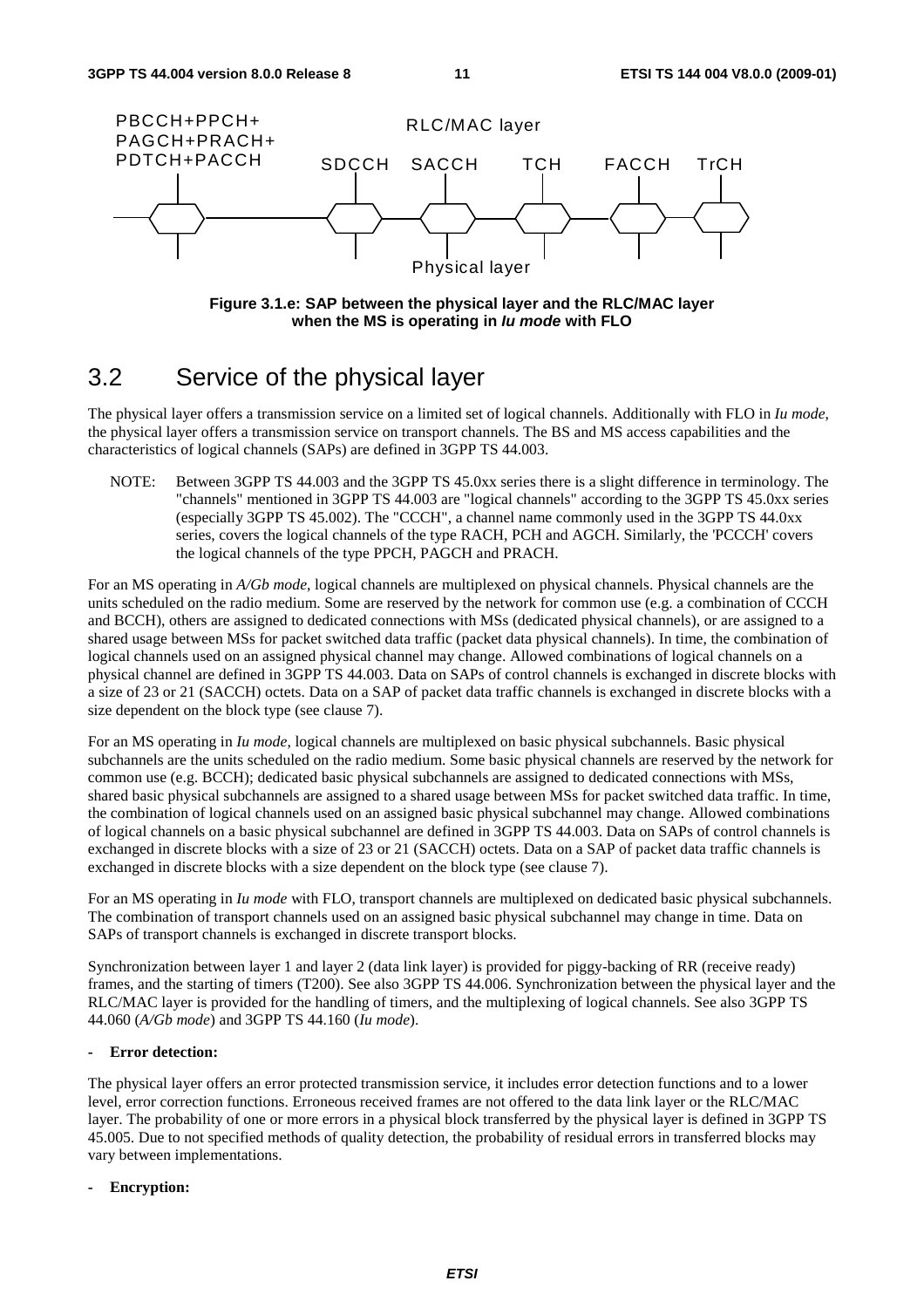Security related functions implemented at the physical layer are described in 3GPP TS 43.020.

An overview of the functions specified in the 45-series which create the service of the physical layer can be found in 3GPP TS 45.001.

## 3.2.1 Specific services of the physical layer in the MS

The access capability service of the physical layer in the MS differs depending on the nature of the channel (traffic, packet data traffic or broadcast/common channels).

#### **- Establishment of dedicated physical channels (***A/Gb Mode***):**

Establishment of dedicated physical channels on the physical layer is controlled by the radio resources management of layer 3 (3GPP TS 44.018). During operation on a dedicated physical channel, the physical layer measures the signals of neighbouring base stations and the signal quality of the used dedicated physical channel. Measurements are transferred to layer 3, measurement control information is offered by layer 3.

#### **- Establishment of dedicated basic physical subchannels (***Iu mode***):**

Establishment of dedicated basic physical subchannels on the physical layer is controlled by the radio resources management of layer 3 (3GPP TS 44.018 and 3GPP TS 44.118). During operation on a dedicated basic physical subchannel, the physical layer measures the signals of neighbouring base stations and the signal quality of the used dedicated basic physical subchannel. Measurements are transferred to layer 3, measurement control information is offered by layer 3.

#### **- Establishment of packet data physical channels (***A/Gb mode***):**

Establishment of packet data physical channels on the physical layer is controlled by the radio resource management of layer 3. Packet access and the reservation of radio resource on packet data physical channels is controlled by the RLC/MAC layer in co-operation with layer 3 (3GPP TS 44.060 and 3GPP TS 44.118). During operation on packet data physical channels, the physical layer measures the signals of neighbouring base stations and the signal quality of the used packet data physical channel. Measurements are transferred to layer 3, measurement control information is offered by layer 3.

#### **- Establishment of shared basic physical subchannels (***Iu mode***):**

Establishment of shared basic physical subchannels on the physical layer is controlled by the radio resource management of layer 3. Packet access and the reservation of radio resource on shared basic physical subchannels is controlled by the RLC/MAC layer in co-operation with layer 3 (3GPP TS 44.160 and 3GPP TS 44.118). During operation on shared basic physical subchannels, the physical layer measures the signals of neighbouring base stations and the signal quality of the used shared basic physical subchannel. Measurements are transferred to layer 3, measurement control information is offered by layer 3.

#### **- cell/PLMN selection in idle mode or in packet mode:**

In idle mode or in packet mode, the physical layer selects the best cell with its BCCH/CCCH in close co-operation with layer 3, meeting requirements for PLMN selection specified in 3GPP TS 22.011. The idle mode procedures are not modelled within the present document. Examples of procedures for cell selection are described in 3GPP TS 45.008. The physical layer performs automatic crossover.

## 4 Primitives of the physical layer

The Physical layer interacts with other entities as illustrated in figure 2.1. The interactions with the data link layer of Dm channels and the interactions with the RLC/MAC layer of packet data physical channels (*A/Gb mode*), shared or dedicated basic physical subchannels (*Iu mode*) are shown in terms of primitives where the primitives represent the logical exchange of information and control between the physical layer and adjacent layers. They do not specify or constrain implementations. The interactions between the physical layer and layer 1 entities for Bm/Lm channels are for further study. For the physical layer two sets of primitives are defined:

#### **- Primitives between physical layer and data link layer and RLC/MAC layer respectively:**

PH - Generic name - Type: Parameters.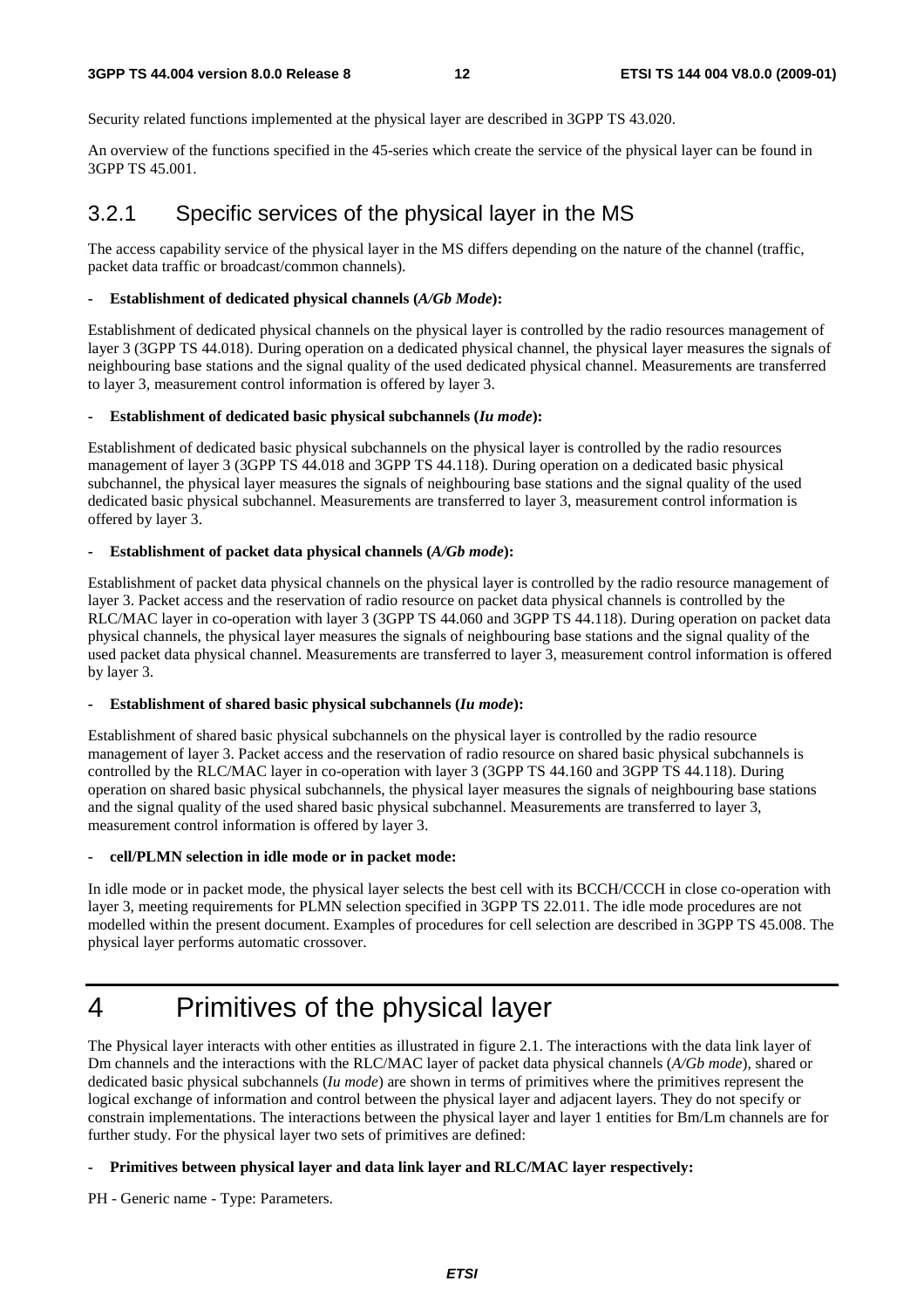#### **- Primitives between layer 1 and the RR-management layer 3 entity:**

MPH - Generic name - Type: Parameters.

## 4.1 Generic names of primitives between layers 1 and 2 for the transfer of layer 2 frames and RLC/MAC blocks

The following primitive generic names are defined on the SAPs between the physical layer and the data link layer:

#### a) PH-DATA:

 The PH-DATA primitives are used on a SAP to pass message units containing frames used for data link layer and RLC/MAC layer respective peer-to-peer communications to and from the physical layer.

#### b) PH-RANDOM ACCESS:

 The PH-RANDOM ACCESS (PH-RA) primitives are used on the SAP of the RACH and the PRACH to request and confirm (in the MS) the sending of a random access frame and to indicate (in the network) the arrival of a random access frame. For MS operating in *A/Gb mode*, the random access protocols are specified in 3GPP TS 44.018 and 3GPP TS 44.060 respectively; for MS operating in *Iu mode*, they are specified in 3GPP TS 44.160.

#### c) PH-CONNECT:

 The PH-CONNECT primitive is used on a SAP to indicate that the physical connection on the corresponding control channel or packet data physical channel (*A/Gb mode*) or shared basic physical subchannel (*Iu mode*) has been established.

#### d) PH-READY-TO-SEND:

 The PH-READY-TO-SEND primitive is used by the physical layer to trigger, if applicable, piggy backing, the start of timer for the data link layer or the RLC/MAC layer and the forwarding a data unit to the physical layer. It is passed to the upper layer just before a new physical block is transmitted.

#### e) PH-EMPTY-FRAME:

 The PH-EMPTY-FRAME primitive can be used by the data link layer and the RLC/MAC layer to indicate that no frame has to be transmitted after receiving the PH-READY-TO-SEND primitive. It enables polling of several upper layer entities by the physical layer and support DTX.

## 4.2 Generic names of primitives between layer 1 and the RR-management entity of layer 3

The following primitive generic name is defined between layer 1 and the RR-management entity of layer 3:

#### - MPH-INFORMATION:

 MPH-INFORMATION (MPH-INFO) primitives are used for the control of the physical layer by the RR-management of layer 3. This information activates and deactivates, configures and deconfigures, through connects and disconnects physical, logical and transport channels. It is also used for the transfer of measurements and measurement control information from layer 1 to layer 3.

## 4.3 Primitive types

The primitive types defined in the present document are:

a) REQUEST:

The REQUEST primitive type is used when a higher layer is requesting a service from a lower layer.

b) INDICATION: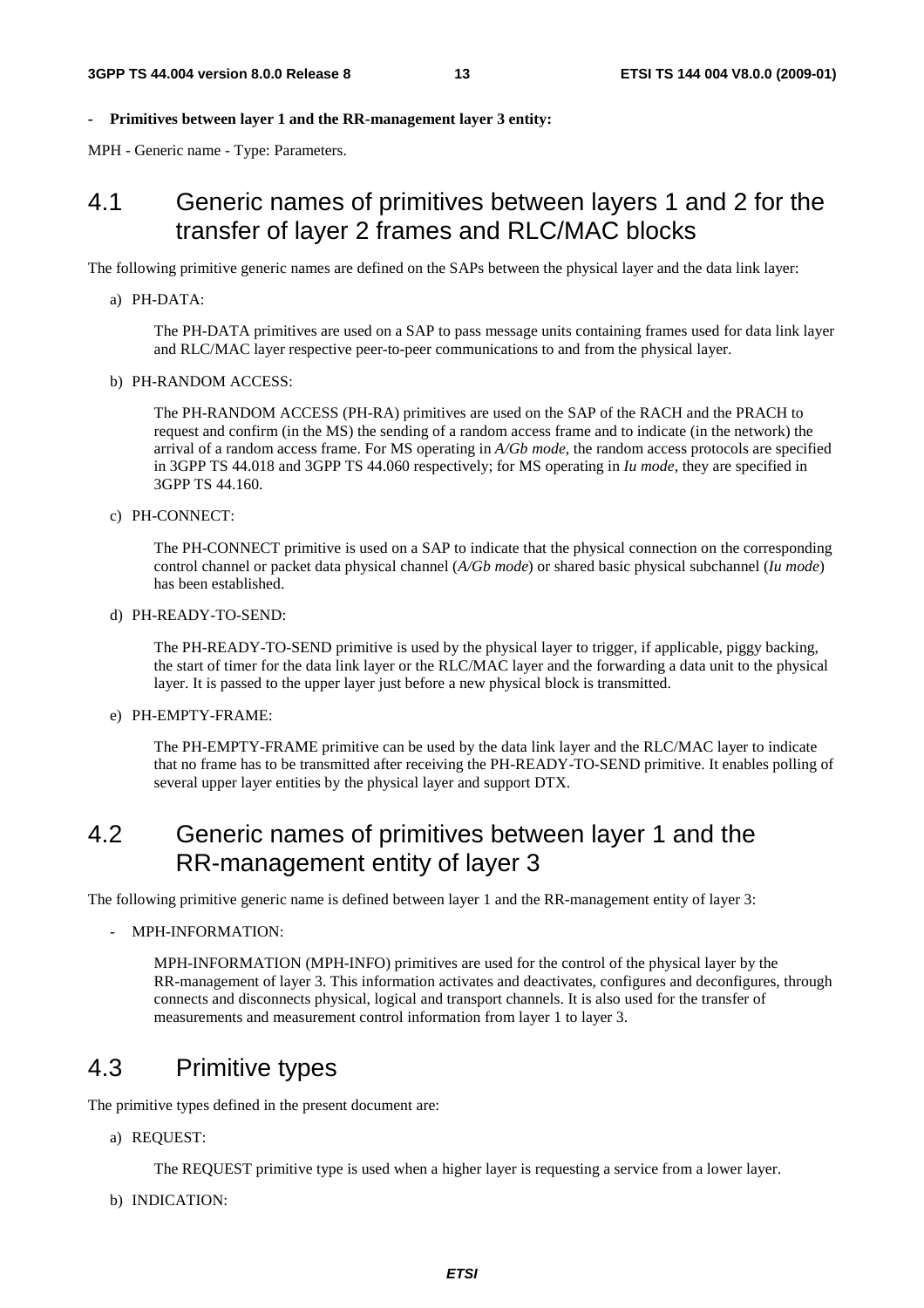The INDICATION primitive type is used by a layer providing a service to notify the next higher layer of activities in the layer. This activities are directly related to the occurrence of a REQUEST primitive on the peer-protocol side.

c) RESPONSE:

 The RESPONSE primitive type is used by a layer to acknowledge receipt from the INDICATION primitive type.

d) CONFIRM:

 The CONFIRM primitive type is used by the layer providing the requested service to confirm that the activity has been completed.

## 4.4 Parameter definition

Primitives contain a variable amount of parameters. The primitives with included parameters are listed in table 4.1.

|                             |                                                                   |                          |                          | message unit |                |                            |   |                    |  |
|-----------------------------|-------------------------------------------------------------------|--------------------------|--------------------------|--------------|----------------|----------------------------|---|--------------------|--|
|                             |                                                                   |                          |                          |              |                | channel control parameters |   |                    |  |
|                             |                                                                   |                          |                          |              |                | system information         |   |                    |  |
|                             |                                                                   |                          |                          |              |                |                            |   | absolute frame No. |  |
| primitive                   |                                                                   | entity                   | direction                |              |                |                            |   | measurement        |  |
|                             |                                                                   |                          |                          |              |                |                            |   |                    |  |
| MPH-INFO-REQ                | MS/BS                                                             | RR(L3)                   | PH(L1)                   |              | X              | X                          |   |                    |  |
| MPH-INFO-CON                | MS/BS                                                             | PH(L1)                   | RR(L3)                   |              | X              | X                          |   |                    |  |
| MPH-INFO-IND                | MS/BS                                                             | PH(L1)                   | RR(L3)                   |              | X              | $\pmb{\mathsf{x}}$         |   | X                  |  |
| PH-CONNECT-IND              | MS/BS                                                             | PH(L1)                   | DL(L2)<br>RLC/MAC        |              | X              |                            |   |                    |  |
| PH-READY-TO-<br><b>SEND</b> | $\ensuremath{\mathbf{MS}}\xspace/\ensuremath{\mathbf{BS}}\xspace$ | PH(L1)                   | DL(L2)<br>RLC/MAC        |              | $\pmb{\times}$ |                            | X |                    |  |
| PH-EMPTY-FRAME              | MS/BS                                                             | DL(L2)<br><b>RLC/MAC</b> | PH(L1)                   |              | X              |                            |   |                    |  |
| PH-DATA-REQ                 | MS/BS                                                             | DL(L2)<br><b>RLC/MAC</b> | PH(L1)                   | $\mathsf{x}$ | X              |                            |   |                    |  |
| PH-DATA-IND                 | MS/BS                                                             | PH(L1)                   | DL(L2)<br><b>RLC/MAC</b> | X            | $\pmb{\times}$ |                            |   | X                  |  |
| PH-RA-REQ                   | MS                                                                | DL(L2)<br><b>RLC/MAC</b> | PH(L1)                   | X            |                |                            |   |                    |  |
| PH-RA-IND                   | <b>BS</b>                                                         | PH(L1)                   | DL(L2)<br>RLC/MAC        | X            |                |                            | X |                    |  |
| PH-RA-CON                   | MS                                                                | PH(L1)                   | DL(L2)<br>RLC/MAC        | X            |                |                            | X |                    |  |

#### **Table 4.1: Primitives of the physical layer**

Parameters involved in the primitive exchange with the physical layer are:

a) Message unit:

 The message unit contains peer-to-peer information of a layer. It is transferred by the physical layer to the peer layer.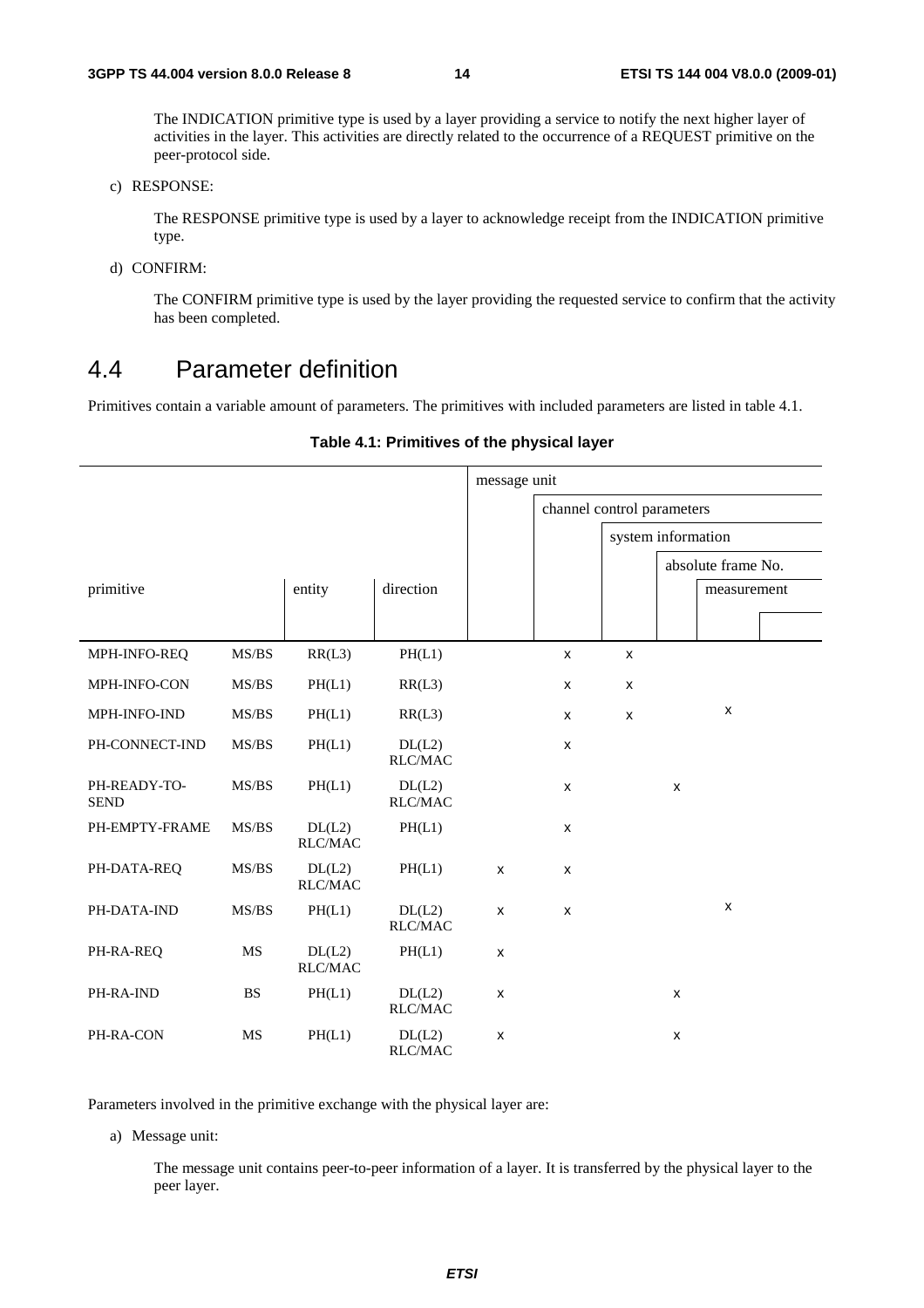b) Channel control parameters:

 These parameters contain information for channel control, specified in 3GPP TS 44.018 and 3GPP TS 44.060 for MS operating in *A/Gb mode*, 3GPP TS 44.118 and 3GPP TS 44.160 for MS operating in *Iu mode*.

c) System information:

 This information is exchanged in the cell/PLMN selection procedures. It may also contain control information for DRX (sleep mode, see 3GPP TS 43.013).

d) Absolute Frame Number:

 The absolute frame number is used (in combination with a random access identifier) to uniquely identify a random access.

e) Measurements:

 This parameter is used to report the quality of a dedicated physical channel (MS and network) and to report the quality of surrounding BCCH carriers (MS only).

5 Physical layer procedures

## 5.0 General

The main body of physical layer procedures is specified in 3GPP TS 44.018 and 3GPP TS 44.060 for MS operating in *A/Gb mode*, 3GPP TS 44.118 and 3GPP TS 44.160 for MS operating in *Iu mode*, and 3GPP TS 45.008.

## 5.1 States of the physical layer

In the physical layer of the MS the following states are defined:

NULL: the equipment is switched off:

SEARCHING BCH: the physical layer tracks the best BCCH;

- BCH: the physical layer listens to a BCCH/CCCH or PBCCH/PCCCH and is able to do random access;
- TUNING DCH: For MS operating in *A/Gb mode* the physical layer seizes on a respective dedicated physical channel or packet data physical channel; for MS operating in *Iu mode* the physical layer seizes on a basic physical subchannel;
- DCH: For MS operating in *A/Gb mode* the physical layer has seized a respective dedicated physical channel or packet data physical channel and may establish and through connect logical channels; For MS operating in *Iu mode* the physical layer has seized a basic physical subchannel and may establish and through connect logical channels.
- NOTE: BCH = Bcch/ccch physical CHannel or pbcch/pccch physical channel; DCH = Dedicated physical CHannel or packet data physical channel for MS operating in *A/Gb mode*; Dedicated basic physical subCHannel or shared basic physical subchannel for MS operating in *Iu mode*.

Figure 5.1 gives a general state diagram of the physical layer. All state transitions of the physical layer are controlled by MPH-INFORMATION primitives.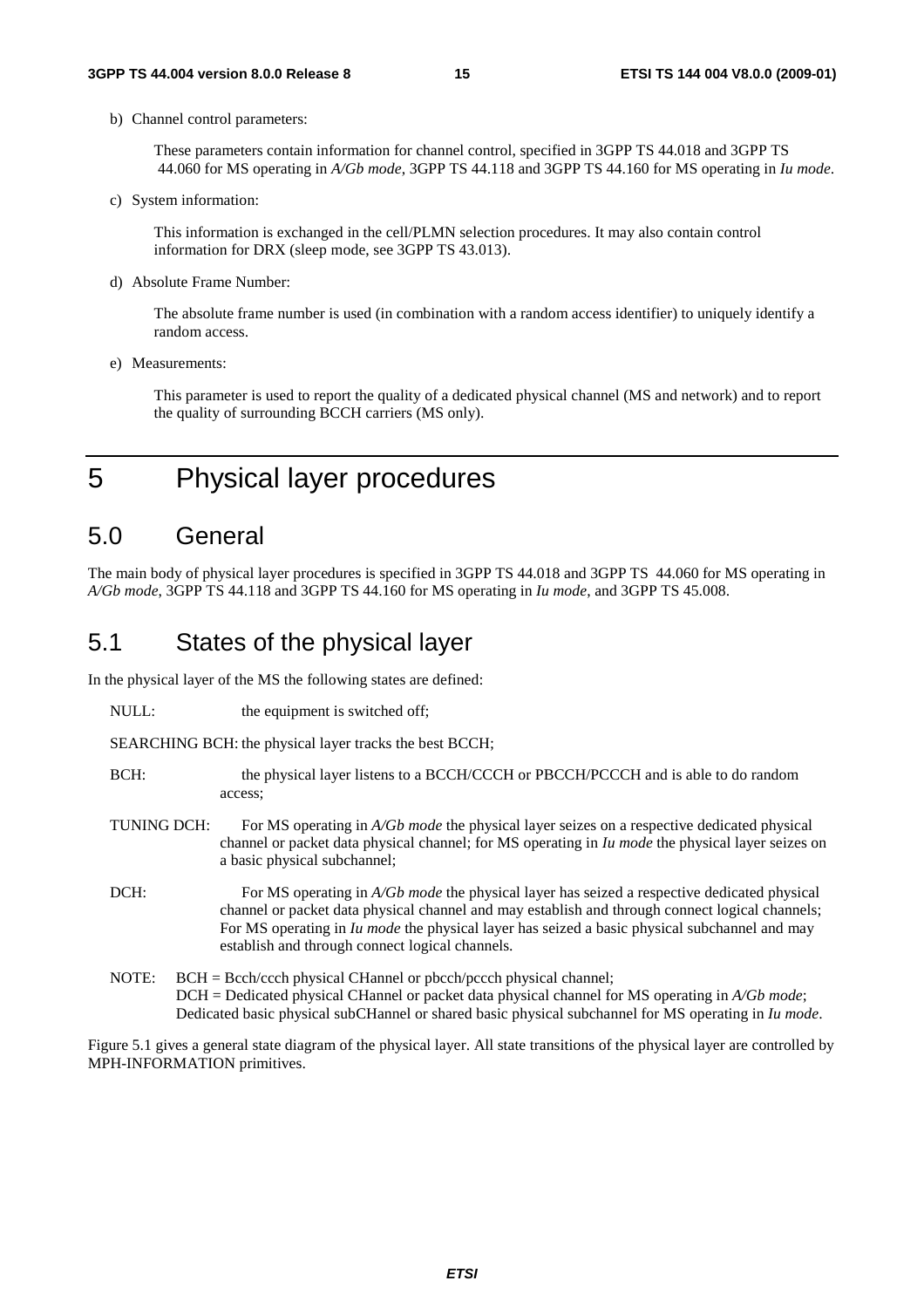

**Figure 5.1: States of the physical layer in the MS** 

The states of the physical layer in the network are not specified. The states in the network will reflect the other characteristics of operation on channels.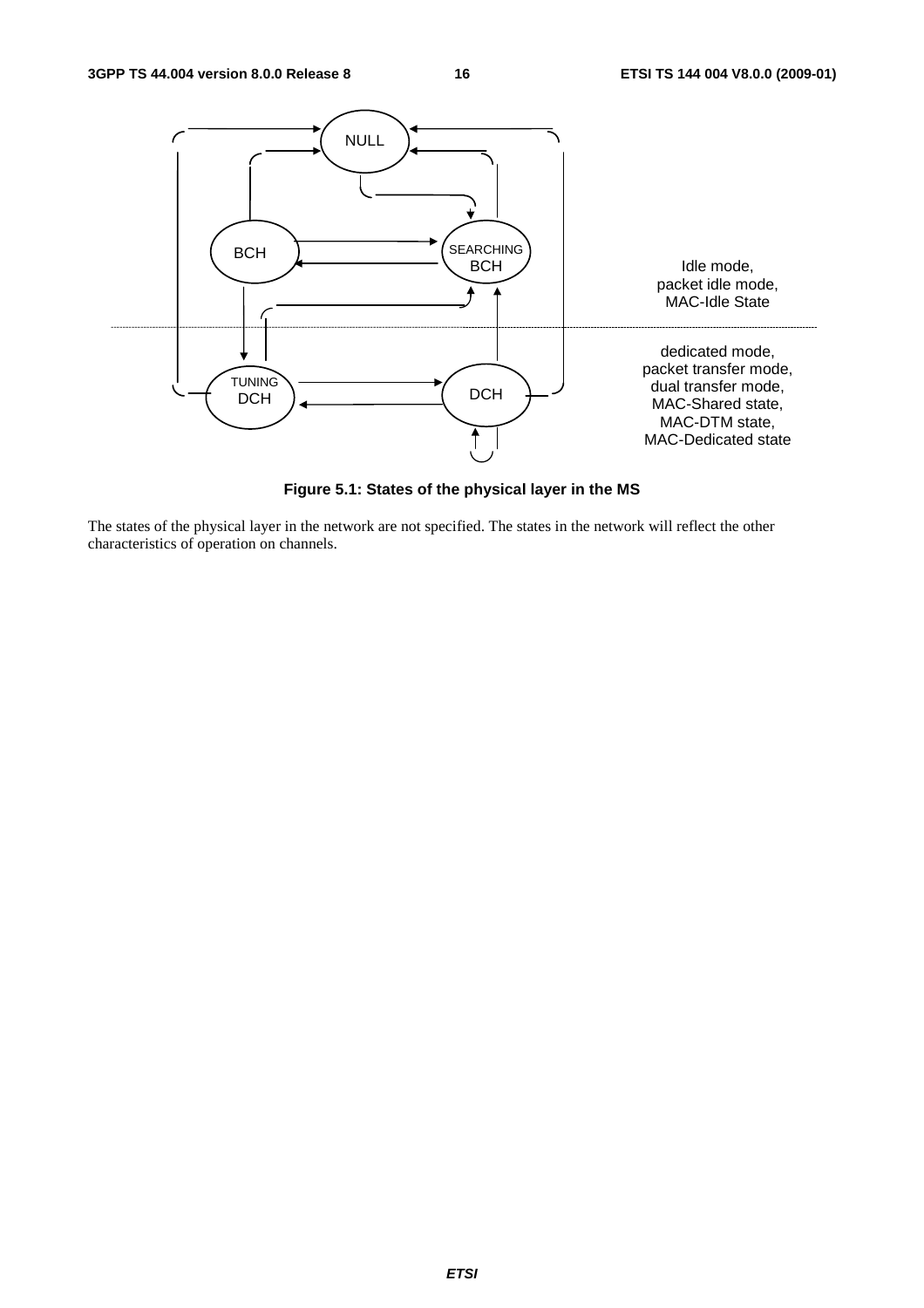## 5.2 Control procedures

Requirements and examples of procedures for idle mode and for packet mode operation of the MS are specified in 3GPP TS 22.011 and 45.008. In the idle mode and packet mode procedures the physical layer tracks the best cell and may tune on their BCCH/PBCCH in order to enable layer 3 to read the system information of the BCCH/PBCCH. This system information of the BCCH/PBCCH is used in the selection process.

## 5.3 Physical layer interface procedures

Three types of primitives are defined for the communication between the physical layer and the data link layer both in the MS and the network. When a control channel, packet data physical channel (*A/Gb mode*), or a shared basic physical subchannel (*Iu mode*) is being established, a PH-CONNECT-INDICATION is offered to the data link layer or the RLC/MAC layer, the one which is applicable, on the corresponding SAP. On an established full duplex control channel (DCCHs) in both MS and network, on an established packet data physical channel (*A/Gb mode*), or a shared basic physical subchannel (*Iu mode*) or on the established BCCH/CCCH in the MS, physical blocks received correctly are offered on the corresponding SAP in PH-DATA-INDICATION primitives. On a full duplex control channel (DCCHs) or on the BCCH/CCCH in the network, the data link layer will offer physical blocks to be transmitted in PH-DATA-REQUEST primitives. On a packet data physical channel (*A/Gb mode*) or shared basic physical subchannel (*Iu mode*), the RLC/MAC layer will offer physical blocks to be transmitted in PH-DATA-REQUEST primitives. In the MS in idle mode or in packetidle mode, random accesses on RACH or on PRACH can be offered in PH-RANDOM ACCESS-REQUEST primitives. The physical layer of the MS will perform a random access as soon as possible. The physical layer of the MS will confirm the data link layer or the RLC/MAC layer, the one which is applicable, the transmission of the random access attempt in a PH-RANDOM ACCESS-CONFIRM. This confirmation contains the absolute frame number in which the random access is transmitted. The physical layer of the BS offers correctly received random accesses to the data link layer or the RLC/MAC layer, the one which is applicable, in a PH-RANDOM ACCESS-INDICATION. This indication contains the absolute frame number in which the random access is received.

## 6 Physical layer protocol header

## 6.0 General

The physical layer implements a peer-to-peer protocol for the control of timing advance, power control and Repeated SACCH at the operation on dedicated physical channels (*A/Gb mode*) or dedicated basic physical subchannels (*Iu mode*), and further, for the control of timing advance at the operation on packet data physical channels (*A/Gb mode*) or shared basic physical subchannels (*Iu mode*). For this purpose a two octet physical header is defined on all blocks transferred via the SACCH, a logical channel always present on a dedicated physical channel (*A/Gb mode*) or dedicated basic physical subchannel (*Iu mode*). Further more, a 16 octet information field is defined on downlink blocks transferred via the PTCCH, a logical channel present on a packet data physical channel (*A/Gb mode*) or shared basic physical subchannel (*Iu mode*).

## 6.1 Physical layer protocol fields and procedures

Procedures for handling the ordered and actual power level fields are specified in 3GPP TS 45.005 and 45.008. The ordered MS power level field and the actual MS power level field are coded as the binary representation of the "power control level", see 3GPP TS 45.005.

Procedures for handling the ordered and actual timing advance fields are specified in 3GPP TS 45.010. The numbers corresponding to the timing advance steps in 3GPP TS 45.010 are included binary coded in the 7 bit or in case of GSM 400 8 bit ordered and actual timing advance fields of the physical layer header.

For all the bands except GSM 400, the values 0 to 63 are valid TA values. The bit pattern "1111111" indicates that the field does not contain a timing advance value. All other bit combinations (64 to 126 decimal) are reserved. For all bands except GSM 400 bit 8 is set to spare.

For GSM 400, the values 0 to 219 decimal are valid TA values. The bit pattern "11111111" indicates that the field does not contain a timing advance value. The remaining values 220 to 254 are reserved.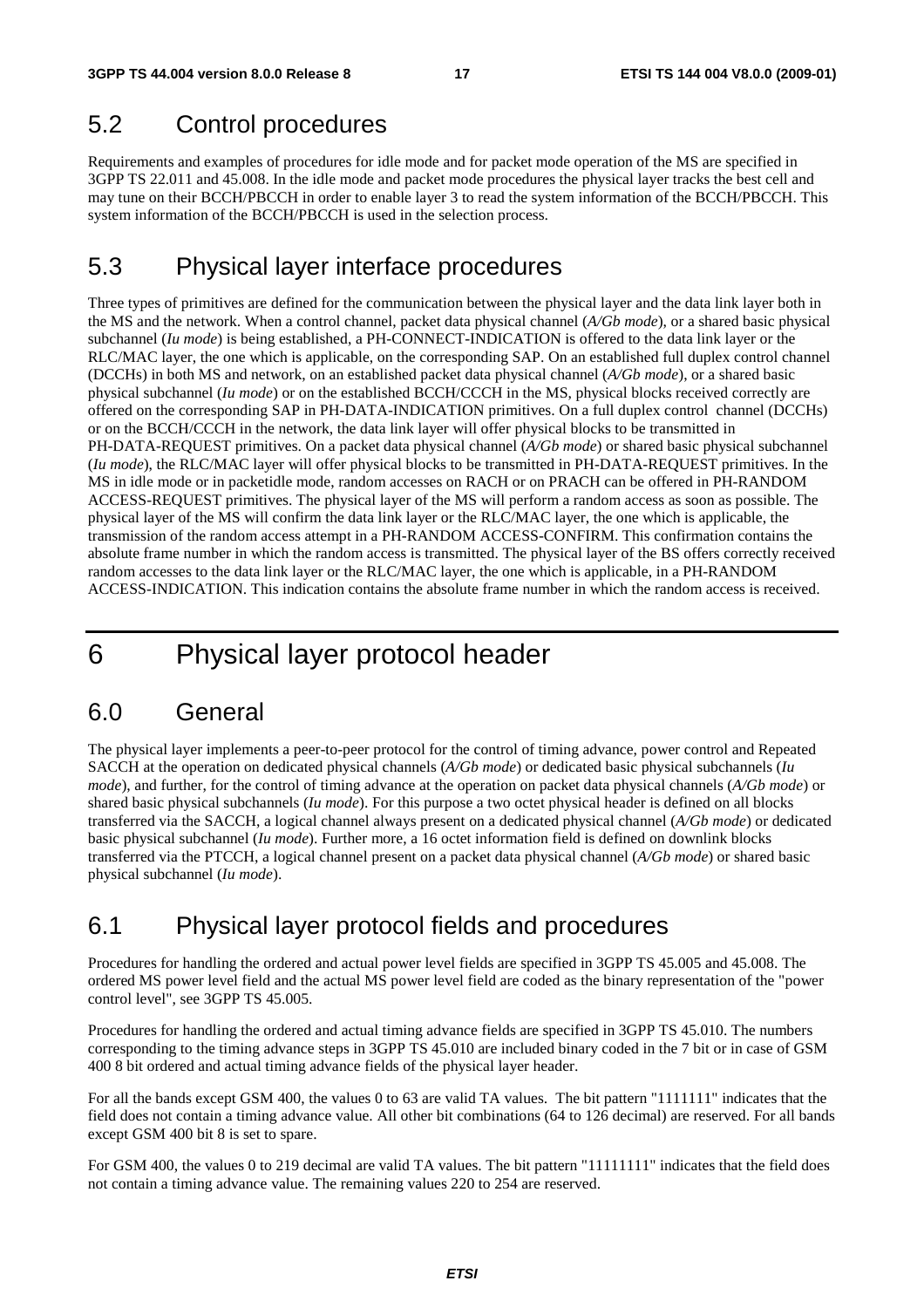A MS in packet transfer mode (*A/Gb mode*) or MAC-shared state (*Iu mode*) which is assigned a TAI shall, when receiving a PTCCH downlink block on the packet data physical channel (*A/Gb mode*) or shared basic physical subchannel (*Iu mode*) containing PACCH, read the corresponding ordered timing advance field in that PTCCH block. The ordered timing advance fields corresponding to other TAIs than the assigned one shall be ignored.

Procedures for handling the FPC\_EPC (Fast Power Control/Enhanced Power Control) field (bit 6 of octet 1 in the SACCH downlink block) are specified in 3GPP TS 45.008 and 3GPP TS 48.058. The FPC\_EPC field has different interpretation depending on the channel mode of the channel to which the SACCH is associated, and whether that channel is in EPC mode..

If the channel mode is such that FPC may be used, the FPC\_EPC field indicates whether Fast Measurement Reporting and Power Control mechanism is used. It is coded as follows:

Value:

- 0 Fast Power Control not in use,
- 1 Fast Power Control in use.

If the channel is in EPC mode, the FPC\_EPC field indicates whether EPC procedures are used for MS (uplink) power control. It is coded as follows:

Value:

- 0 EPC not in use for MS power control,
- 1 EPC in use for MS power control.

If the channel mode is such that FPC may not be used and the channel is not in EPC mode, the MS shall ignore the value of the FPC\_EPC field.

Procedures for handling the SRO (SACCH Repetition Order) and the SRR (SACCH Repetition Request) fields are specified in 3GPP TS 44.006. They are coded as follows:

Value:

- 0 Repeated SACCH not required
- 1 Repeated SACCH required

## 7 Block transmission

## 7.0 General

The format of the blocks transmitted on the physical interface depends on the mode (*A/Gb* or *Iu mode*) in which the MS is connected to the network, as specified in this section.

## 7.1 SACCH downlink block format

### 7.1.1 *A/Gb mode*

The 23 octets of SACCH blocks are used in the downlink in the following way:

|              |            |                | <b>DILINIINGIING</b>          |                               |  |         |       |
|--------------|------------|----------------|-------------------------------|-------------------------------|--|---------|-------|
|              |            |                |                               |                               |  |         |       |
| <b>Spare</b> | <b>SRO</b> | <b>FPC EPC</b> |                               | <b>Ordered MS power level</b> |  | octet 1 |       |
|              |            |                | <b>Ordered timing advance</b> |                               |  | octet 2 | octet |

#### **bit numbering**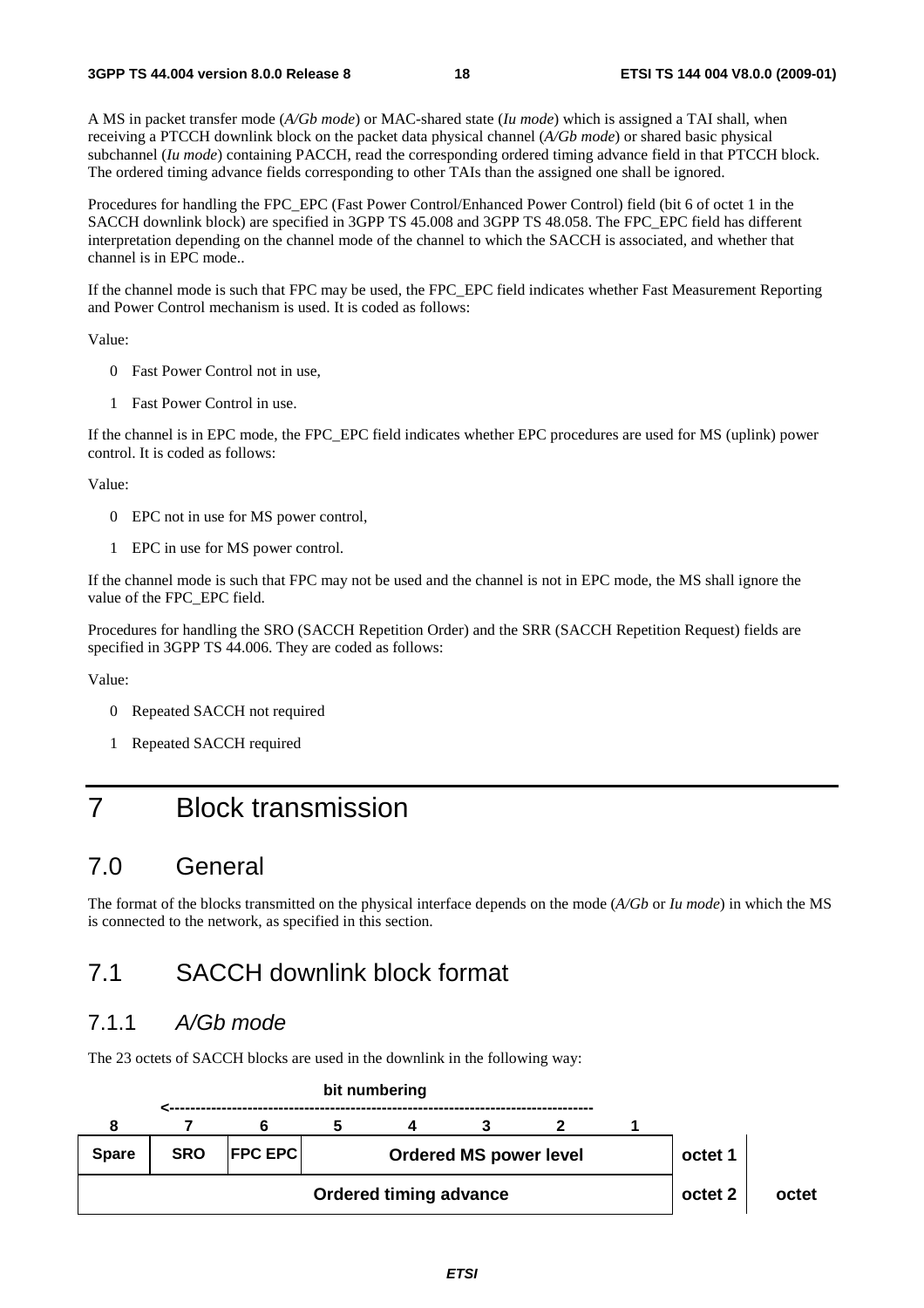

NOTE: The numbering convention specified in 3GPP TS 44.006 applies.



## 7.1.2 *Iu mode*

The 23 octets of SACCH blocks are used in the downlink in the following way:



NOTE: The numbering convention specified in 3GPP TS 44.060 applies.

### **Figure 7.1.2: SACCH downlink block format for MS operating in** *Iu mode*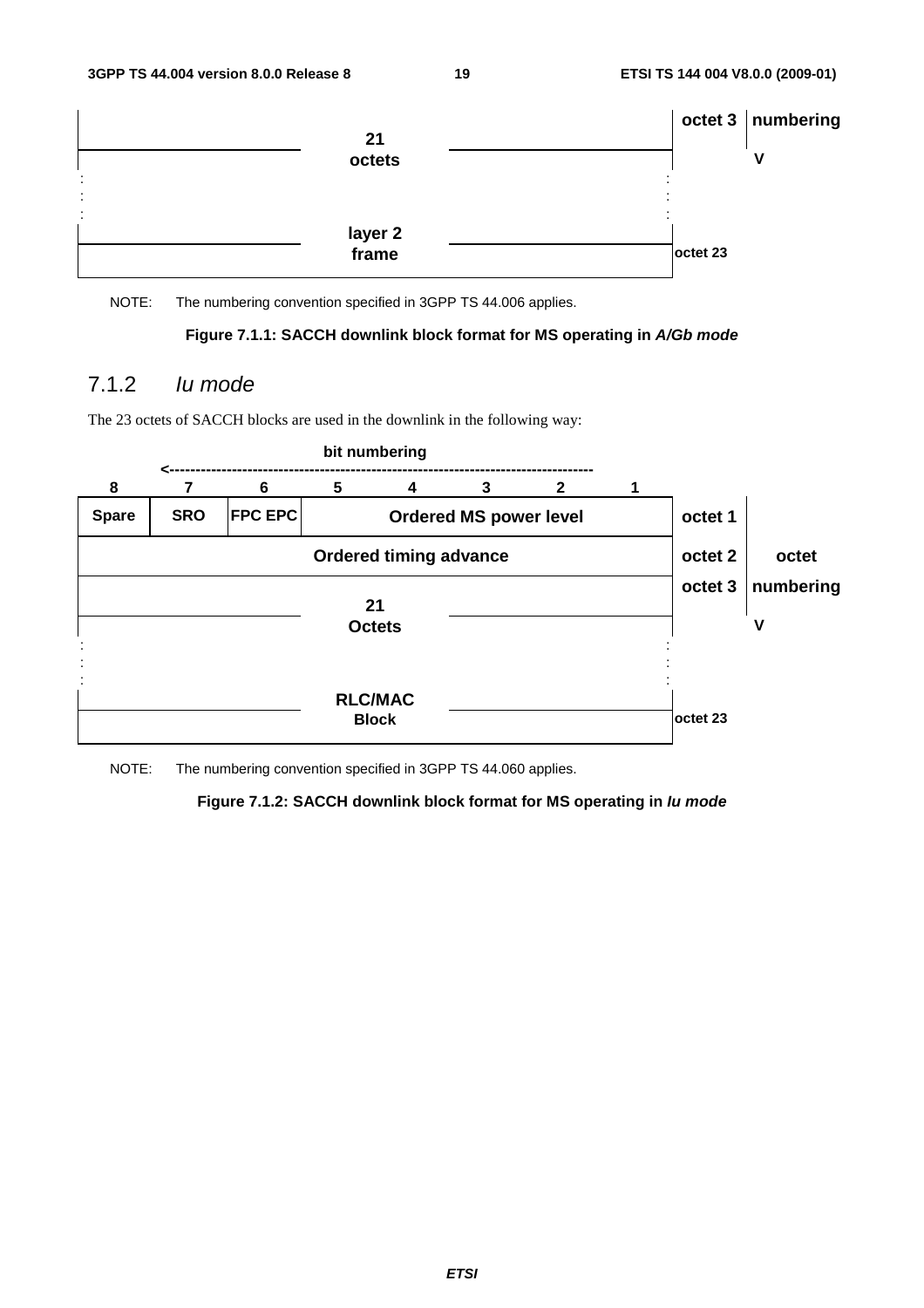## 7.2 SACCH uplink block format

## 7.2.1 *A/Gb mode*

The 23 octets of SACCH blocks are used in the uplink in the following way:



NOTE: The numbering convention specified in 3GPP TS 44.006 applies.

### **Figure 7.2.1: SACCH uplink block format for MS operating in** *A/Gb mode*

## 7.2.2 *Iu mode*

The 23 octets of SACCH blocks are used in the uplink in the following way:



NOTE: The numbering convention specified in 3GPP TS 44.060 applies.

### **Figure 7.2.2: SACCH uplink block format for MS operating in** *Iu mode*

## 7.3 FACCH/SDCCH/CCCH/BCCH/CBCH downlink block format

## 7.3.1 CCCH/BCCH/CBCH downlink block format

The 23 octets blocks are used in the downlink in the following way: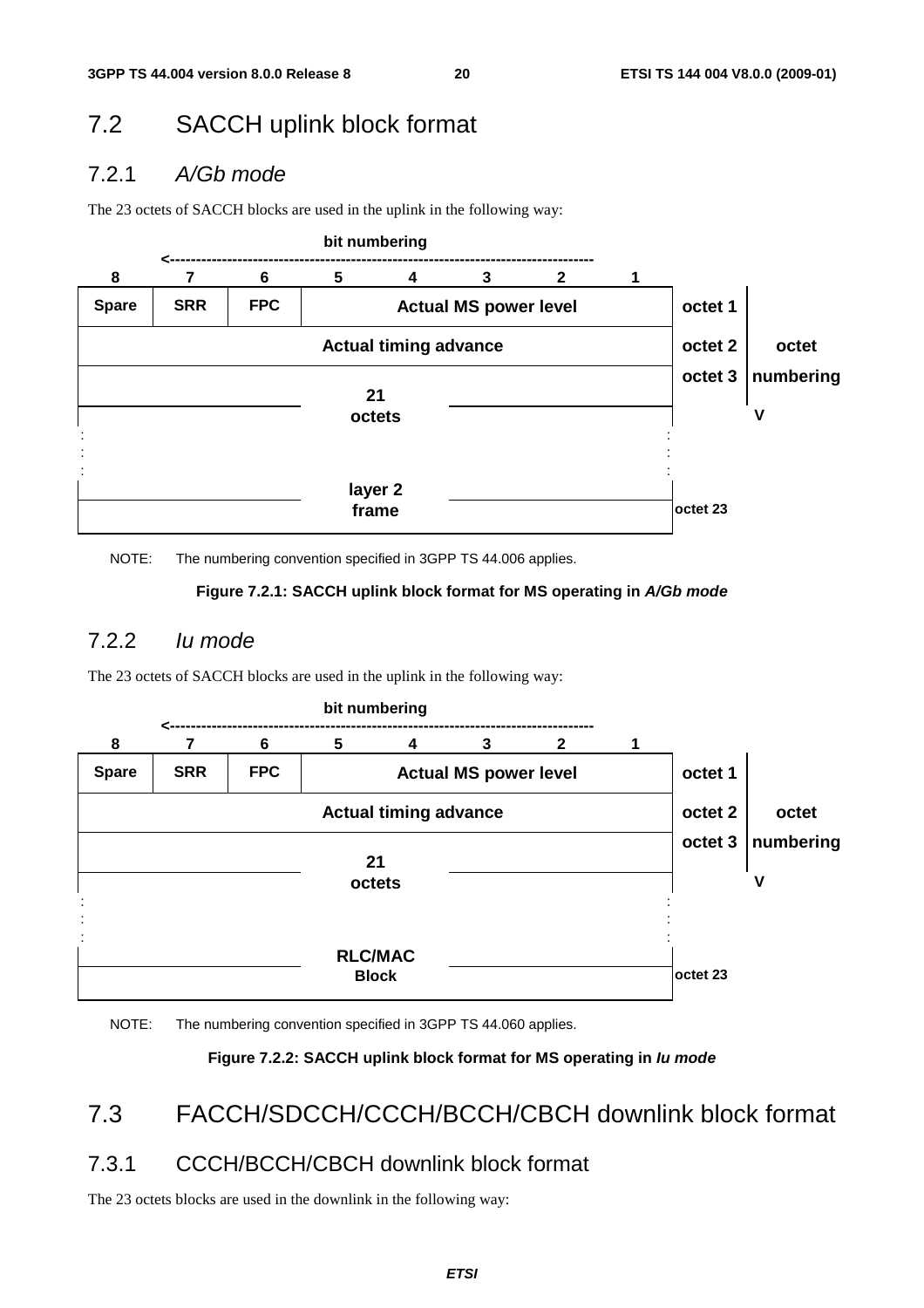

NOTE: The numbering convention specified in 3GPP TS 44.006 and 44.012 applies.

#### **Figure 7.3.1: BCCH/CCCH/CBCH downlink block format**

## 7.3.2 FACCH/SDCCH downlink block format

### 7.3.2.1 A/Gb mode

The 23 octets blocks are used in the downlink in the following way:



NOTE: The numbering convention specified in 3GPP TS 44.006 and 3GPP TS 44.012 applies.

#### **Figure 7.3.2.1: FACCH/SDCCH downlink block format for MS operating in** *A/Gb mode*

#### 7.3.2.2 *Iu mode*

The 23 octets blocks are used in the downlink in the following way:



NOTE: The numbering convention specified in 3GPP TS 44.060 applies.

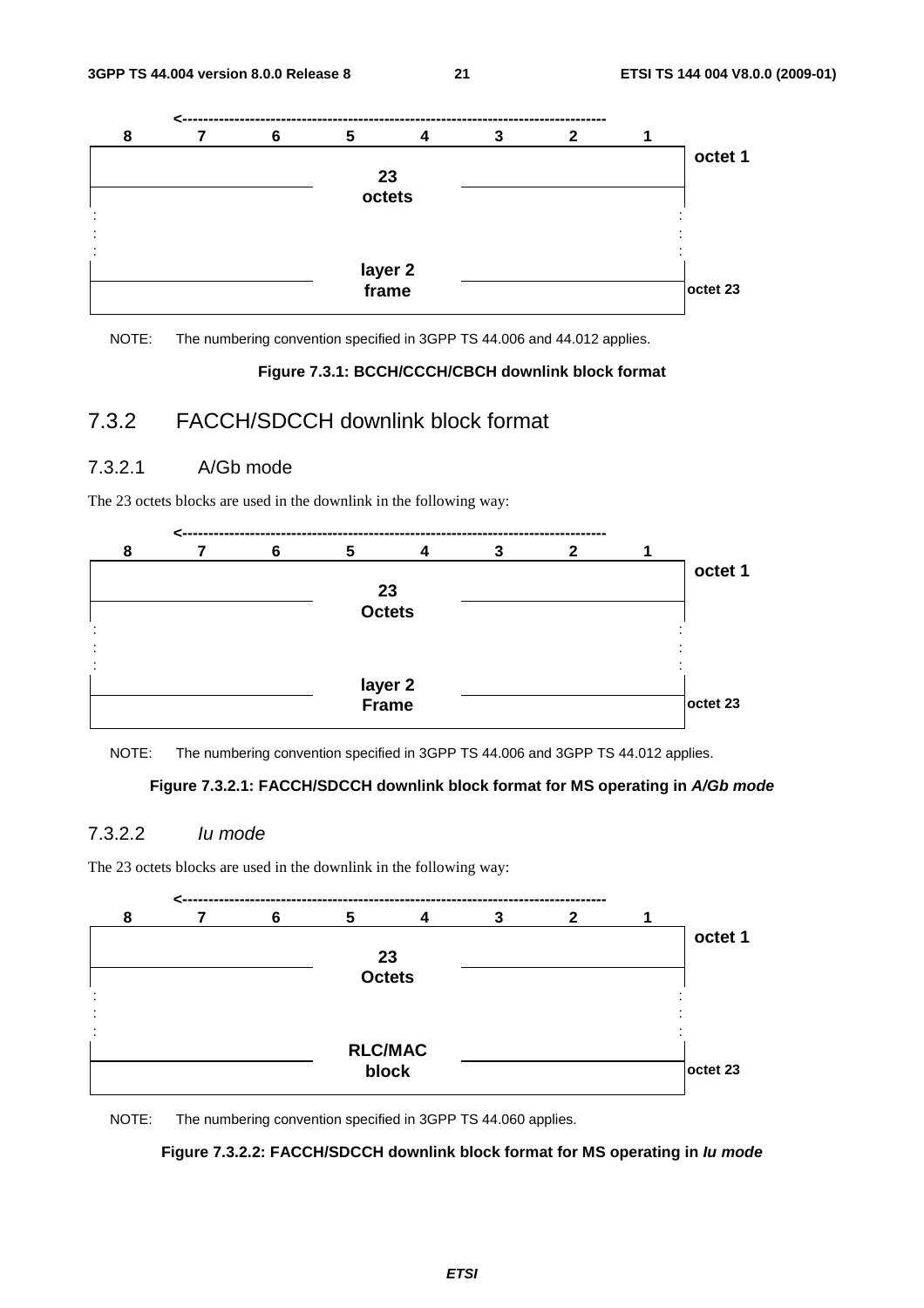## 7.4 FACCH/SDCCH uplink block format

## 7.4.1 *A/Gb mode*

The 23 octets blocks are used in the uplink in the following way:



NOTE: The numbering convention specified in 3GPP TS 44.006 applies.

#### **Figure 7.4.1: FACCH/SDCCH uplink block format for MS operating in** *A/Gb mode*

## 7.4.2 *Iu mode*

The 23 octets blocks are used in the uplink in the following way:



NOTE: The numbering convention specified in 3GPP TS 44.060 applies.

**Figure 7.4.2: FACCH/SDCCH uplink block format for MS operating in** *Iu mode*

## 7.4a RACH uplink / Uplink access burst block format

Two alternative RACH uplink / Uplink access burst block formats are specified. The 8 bit (1 octet) blocks are used in the uplink in the following way:



NOTE: The numbering convention specified in 3GPP TS 44.018 applies.

#### **Figure 7.4a.a: 8 bit RACH uplink / Uplink access burst block format**

The 11 bit blocks are used in the uplink in the following way:

**<----------------------------------------------------------------------------------**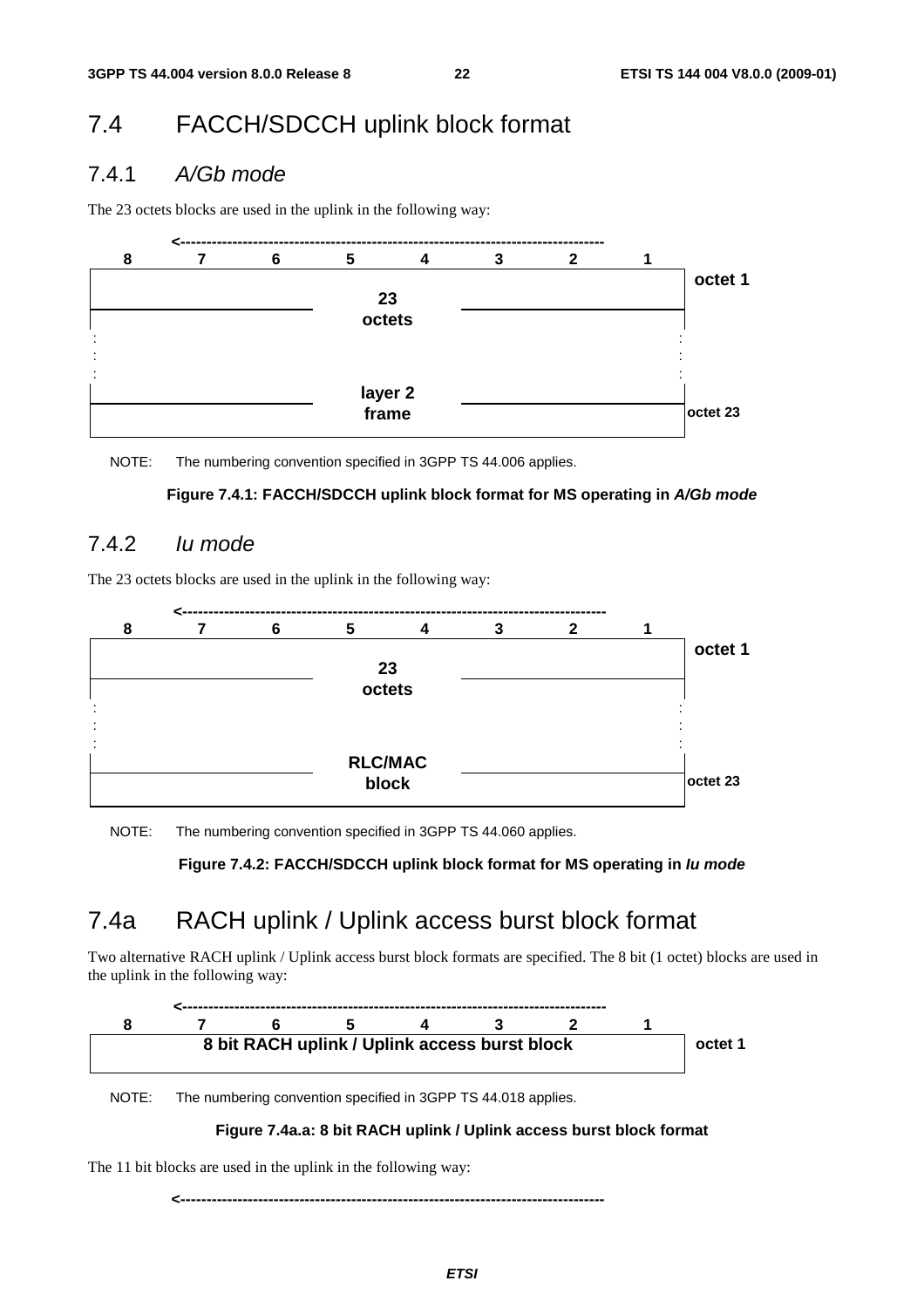

NOTE: The numbering convention specified in 3GPP TS 44.060 applies.

#### **Figure 7.4a.b: 11 bit RACH uplink / Uplink access burst block format**

## 7.5 PBCCH/PCCCH downlink/PACCH block format

The 184 bit (23 octets) blocks are used in the following way:



NOTE: The numbering convention specified in 3GPP TS 44.060 applies.

#### **Figure 7.5: PBCCH/PCCCH downlink/PACCH blockformat**

Messages transmitted on the downlink PACCH may use an alternative block format. This format applies to RTTI configuration, for messages encoded using MCS-0 (see 3GPP TS 44.060). In this case, the 207 bit blocks are used in the downlink in the following way:



NOTE: The numbering convention specified in 3GPP TS 44.060 applies.

**Figure 7.5a: PACCH downlink block format for MCS-0** 

## 7.6 PDTCH block formats

Unless explicitly stated otherwise, the block formats shown hereafter are valid for both uplink and downlink directions.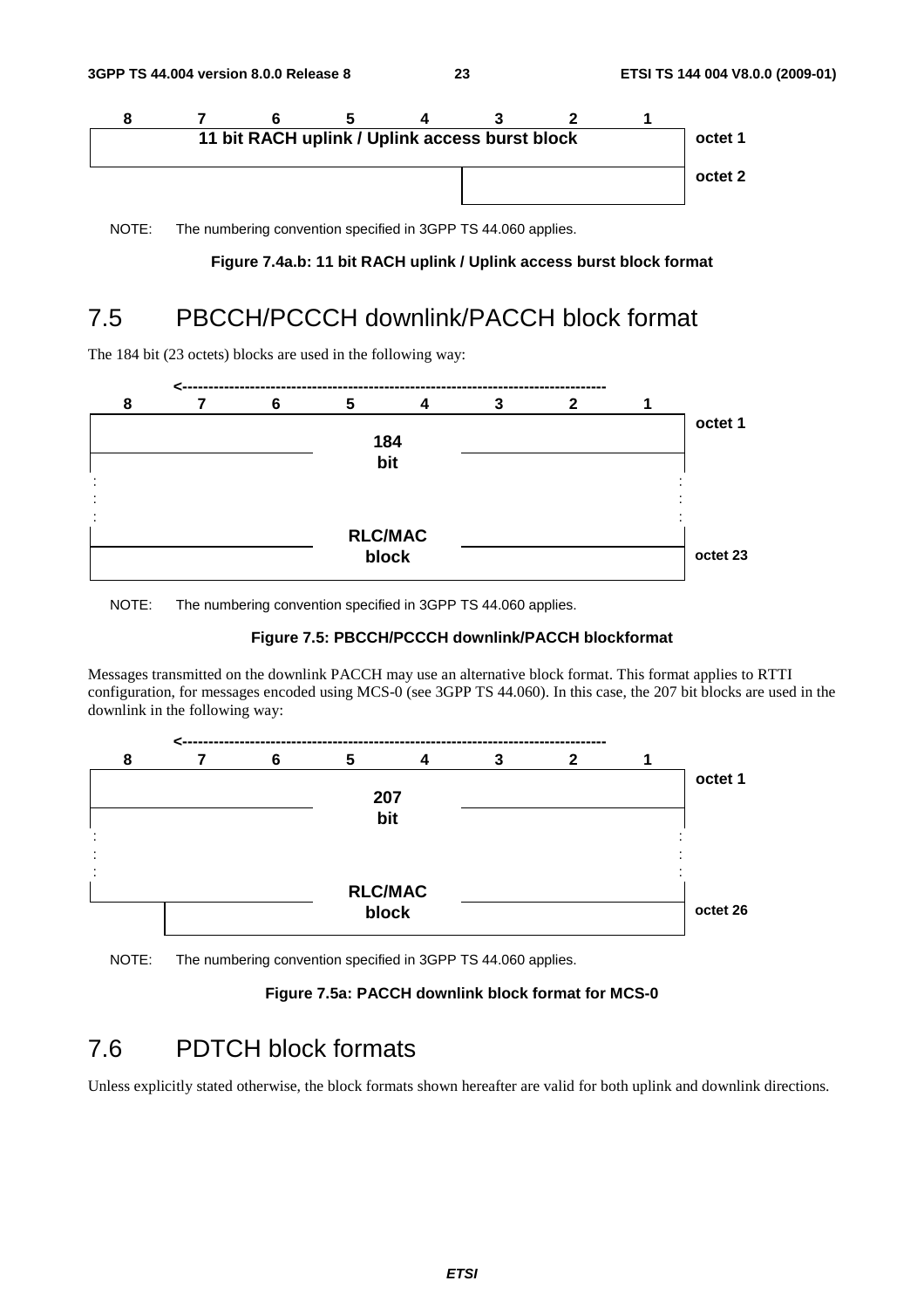## 7.6.1 PDTCH block type 1 (CS-1) format

The 184 bit (23 octets) blocks are used in the following way:



NOTE: The numbering convention specified in 3GPP TS 44.060 applies.

#### **Figure 7.6.1: PDTCH block type 1 (CS-1) format**

## 7.6.2 PDTCH block type 2 (CS-2) format

The 271 bit blocks are used in the following way:



NOTE: The numbering convention specified in 3GPP TS 44.060 applies.

#### **Figure 7.6.2: PDTCH block type 2 (CS-2) format**

## 7.6.3 PDTCH block type 3 (CS-3) format

The 315 bit blocks are used in the following way:

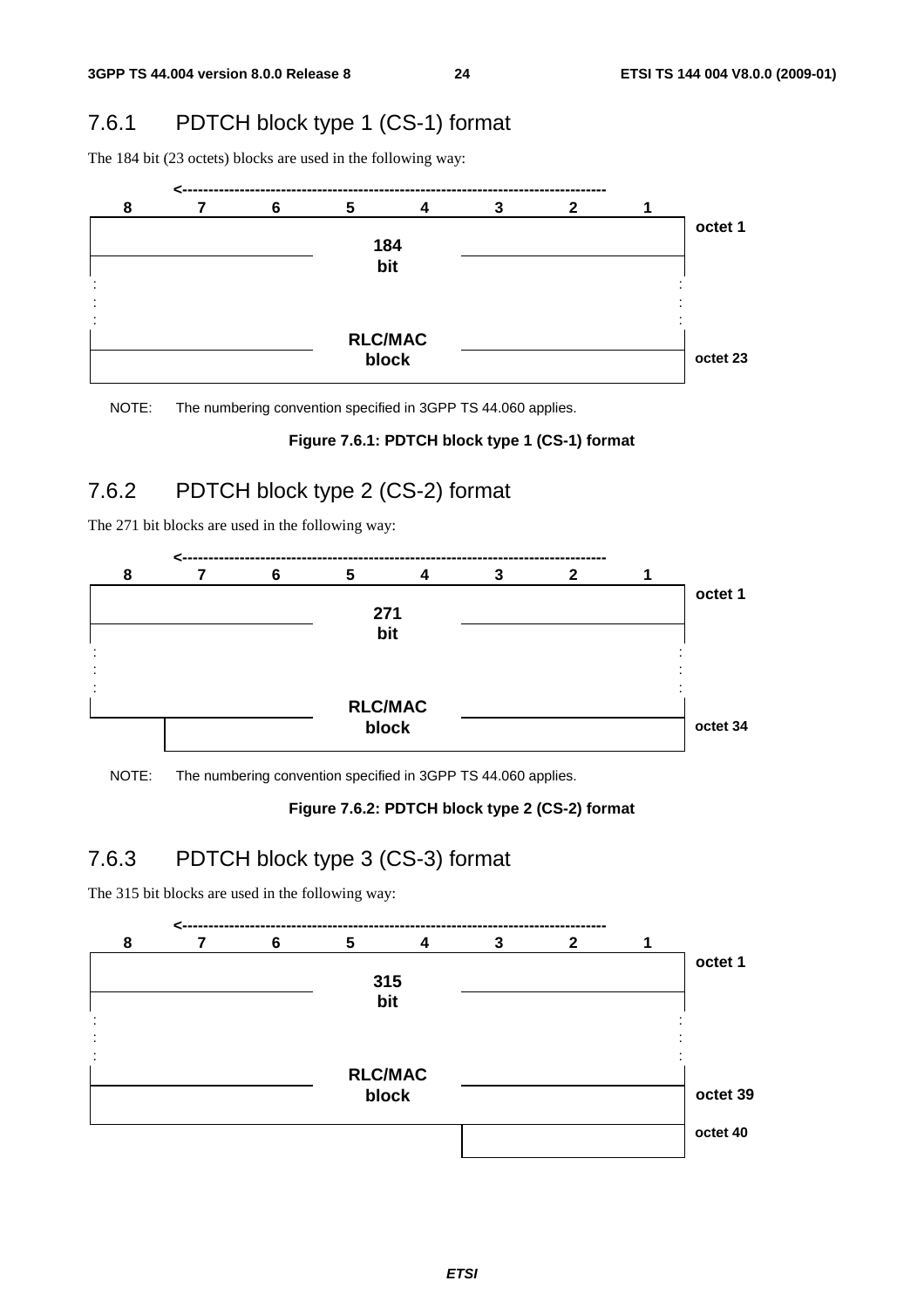NOTE: The numbering convention specified in 3GPP TS 44.060 applies.

#### **Figure 7.6.3: PDTCH block type 3 (CS-3) format**

## 7.6.4 PDTCH block type 4 (CS-4) format

The 431 bit blocks are used in the following way:





#### **Figure 7.6.4: PDTCH block type 4 (CS-4) format**

## 7.6.5 PDTCH block type 5 (MCS-1) format

The 209 bit blocks, or in case a PAN is included, 234 bit blocks, are used in the following way:



NOTE: The numbering convention specified in 3GPP TS 44.060 applies.

**Figure 7.6.5: PDTCH block type 5 (MCS-1) format**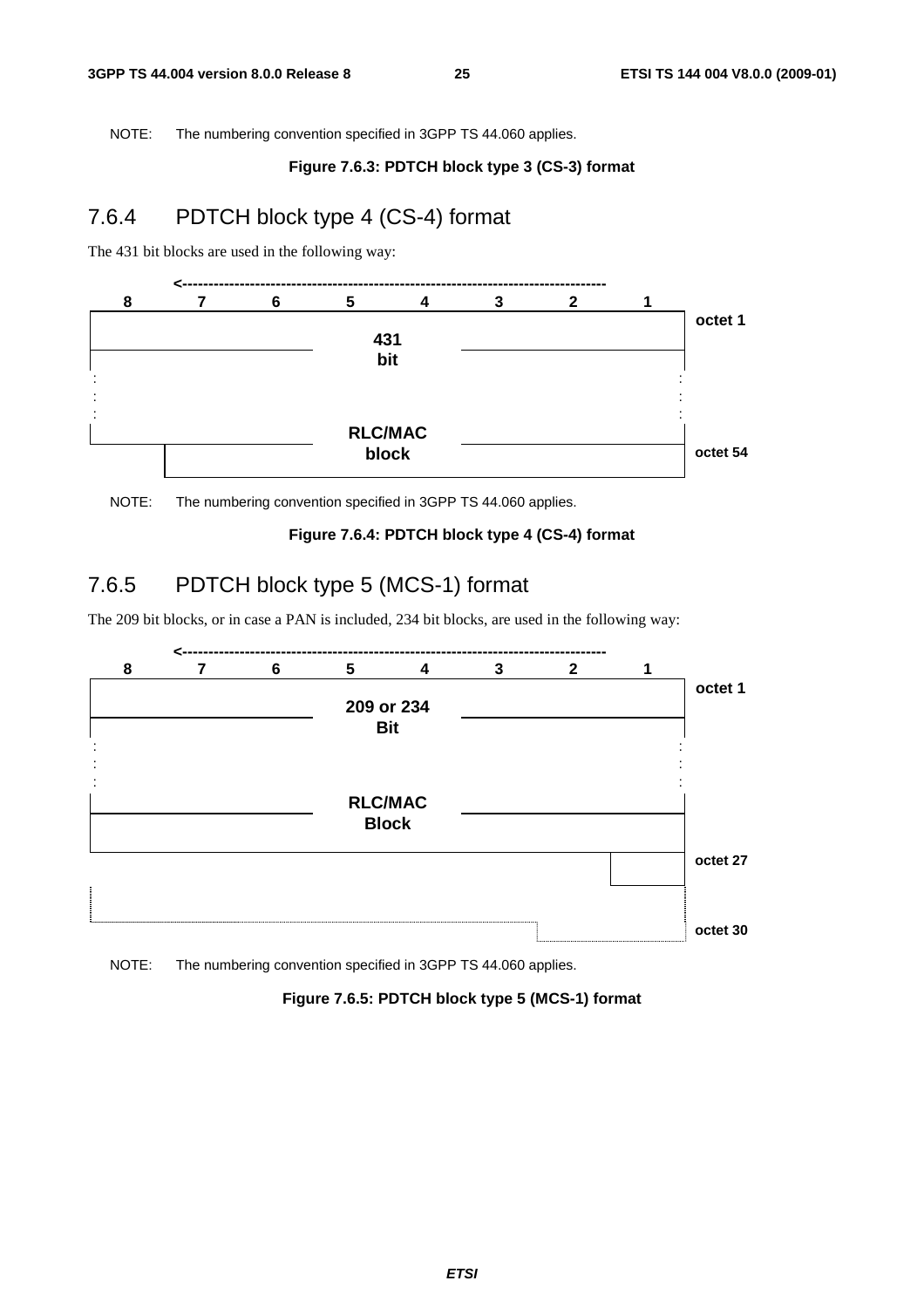## 7.6.6 PDTCH block type 6 (MCS-2) format

The 257 bit blocks, or in case a PAN is included, 282 bit blocks, are used in the following way:



NOTE: The numbering convention specified in 3GPP TS 44.060 applies.

#### **Figure 7.6.6: PDTCH block type 6 (MCS-2) format**

## 7.6.7 PDTCH block type 7 (MCS-3) format

The 329 bit blocks, or in case a PAN is included, 354 bit blocks, are used in the following way:



NOTE: The numbering convention specified in 3GPP TS 44.060 applies.

**Figure 7.6.7: PDTCH block type 7 (MCS-3) format**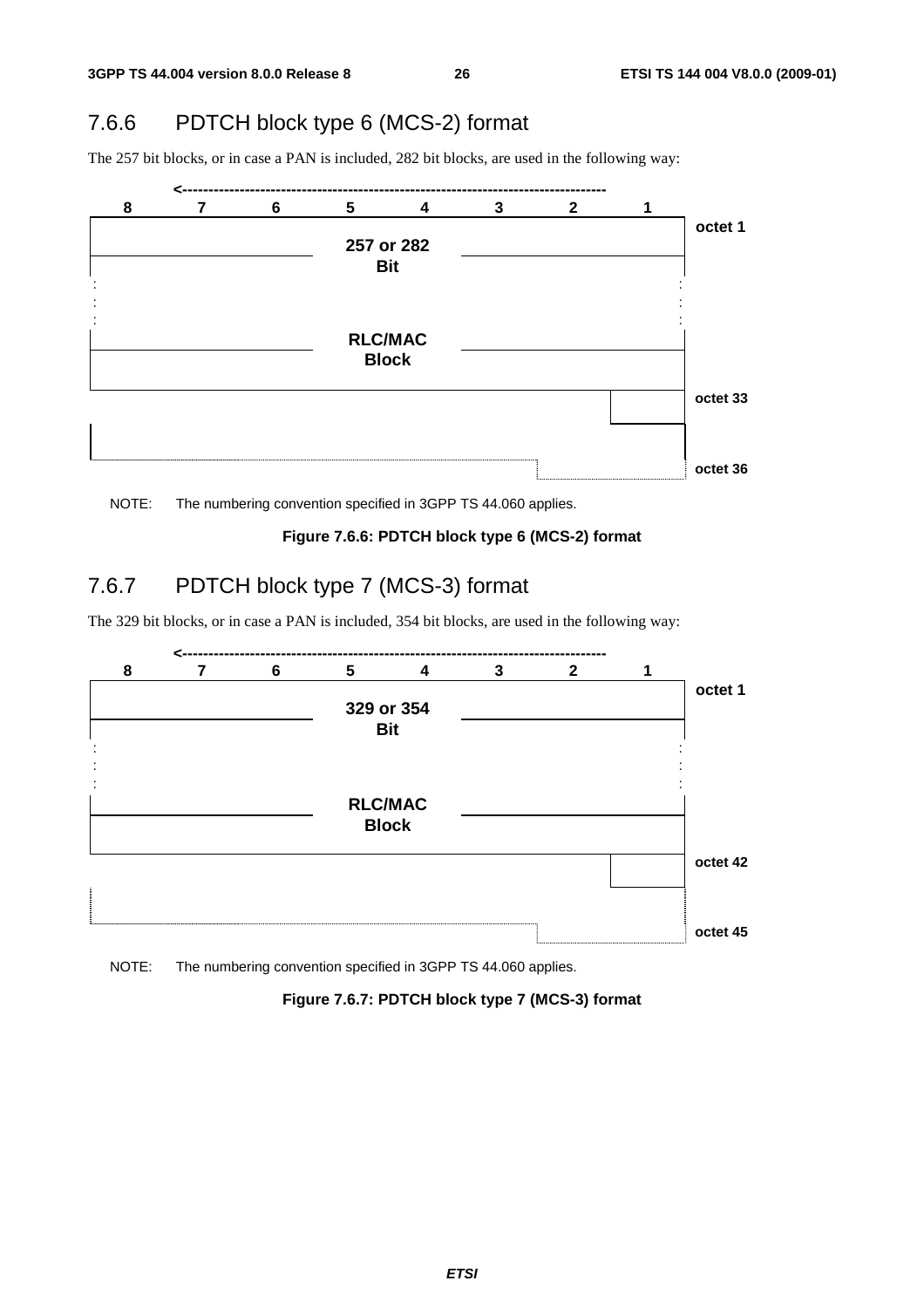## 7.6.8 PDTCH block type 8 (MCS-4) format

The 385 bit blocks are used in the following way:



NOTE: The numbering convention specified in 3GPP TS 44.060 applies.

#### **Figure 7.6.8: PDTCH block type 8 (MCS-4) format**

## 7.6.9 PDTCH block type 9 (MCS-5) format

## 7.6.9.1 Uplink

The 487 bit blocks, or in case a PAN is included, 512 bit blocks, are used in the following way:



NOTE: The numbering convention specified in 3GPP TS 44.060 applies.

### **Figure 7.6.9.1: PDTCH block type 9 (MCS-5) uplink format**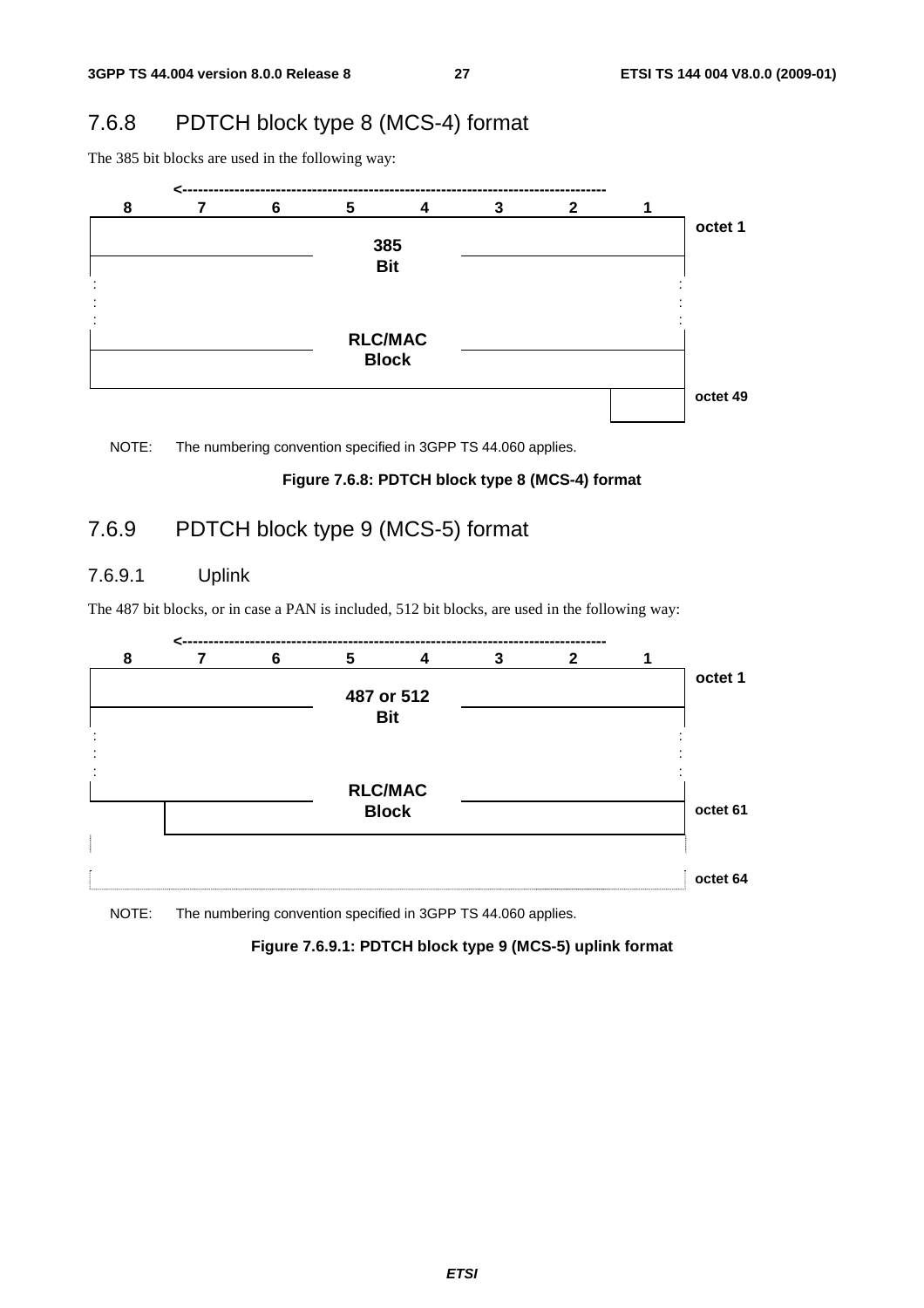## 7.6.9.2 Downlink

The 478 bit blocks, or in case a PAN is included, 503 bit blocks, are used in the following way:



NOTE: The numbering convention specified in 3GPP TS 44.060 applies.



## 7.6.10 PDTCH block type 10 (MCS-6) format

## 7.6.10.1 Uplink

The 631 bit blocks, or in case a PAN is included, 656 bit blocks, are used in the following way:



NOTE: The numbering convention specified in 3GPP TS 44.060 applies.

#### **Figure 7.6.10.1: PDTCH block type 10 (MCS-6) uplink format**

#### 7.6.10.2 Downlink

The 622 bit blocks, or in case a PAN is included, 647 bit blocks, are used in the following way:

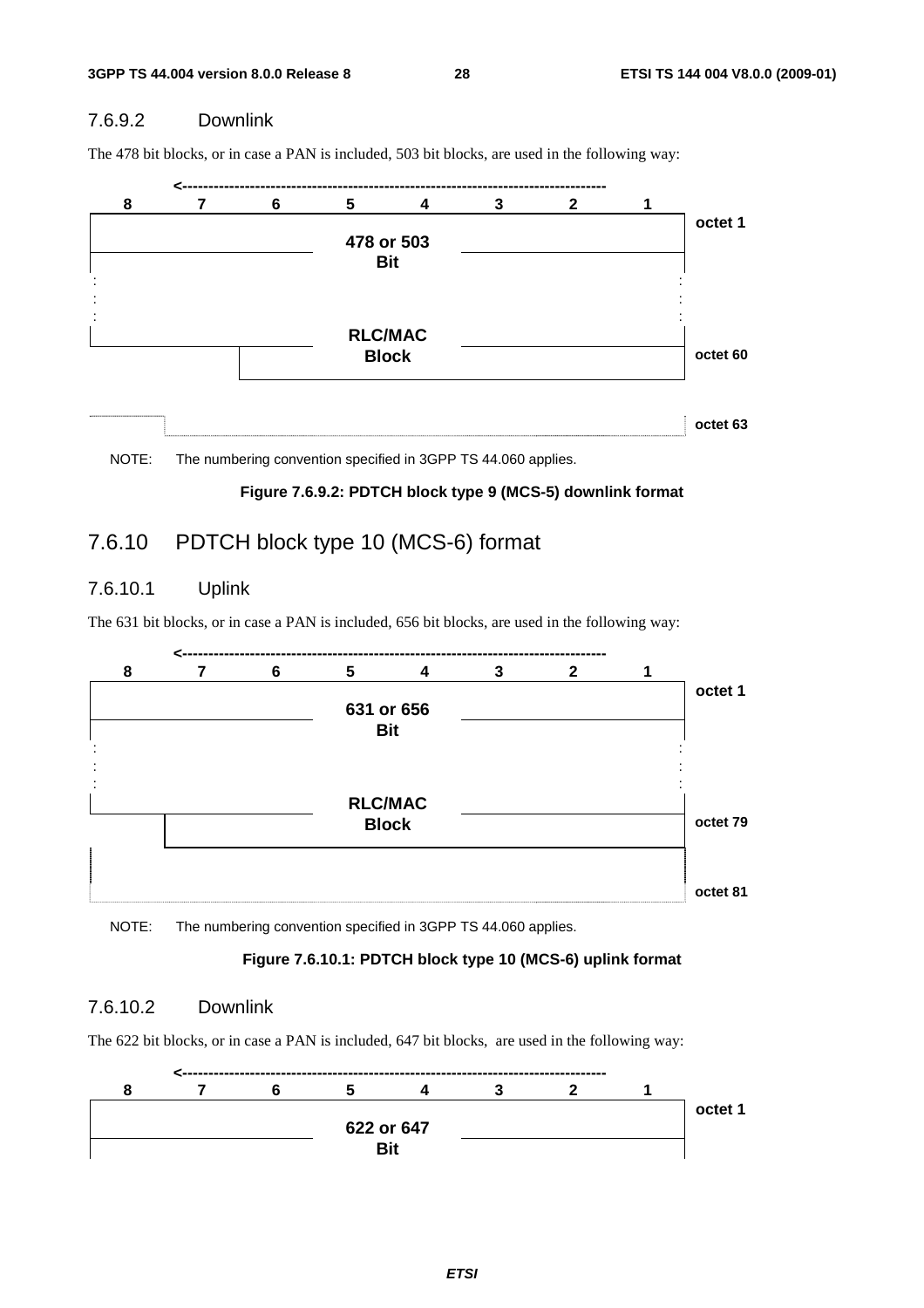

NOTE: The numbering convention specified in 3GPP TS 44.060 applies.

#### **Figure 7.6.10.2: PDTCH block type 10 (MCS-6) downlink format**

## 7.6.11 PDTCH block type 11 (MCS-7) format

## 7.6.11.1 Uplink

The 946 bit blocks, or in case a PAN is included, 971 bit blocks, are used in the following way:

|           | $\mathbf{2}$ | 3 | $\overline{\mathbf{4}}$ | 5 | 6 | 7 | 8 |
|-----------|--------------|---|-------------------------|---|---|---|---|
| octet 1   |              |   |                         |   |   |   |   |
|           |              |   | 946 or 971              |   |   |   |   |
|           |              |   | <b>Bit</b>              |   |   |   |   |
|           |              |   |                         |   |   |   |   |
|           |              |   |                         |   |   |   |   |
|           |              |   |                         |   |   |   |   |
|           |              |   | <b>RLC/MAC</b>          |   |   |   |   |
|           |              |   | <b>Block</b>            |   |   |   |   |
|           |              |   |                         |   |   |   |   |
| octet 119 |              |   |                         |   |   |   |   |
|           |              |   |                         |   |   |   |   |
|           |              |   |                         |   |   |   |   |
| octet 122 |              |   |                         |   |   |   |   |
|           |              |   |                         |   |   |   |   |

NOTE: The numbering convention specified in 3GPP TS 44.060 applies.

### **Figure 7.6.11.1: PDTCH block type 11(MCS-7) uplink format**

### 7.6.11.2 Downlink

The 940 bit blocks, or in case a PAN is included, 965 bit blocks, are used in the following way:

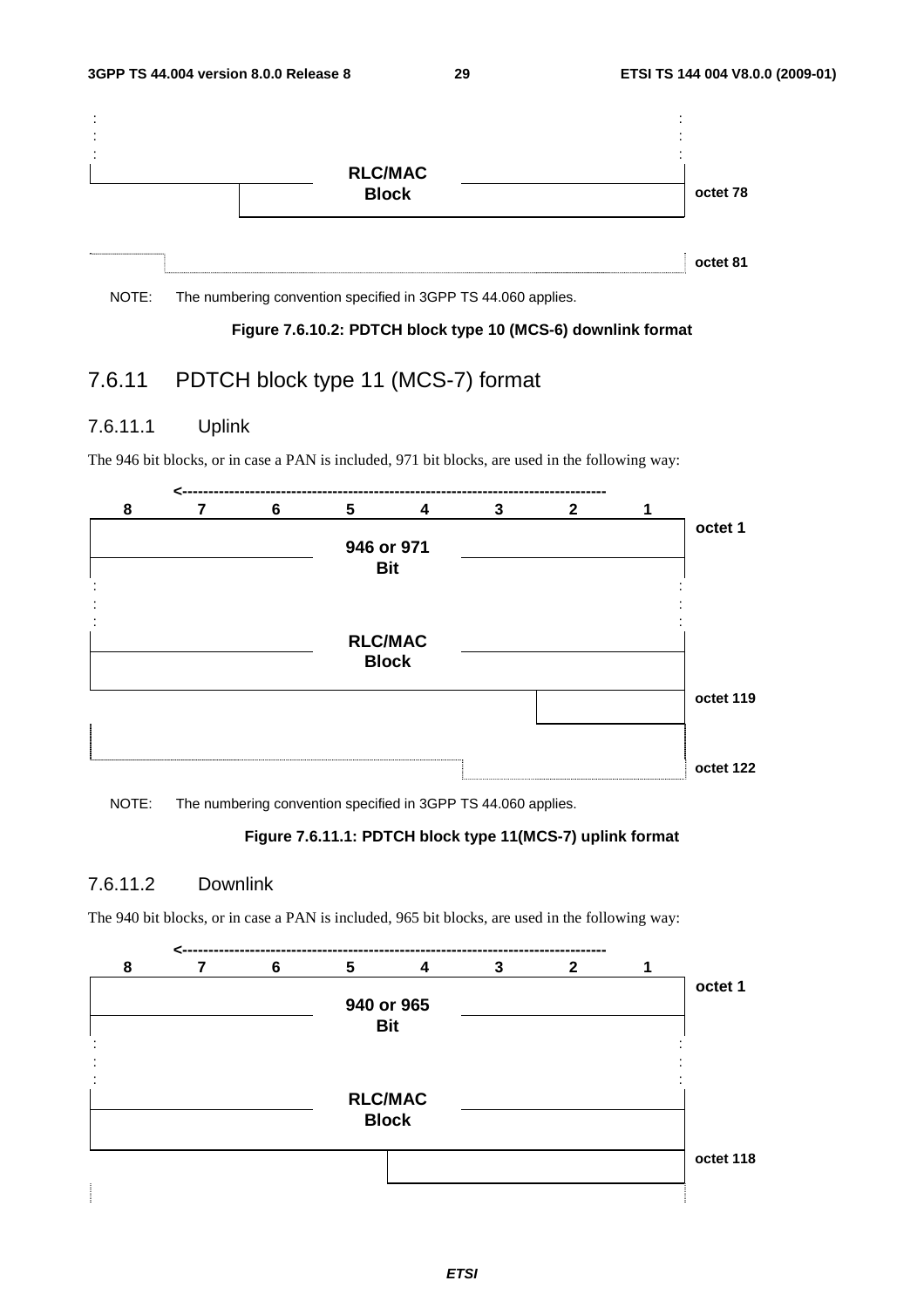| 7.111 |           |
|-------|-----------|
|       | octet 121 |

NOTE: The numbering convention specified in 3GPP TS 44.060 applies.

#### **Figure 7.6.11.2: PDTCH block type 11 (MCS-7) downlink format**

## 7.6.12 PDTCH block type 12 (MCS-8) format

## 7.6.12.1 Uplink

The 1138 bit blocks, or in case a PAN is included, 1163 bit blocks, are used in the following way:

|           | $\mathbf{2}$ | 3 | $\overline{\mathbf{4}}$ | 5 | 6 | 8 |
|-----------|--------------|---|-------------------------|---|---|---|
| octet 1   |              |   |                         |   |   |   |
|           |              |   | 1138 or 1163            |   |   |   |
|           |              |   | <b>Bit</b>              |   |   |   |
|           |              |   |                         |   |   |   |
|           |              |   |                         |   |   |   |
|           |              |   |                         |   |   |   |
|           |              |   | <b>RLC/MAC</b>          |   |   |   |
|           |              |   | <b>Block</b>            |   |   |   |
|           |              |   |                         |   |   |   |
| octet 143 |              |   |                         |   |   |   |
|           |              |   |                         |   |   |   |
|           |              |   |                         |   |   |   |
| octet 146 |              |   |                         |   |   |   |
|           |              |   |                         |   |   |   |

NOTE: The numbering convention specified in 3GPP TS 44.060 applies.

#### **Figure 7.6.12.1: PDTCH block type 12 (MCS-8) uplink format**

### 7.6.12.2 Downlink

The 1132 bit blocks, or in case a PAN is included, 1157 bit blocks, are used in the following way:



NOTE: The numbering convention specified in 3GPP TS 44.060 applies.

### **Figure 7.6.12.2: PDTCH block type 12 (MCS-8) downlink format**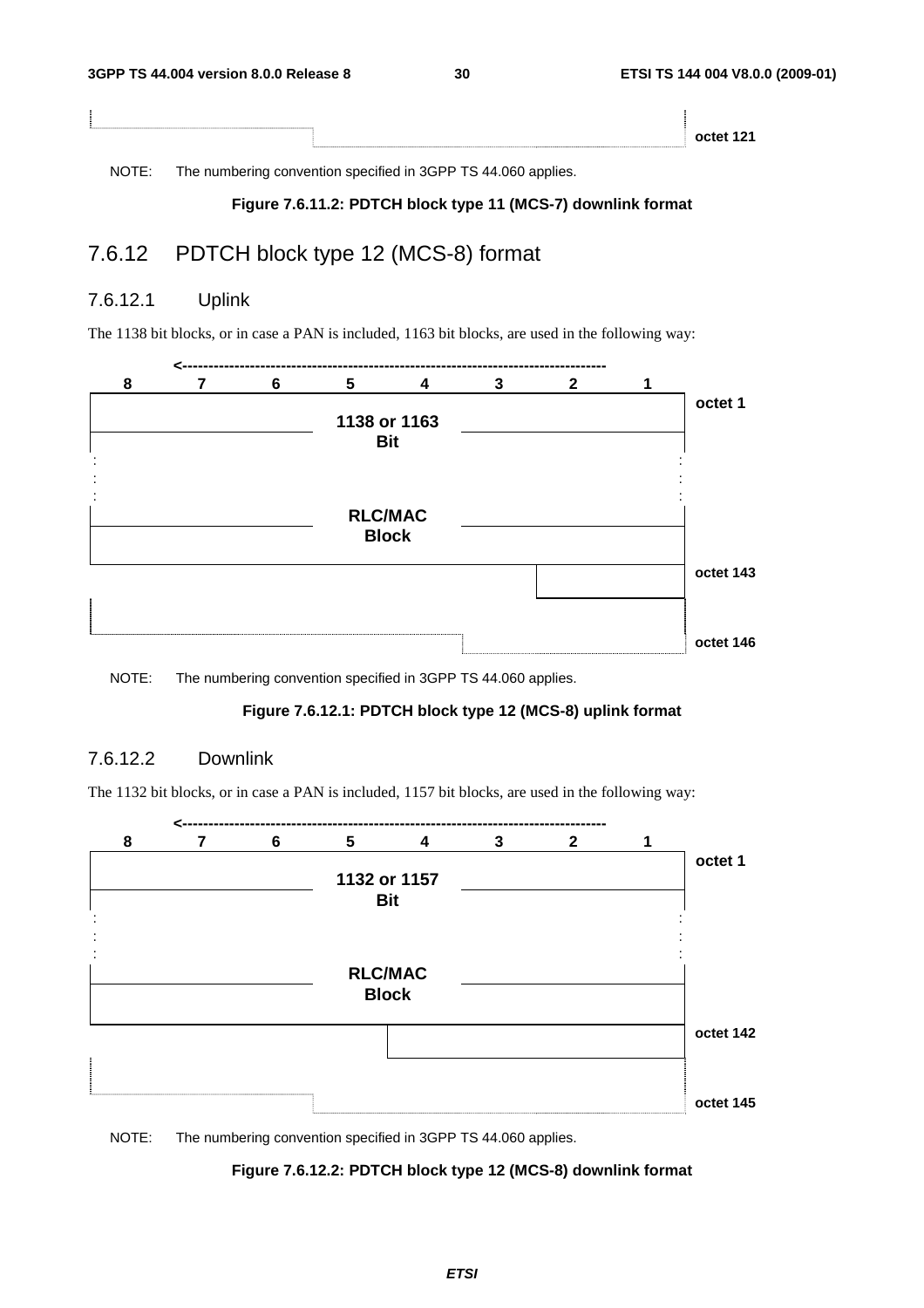## 7.6.13 PDTCH block type 13 (MCS-9) format

## 7.6.13.1 Uplink

The 1234 bit blocks are used in the following way:



NOTE: The numbering convention specified in 3GPP TS 44.060 applies.

## **Figure 7.6.13.1: PDTCH block type 13 (MCS-9) uplink format**

## 7.6.13.2 Downlink

The 1228 bit blocks are used in the following way:



NOTE: The numbering convention specified in 3GPP TS 44.060 applies.

## **Figure 7.6.13.2: PDTCH block type 13 (MCS-9) downlink format**

## 7.6.14 PDTCH block type 14 (UAS-7) format (uplink only)

The blocks of 941 bits, or in case a PAN is included, 966 bits, are used in the following way: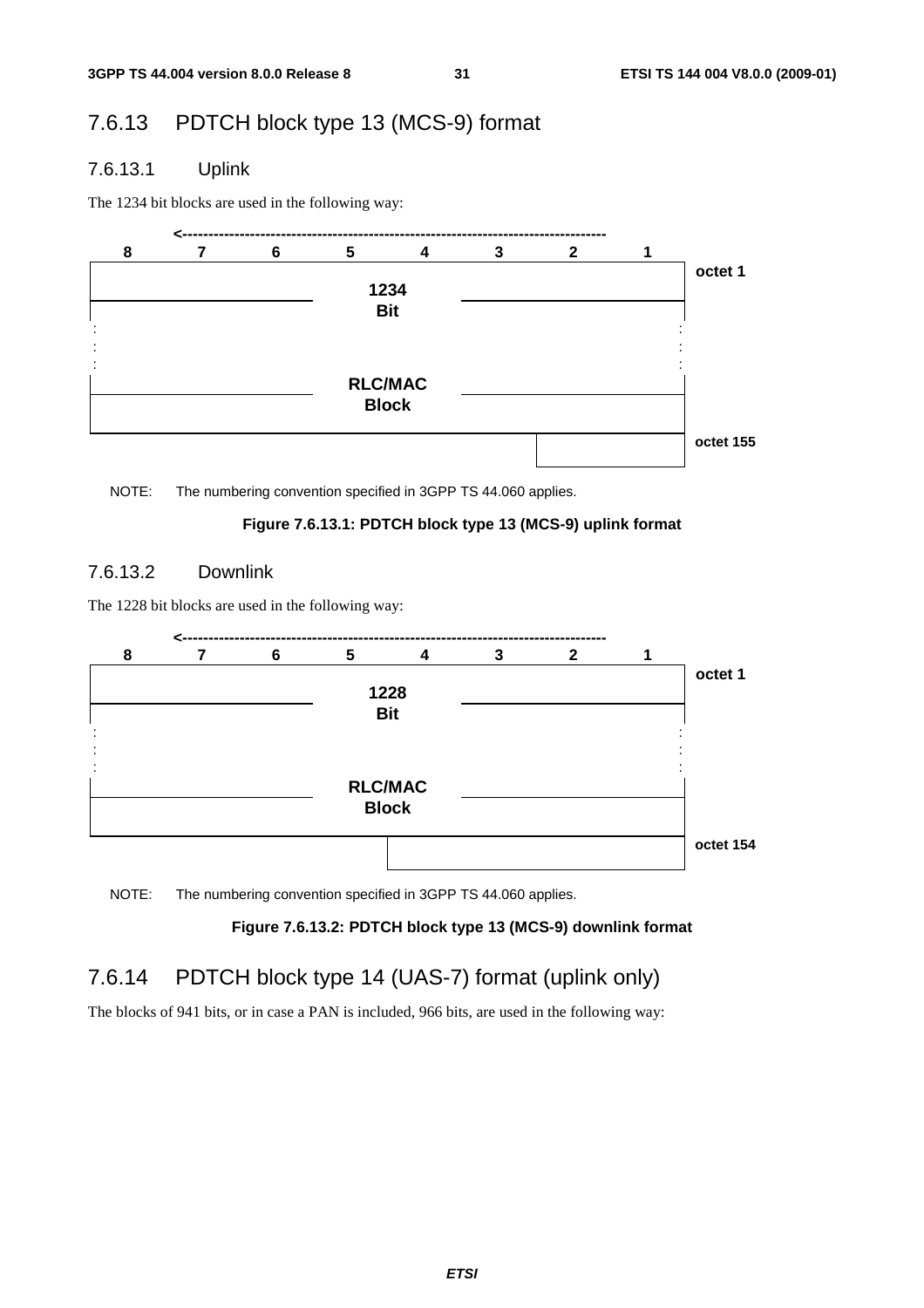



#### **Figure 7.6.14.1: PDTCH block type 14 (UAS-7) format**

## 7.6.15 PDTCH block type 15 (UAS-8) format (uplink only)

The blocks of 1069 bits, or in case a PAN is included, 1094 bits, are used in the following way:



NOTE: The numbering convention specified in 3GPP TS 44.060 applies.

#### **Figure 7.6.15.1: PDTCH block type 15 (UAS-8) format**

## 7.6.16 PDTCH block type 16 (UAS-9) format (uplink only)

The blocks of 1229 bits, or in case a PAN is included, 1254 bits, are used in the following way: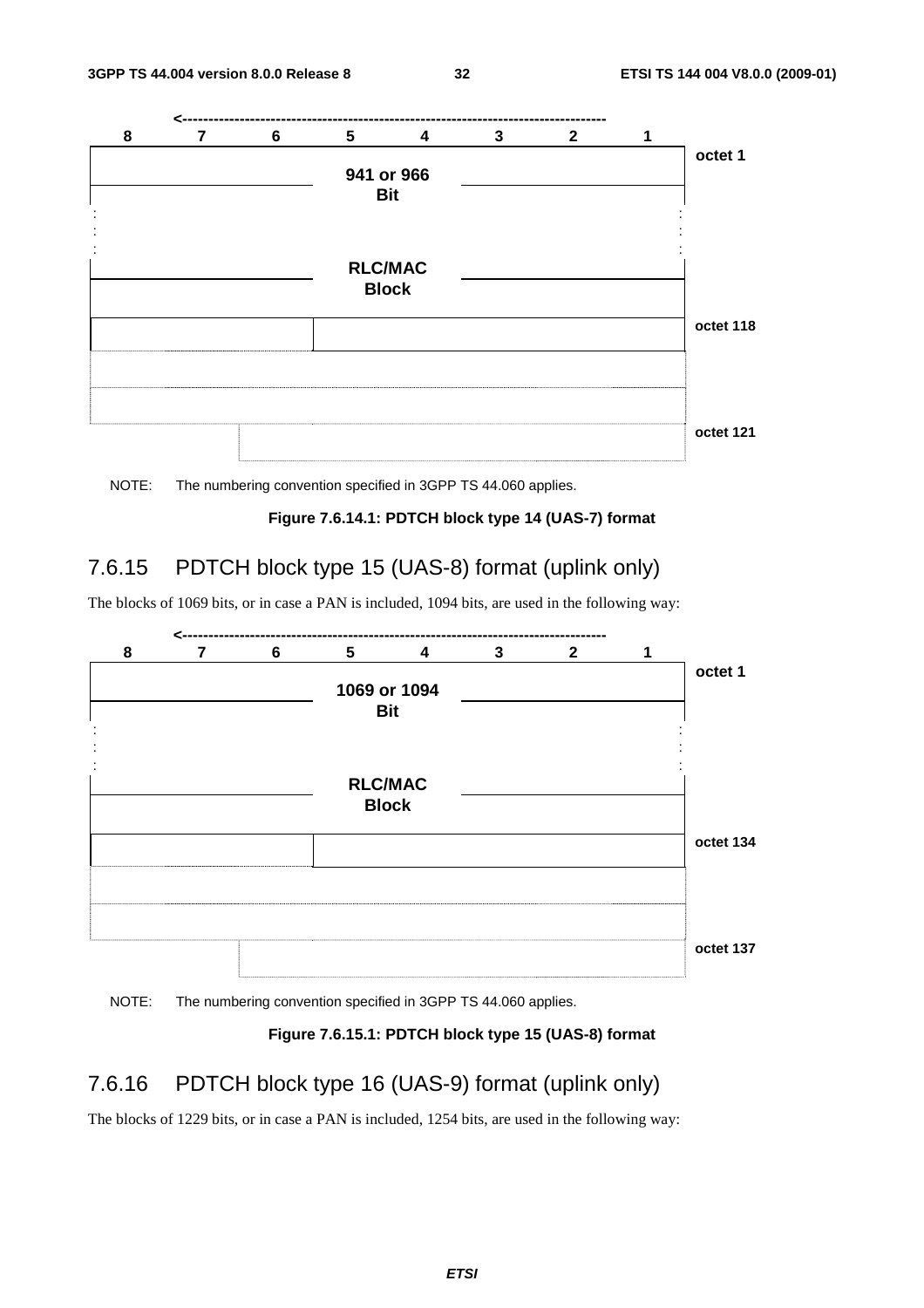

NOTE: The numbering convention specified in 3GPP TS 44.060 applies.

#### **Figure 7.6.16.1: PDTCH block type 16 (UAS-9) format**

## 7.6.17 PDTCH block type 17 (UAS-10) format (uplink only)

The blocks of 1402 bits, or in case a PAN is included, 1427 bits, are used in the following way:



NOTE: The numbering convention specified in 3GPP TS 44.060 applies.

#### **Figure 7.6.17.1: PDTCH block type 17 (UAS-10) format**

## 7.6.18 PDTCH block type 18 (UAS-11) format (uplink only)

The blocks of 1594 bits, or in case a PAN is included, 1619 bits, are used in the following way: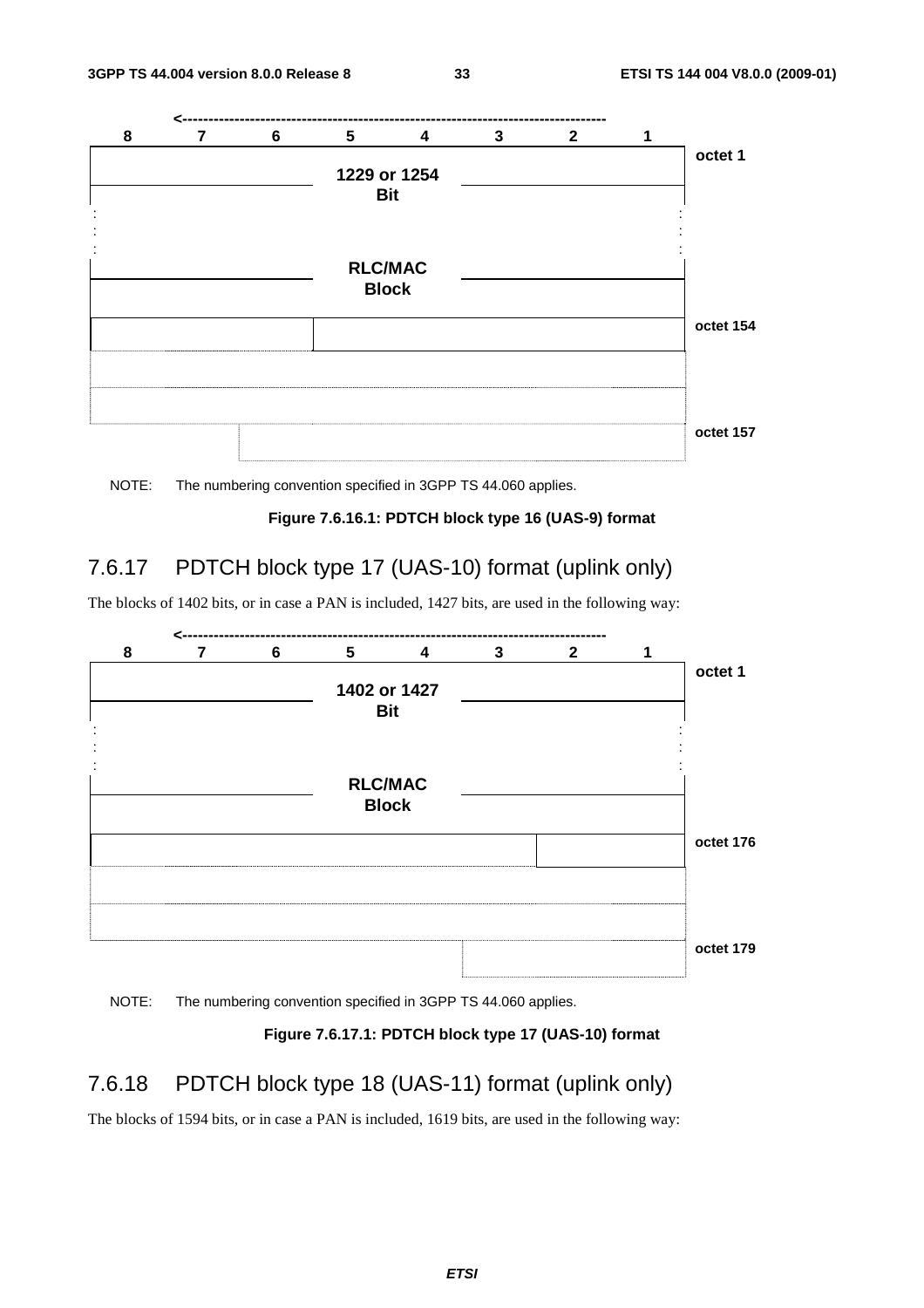

NOTE: The numbering convention specified in 3GPP TS 44.060 applies.

#### **Figure 7.6.18.1: PDTCH block type 18 (UAS-11) format**

## 7.6.19 PDTCH block type 19 (UBS-5) format (uplink only)

The blocks of 479 bits, or in case a PAN is included, 504 bits, are used in the following way:



NOTE: The numbering convention specified in 3GPP TS 44.060 applies.

#### **Figure 7.6.19.1: PDTCH block type 19 (UBS-5) format**

## 7.6.20 PDTCH block type 20 (UBS-6) format (uplink only)

The blocks of 623 bits, or in case a PAN is included, 648 bits, are used in the following way: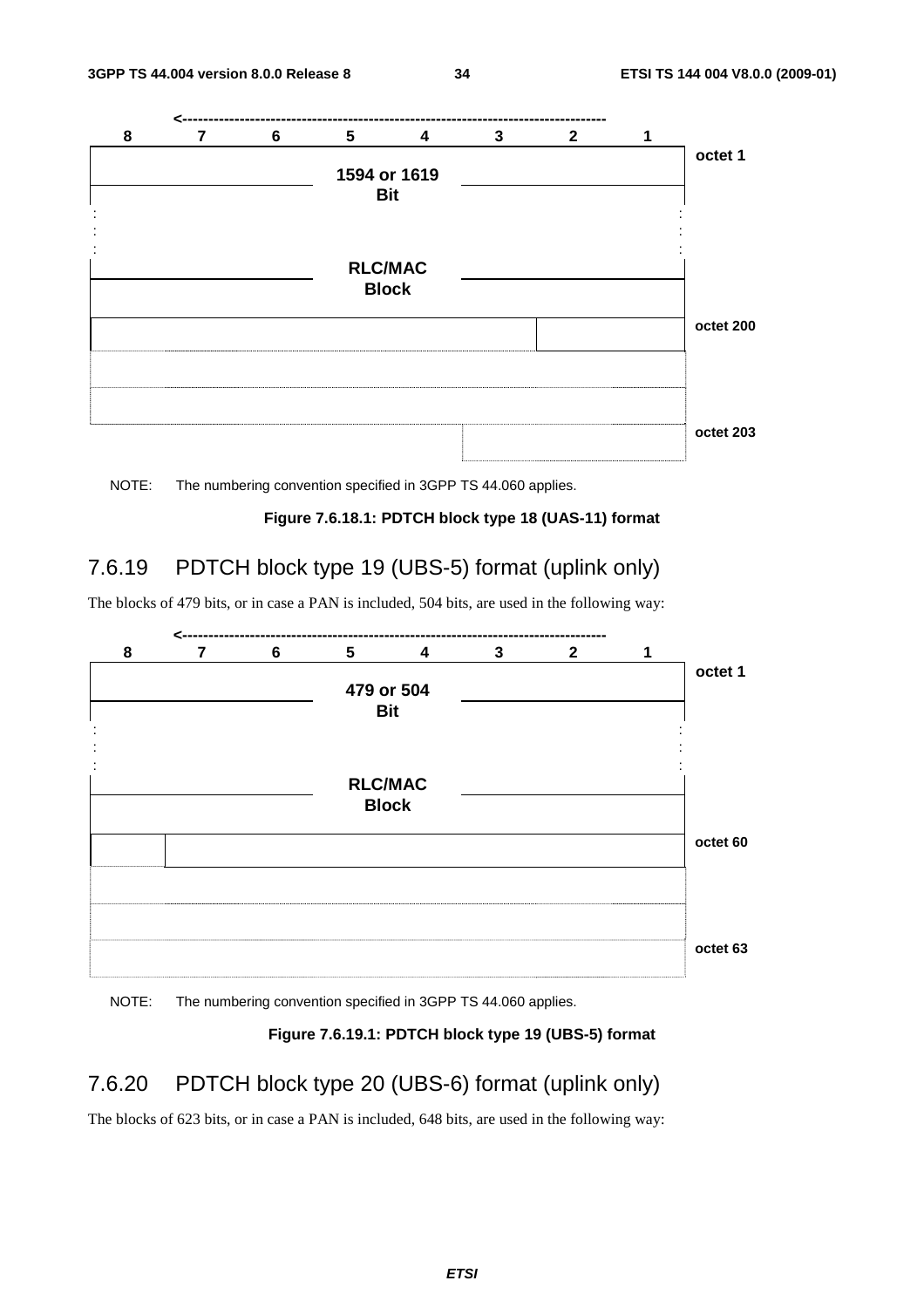



#### **Figure 7.6.20.1: PDTCH block type 20 (UBS-6) format**

## 7.6.21 PDTCH block type 21 (UBS-7) format (uplink only)

The blocks of 940 bits, or in case a PAN is included, 965 bits, are used in the following way:



NOTE: The numbering convention specified in 3GPP TS 44.060 applies.

#### **Figure 7.6.21.1: PDTCH block type 21 (UBS-7) format**

## 7.6.22 PDTCH block type 22 (UBS-8) format (uplink only)

The blocks of 1228 bits, or in case a PAN is included, 1253 bits, are used in the following way: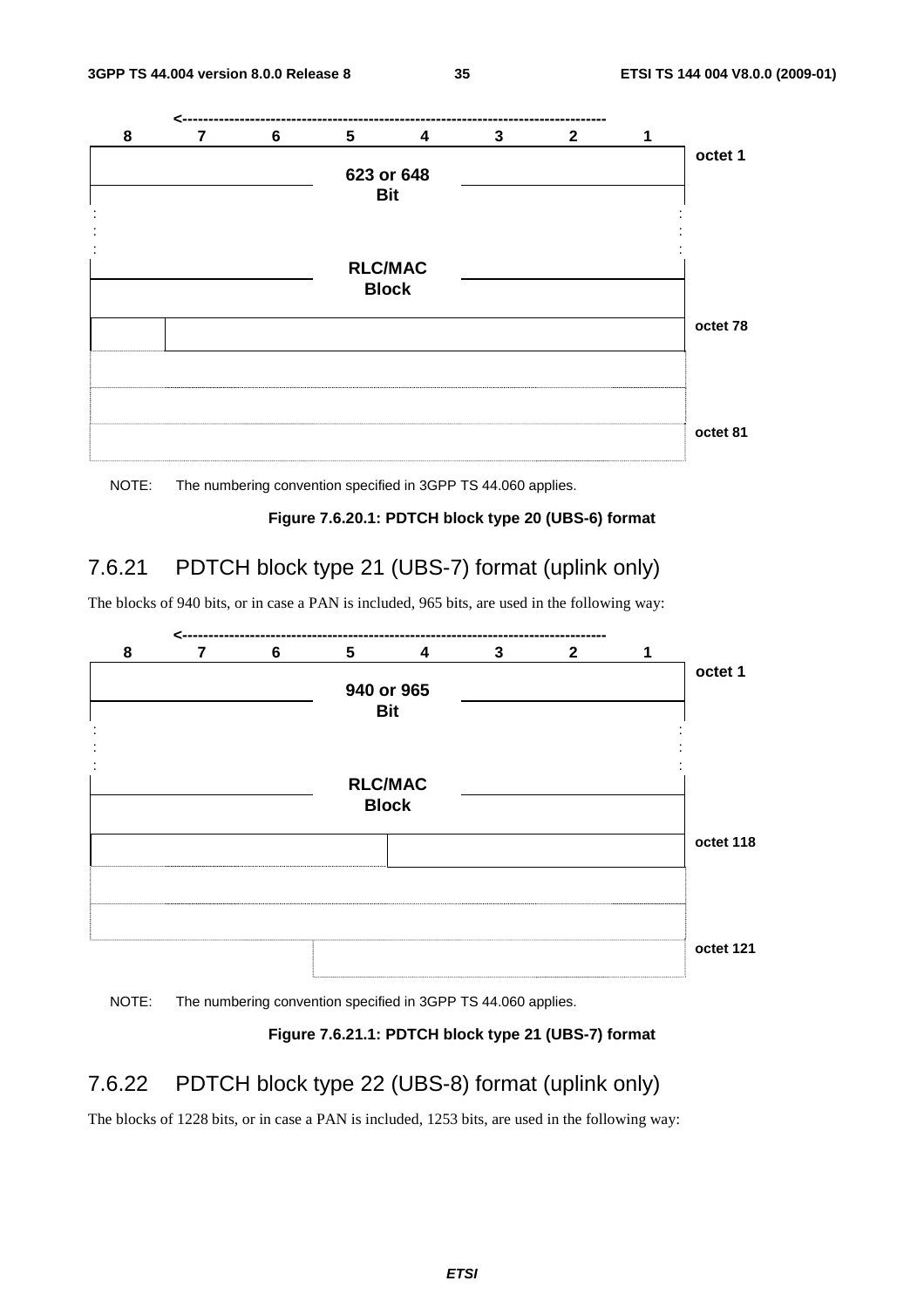



#### **Figure 7.6.22.1: PDTCH block type 22 (UBS-8) format**

## 7.6.23 PDTCH block type 23 (UBS-9) format (uplink only)

The blocks of 1402 bits, or in case a PAN is included, 1427 bits, are used in the following way:



NOTE: The numbering convention specified in 3GPP TS 44.060 applies.

#### **Figure 7.6.23.1: PDTCH block type 23 (UBS-9) format**

## 7.6.24 PDTCH block type 24 (UBS-10) format (uplink only)

The blocks of 1834 bits, or in case a PAN is included, 1859 bits, are used in the following way: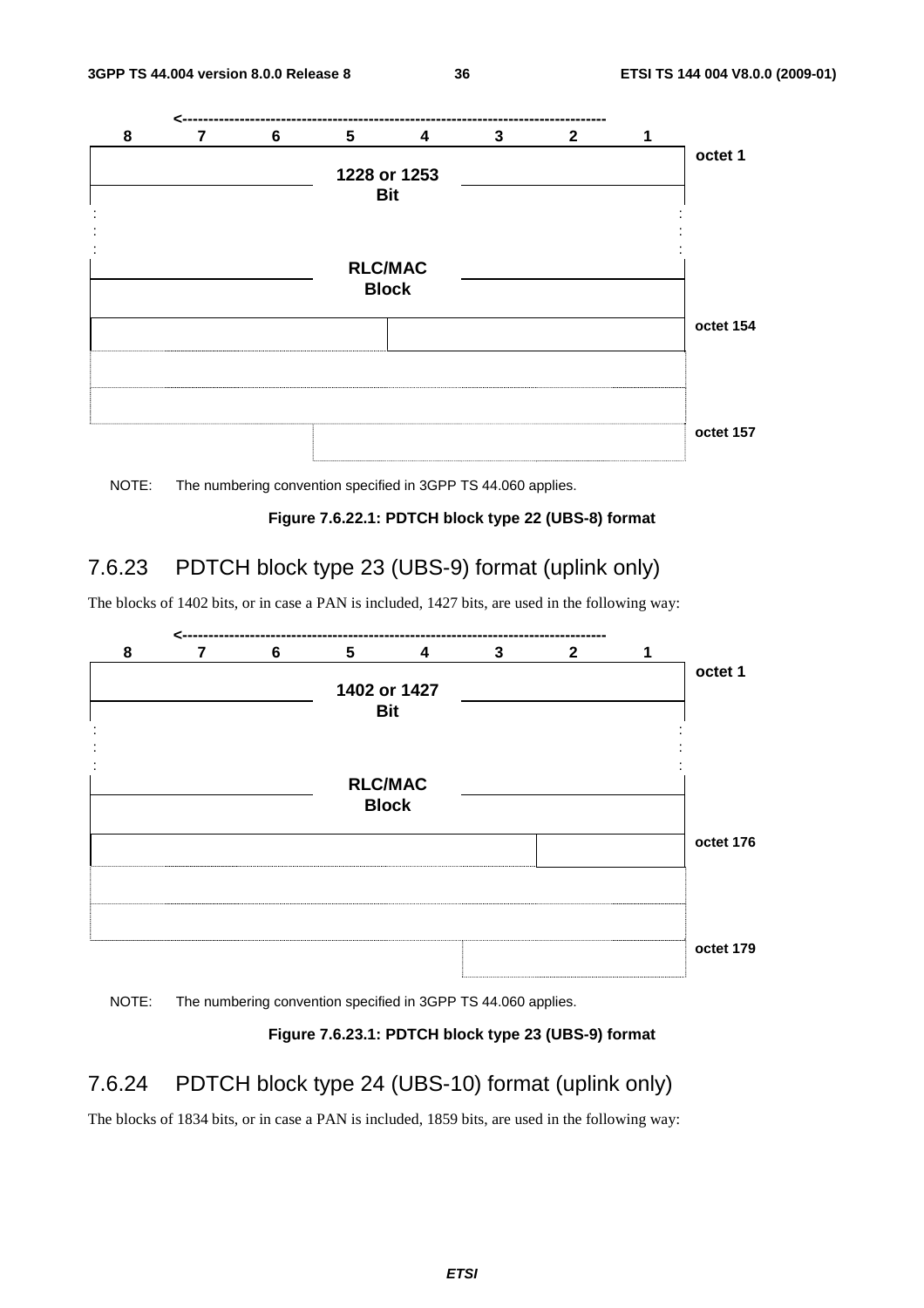

NOTE: The numbering convention specified in 3GPP TS 44.060 applies.

**Figure 7.6.24.1: PDTCH block type 24 (UBS-10) format** 

## 7.6.25 PDTCH block type 25 (UBS-11) format (uplink only)

The blocks of 2248 bits, or in case a PAN is included, 2273 bits, are used in the following way:



NOTE: The numbering convention specified in 3GPP TS 44.060 applies.

#### **Figure 7.6.25.1: PDTCH block type 25 (UBS-11) format**

## 7.6.26 PDTCH block type 26 (UBS-12) format (uplink only)

The blocks of 2440 bits, or in case a PAN is included, 2465 bits, are used in the following way: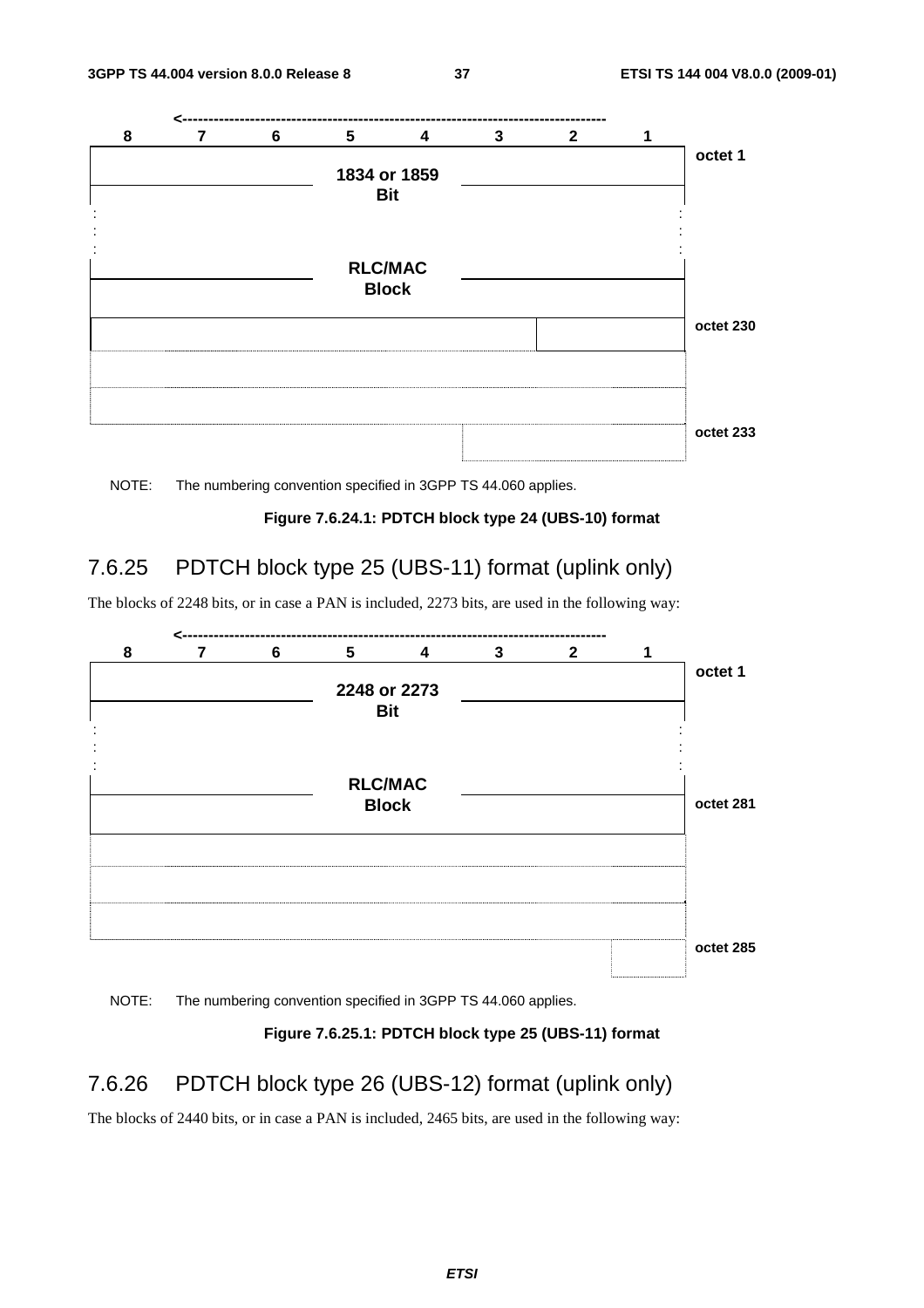![](_page_38_Figure_3.jpeg)

NOTE: The numbering convention specified in 3GPP TS 44.060 applies.

![](_page_38_Figure_5.jpeg)

## 7.6.27 PDTCH block type 27 (DAS-5) format (downlink only)

The blocks of 478 bits, or in case a PAN is included, 503 bits, are used in the following way:

![](_page_38_Figure_8.jpeg)

NOTE: The numbering convention specified in 3GPP TS 44.060 applies.

#### **Figure 7.6.27.1: PDTCH block type 27 (DAS-5) format**

## 7.6.28 PDTCH block type 28 (DAS-6) format (downlink only)

The blocks of 574 bits, or in case a PAN is included, 599 bits, are used in the following way: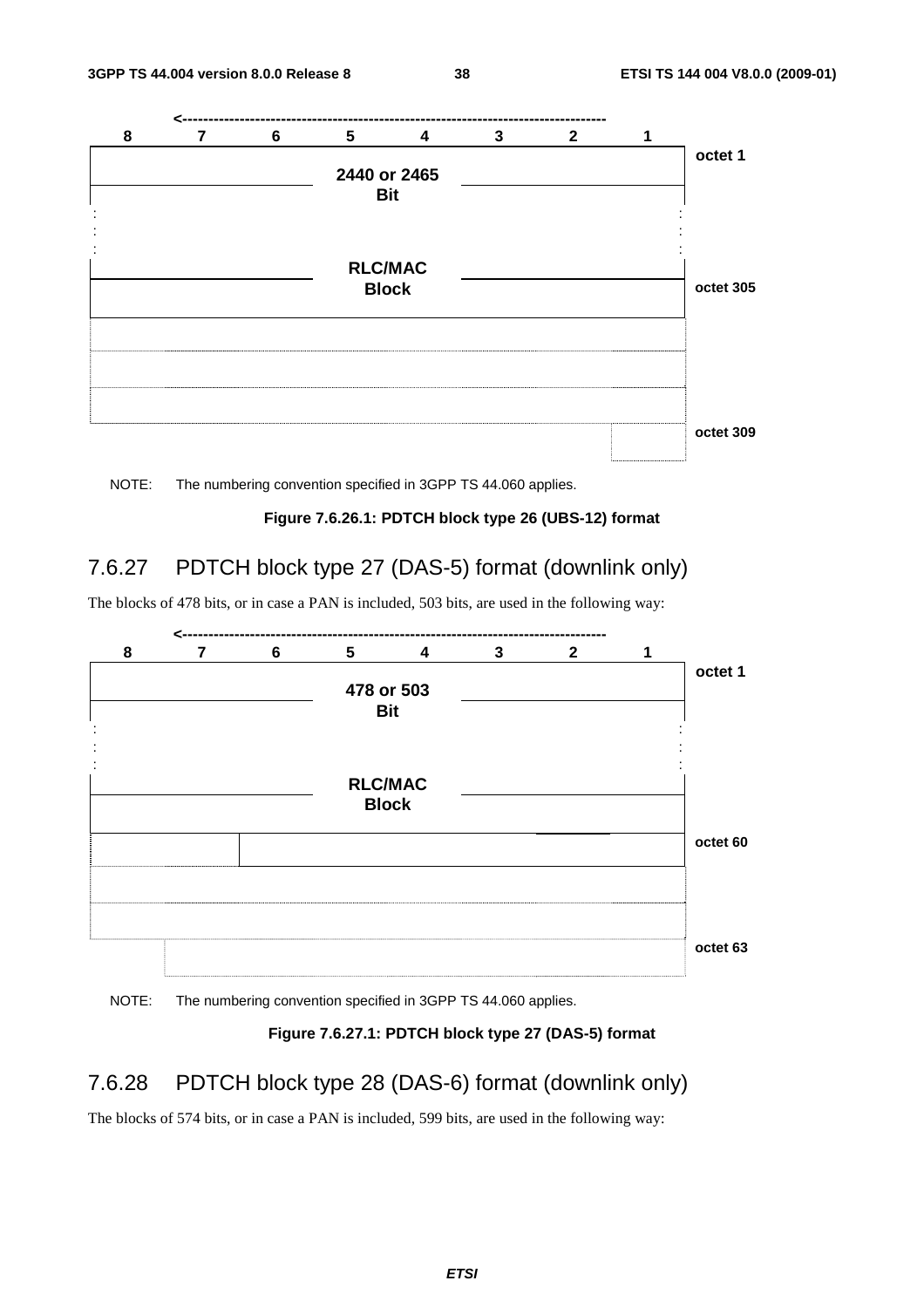![](_page_39_Figure_3.jpeg)

![](_page_39_Figure_4.jpeg)

#### **Figure 7.6.28.1: PDTCH block type 28 (DAS-6) format**

## 7.6.29 PDTCH block type 29 (DAS-7) format (downlink only)

The blocks of 686 bits, or in case a PAN is included, 711 bits, are used in the following way:

![](_page_39_Figure_8.jpeg)

### NOTE: The numbering convention specified in 3GPP TS 44.060 applies.

#### **Figure 7.6.29.1: PDTCH block type 29 (DAS-7) format**

## 7.6.30 PDTCH block type 30 (DAS-8) format (downlink only)

The blocks of 941 bits, or in case a PAN is included, 966 bits, are used in the following way: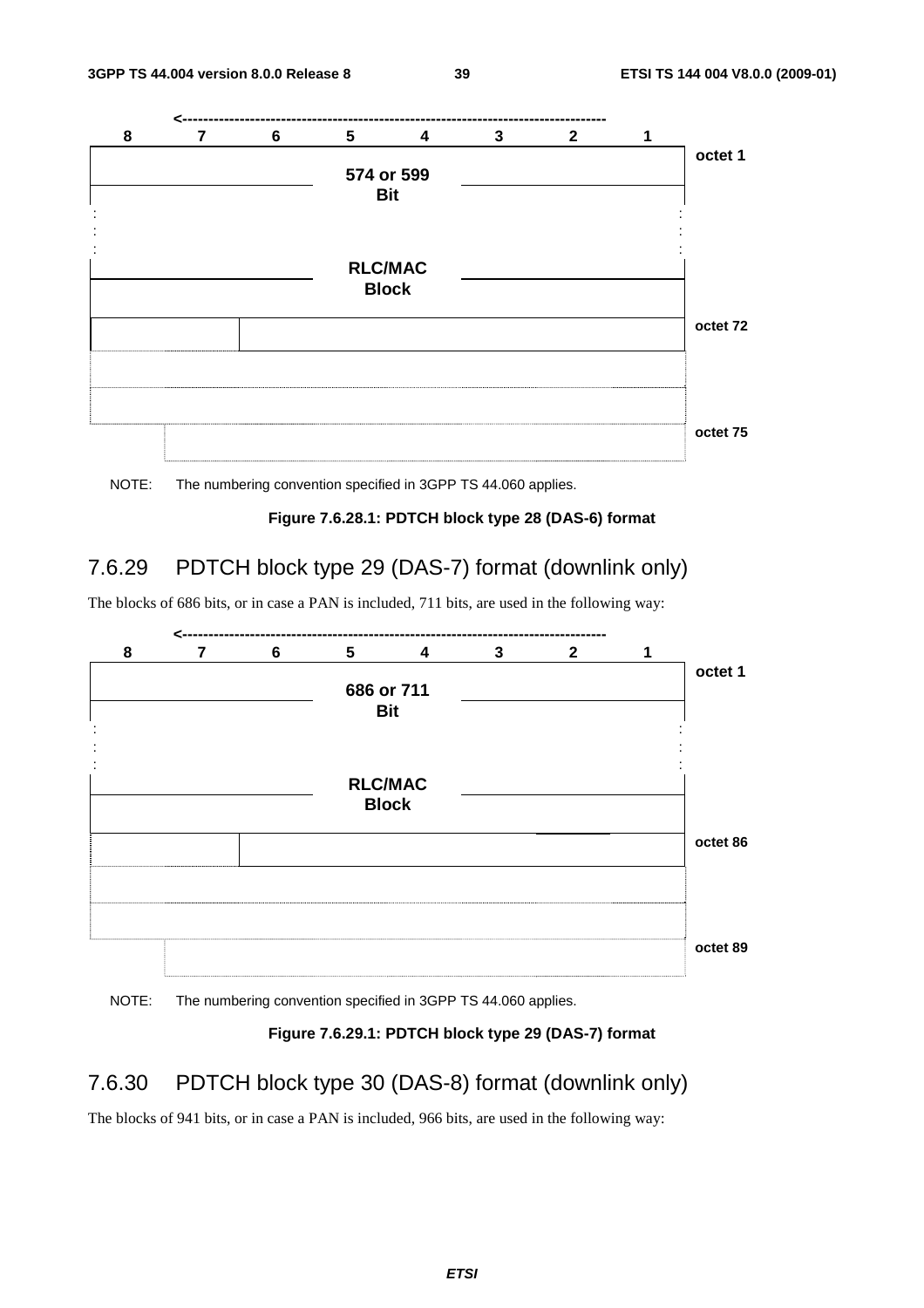![](_page_40_Figure_3.jpeg)

NOTE: The numbering convention specified in 3GPP TS 44.060 applies.

#### **Figure 7.6.30.1: PDTCH block type 30 (DAS-8) format**

## 7.6.31 PDTCH block type 31 (DAS-9) format (downlink only)

The blocks of 1133 bits, or in case a PAN is included, 1158 bits, are used in the following way:

![](_page_40_Figure_8.jpeg)

NOTE: The numbering convention specified in 3GPP TS 44.060 applies.

### **Figure 7.6.31.1: PDTCH block type 31 (DAS-9) format**

## 7.6.32 PDTCH block type 32 (DAS-10) format (downlink only)

The blocks of 1355 bits, or in case a PAN is included, 1380 bits, are used in the following way: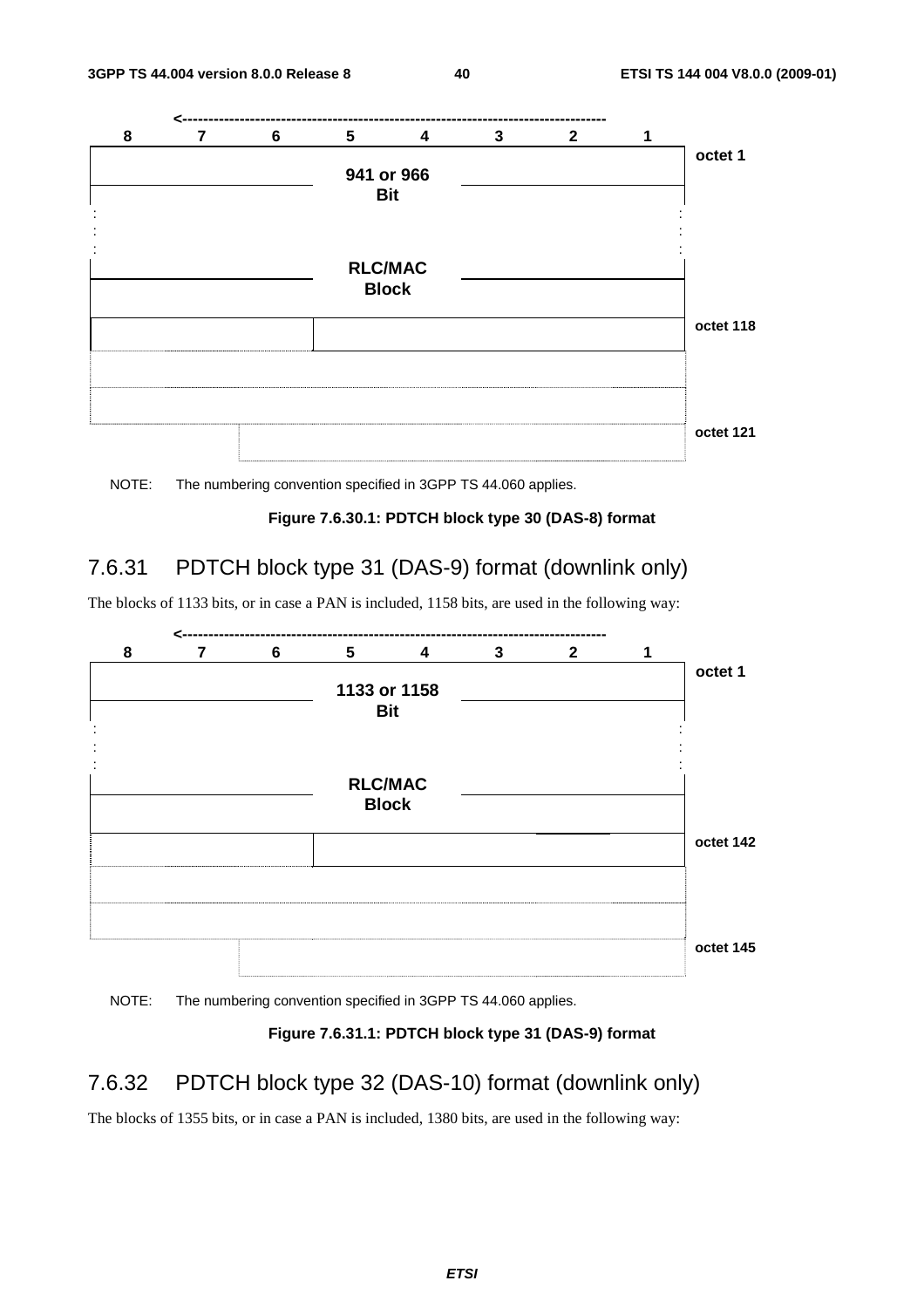![](_page_41_Figure_3.jpeg)

NOTE: The numbering convention specified in 3GPP TS 44.060 applies.

**Figure 7.6.32.1: PDTCH block type 32 (DAS-10) format** 

## 7.6.33 PDTCH block type 33 (DAS-11) format (downlink only)

The blocks of 1691 bits, or in case a PAN is included, 1716 bits, are used in the following way:

![](_page_41_Figure_8.jpeg)

NOTE: The numbering convention specified in 3GPP TS 44.060 applies.

### **Figure 7.6.33.1: PDTCH block type 33 (DAS-11) format**

## 7.6.34 PDTCH block type 34 (DAS-12) format (downlink only)

The blocks of 2027 bits, or in case a PAN is included, 2052 bits, are used in the following way: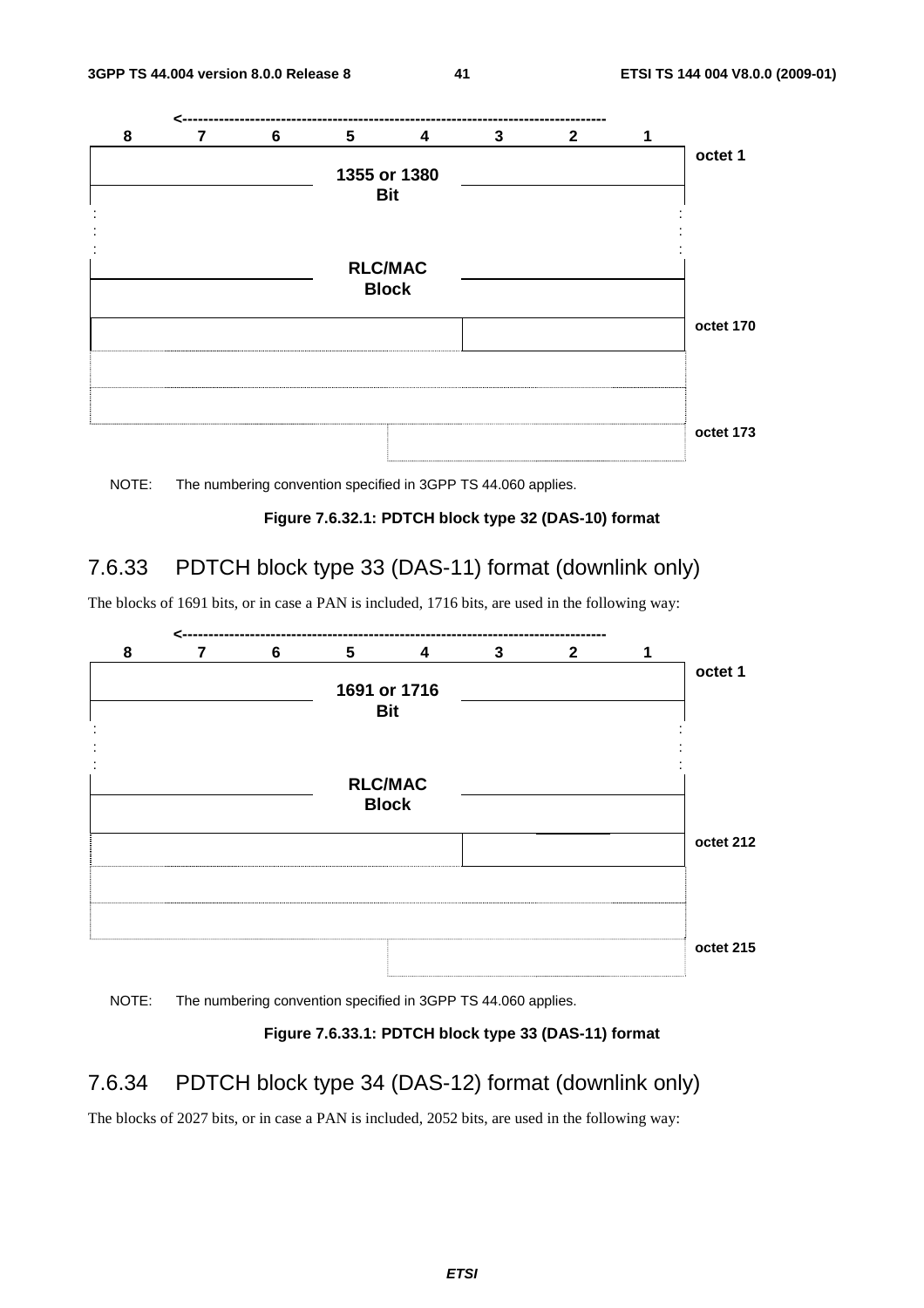![](_page_42_Figure_3.jpeg)

NOTE: The numbering convention specified in 3GPP TS 44.060 applies.

**Figure 7.6.34.1: PDTCH block type 34 (DAS-12) format** 

## 7.6.35 PDTCH block type 35 (DBS-5) format (downlink only)

The blocks of 480 bits, or in case a PAN is included, 505 bits, are used in the following way:

![](_page_42_Figure_8.jpeg)

NOTE: The numbering convention specified in 3GPP TS 44.060 applies.

**Figure 7.6.35.1: PDTCH block type 35 (DBS-5) format** 

## 7.6.36 PDTCH block type 36 (DBS-6) format (downlink only)

The blocks of 624 bits, or in case a PAN is included, 649 bits, are used in the following way: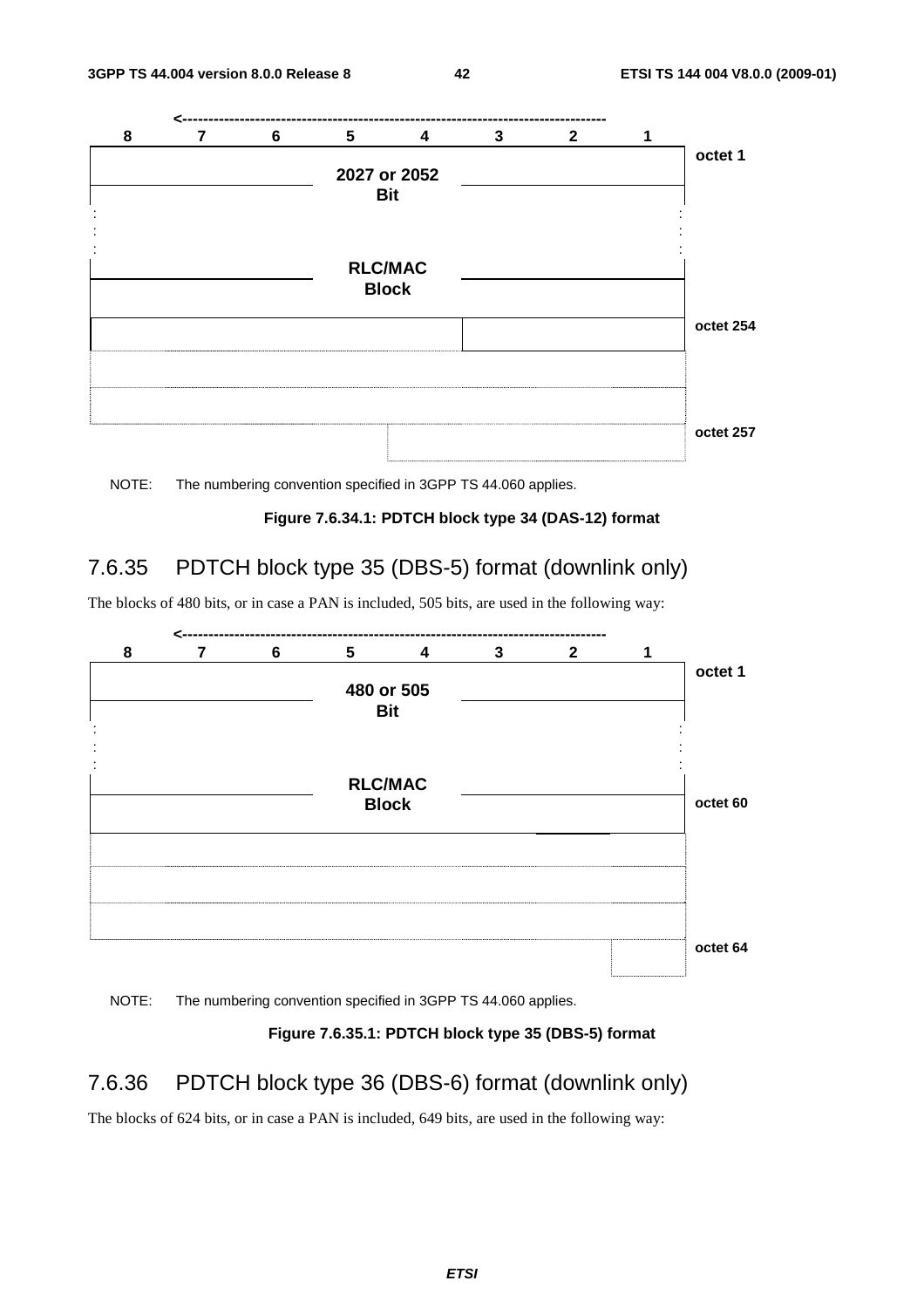![](_page_43_Figure_3.jpeg)

![](_page_43_Figure_4.jpeg)

**Figure 7.6.36.1: PDTCH block type 36 (DBS-6) format** 

## 7.6.37 PDTCH block type 37 (DBS-7) format (downlink only)

The blocks of 941 bits, or in case a PAN is included, 966 bits, are used in the following way:

![](_page_43_Figure_8.jpeg)

NOTE: The numbering convention specified in 3GPP TS 44.060 applies.

#### **Figure 7.6.37.1: PDTCH block type 37 (DBS-7) format**

## 7.6.38 PDTCH block type 38 (DBS-8) format (downlink only)

The blocks of 1229 bits, or in case a PAN is included, 1254 bits, are used in the following way: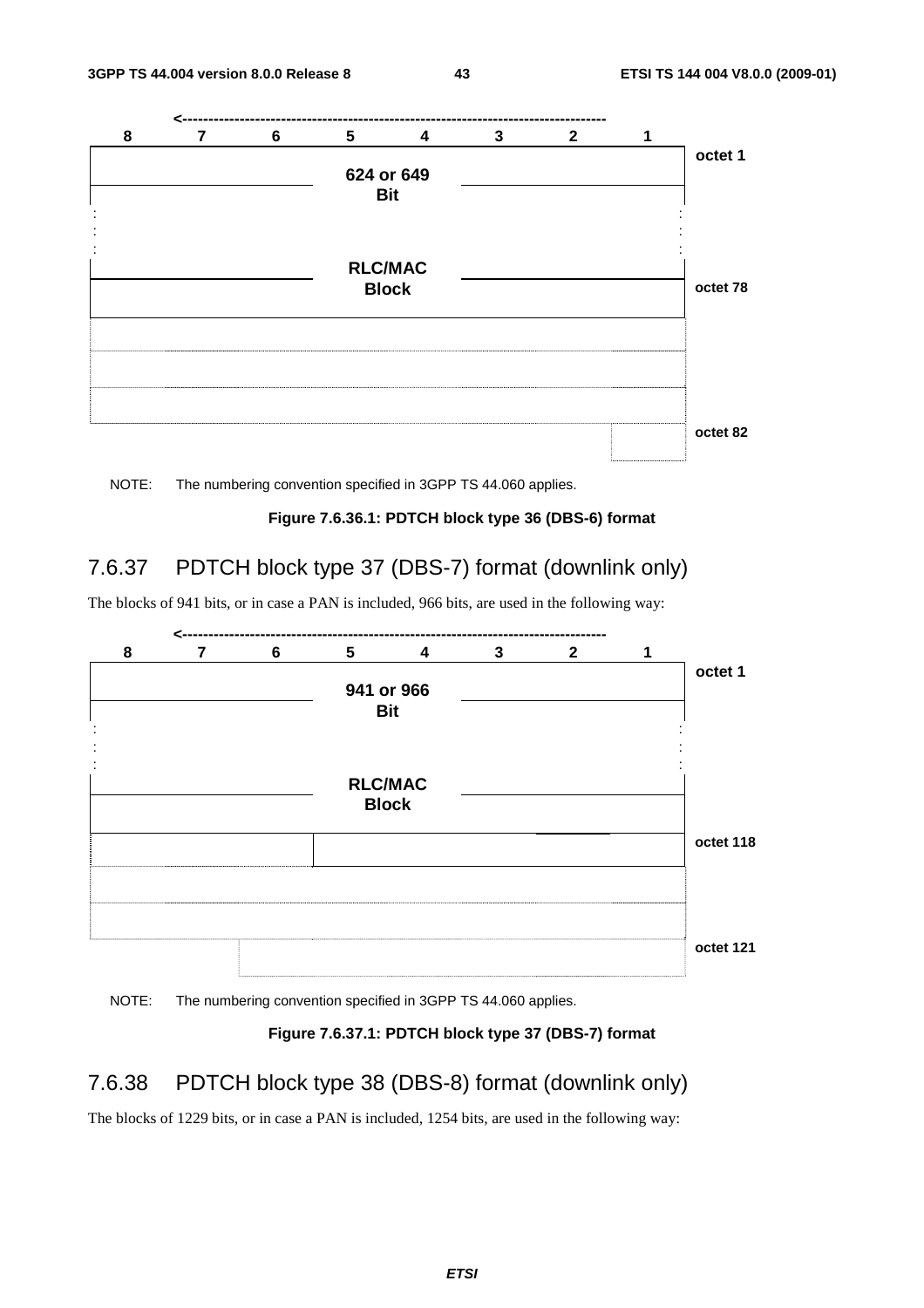![](_page_44_Figure_3.jpeg)

![](_page_44_Figure_4.jpeg)

#### **Figure 7.6.38.1: PDTCH block type 38 (DBS-8) format**

## 7.6.39 PDTCH block type 39 (DBS-9) format (downlink only)

The blocks of 1403 bits, or in case a PAN is included, 1428 bits, are used in the following way:

![](_page_44_Figure_8.jpeg)

NOTE: The numbering convention specified in 3GPP TS 44.060 applies.

#### **Figure 7.6.39.1: PDTCH block type 39 (DBS-9) format**

## 7.6.40 PDTCH block type 40 (DBS-10) format (downlink only)

The blocks of 1835 bits, or in case a PAN is included, 1860 bits, are used in the following way: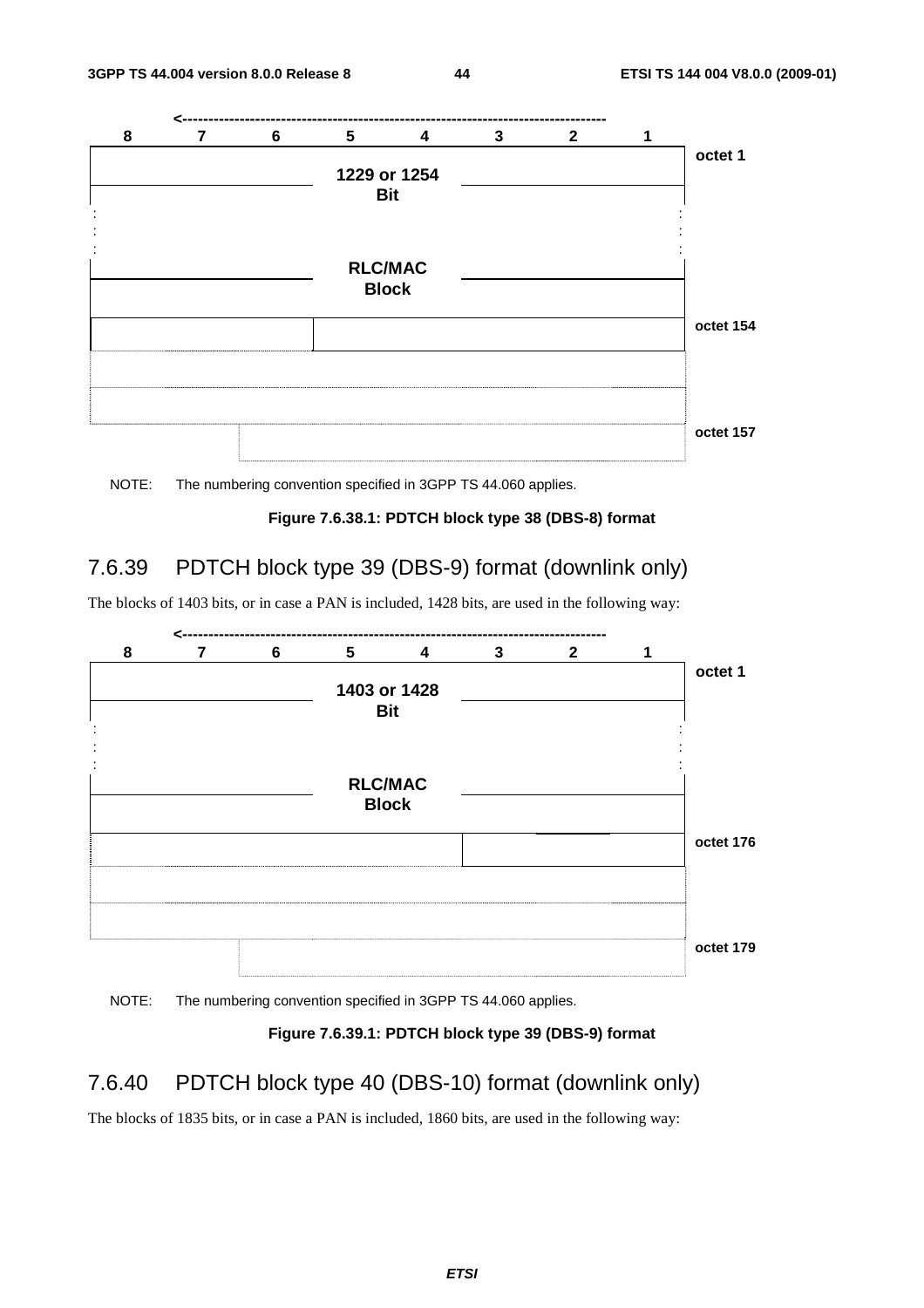![](_page_45_Figure_3.jpeg)

NOTE: The numbering convention specified in 3GPP TS 44.060 applies.

#### **Figure 7.6.40.1: PDTCH block type 40 (DBS-10) format**

## 7.6.41 PDTCH block type 41 (DBS-11) format (downlink only)

The blocks of 2249 bits, or in case a PAN is included, 2274 bits, are used in the following way:

![](_page_45_Figure_8.jpeg)

NOTE: The numbering convention specified in 3GPP TS 44.060 applies.

### **Figure 7.6.41.1: PDTCH block type 41 (DBS-11) format**

## 7.6.42 PDTCH block type 42 (DBS-12) format (downlink only)

The blocks of 2441 bits, or in case a PAN is included, 2466 bits, are used in the following way: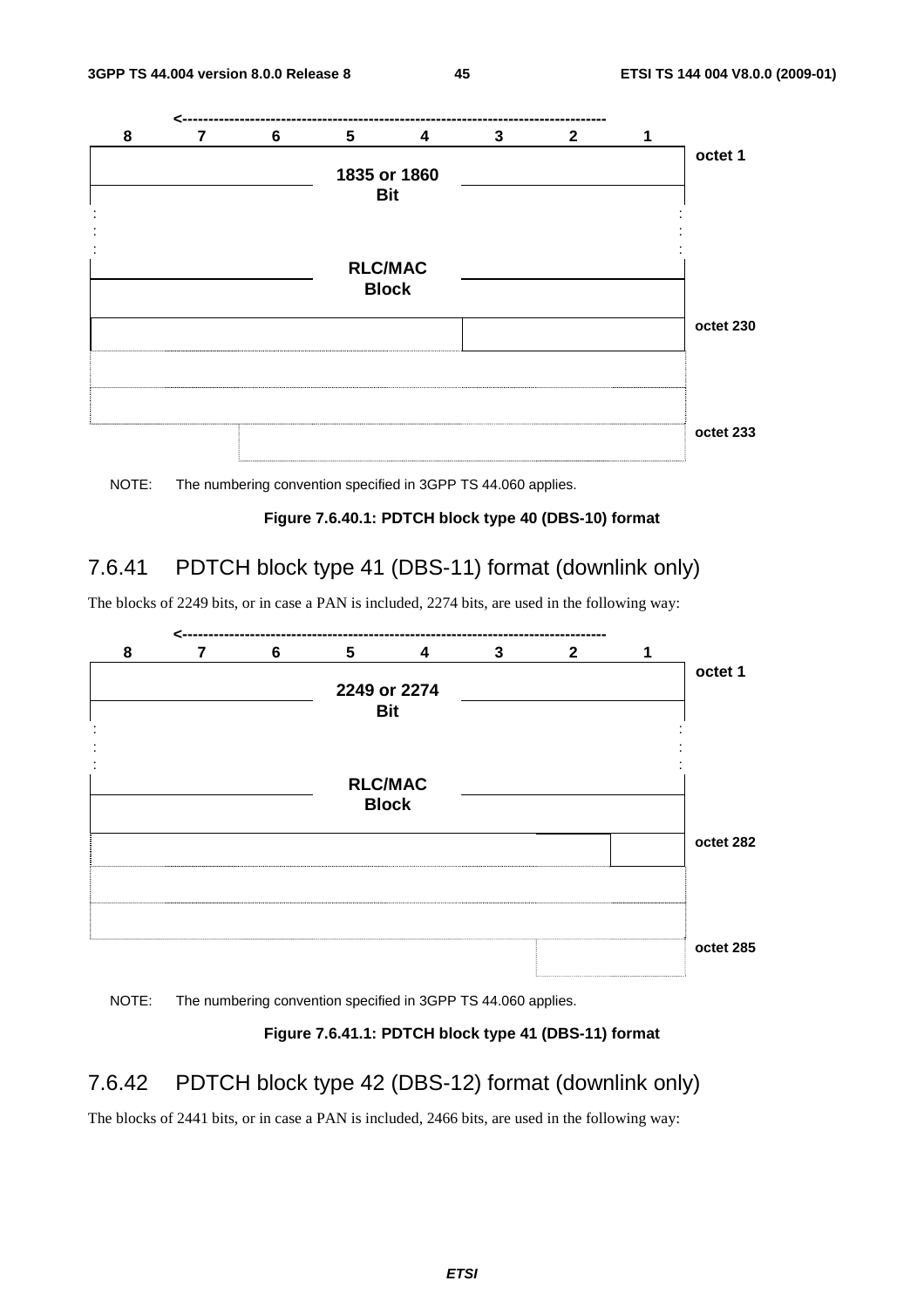![](_page_46_Figure_3.jpeg)

![](_page_46_Figure_4.jpeg)

**Figure 7.6.42.1: PDTCH block type 42 (DBS-12) format** 

## 7.7 PRACH uplink/PACCH uplink short acknowledgement block formats

Two alternative PRACH uplink/PACCH uplink short acknowledgement block formats are specified. The 8 bit (1 octet) blocks are used in the uplink in the following way:

![](_page_46_Figure_8.jpeg)

NOTE: The numbering convention specified in 3GPP TS 44.060 applies.

#### **Figure 7.7.a: PRACH uplink/PACCH uplink short acknowledgement block format**

The 11 bit blocks are used in the uplink in the following way:

![](_page_46_Figure_12.jpeg)

NOTE: The numbering convention specified in 3GPP TS 44.060 applies.

**Figure 7.7.b: PRACH uplink/PACCH uplink short acknowledgement block format** 

## 7.8 PTCCH downlink block format

The 184 bit (23 octets) blocks are used in the downlink in the following way:

![](_page_46_Figure_17.jpeg)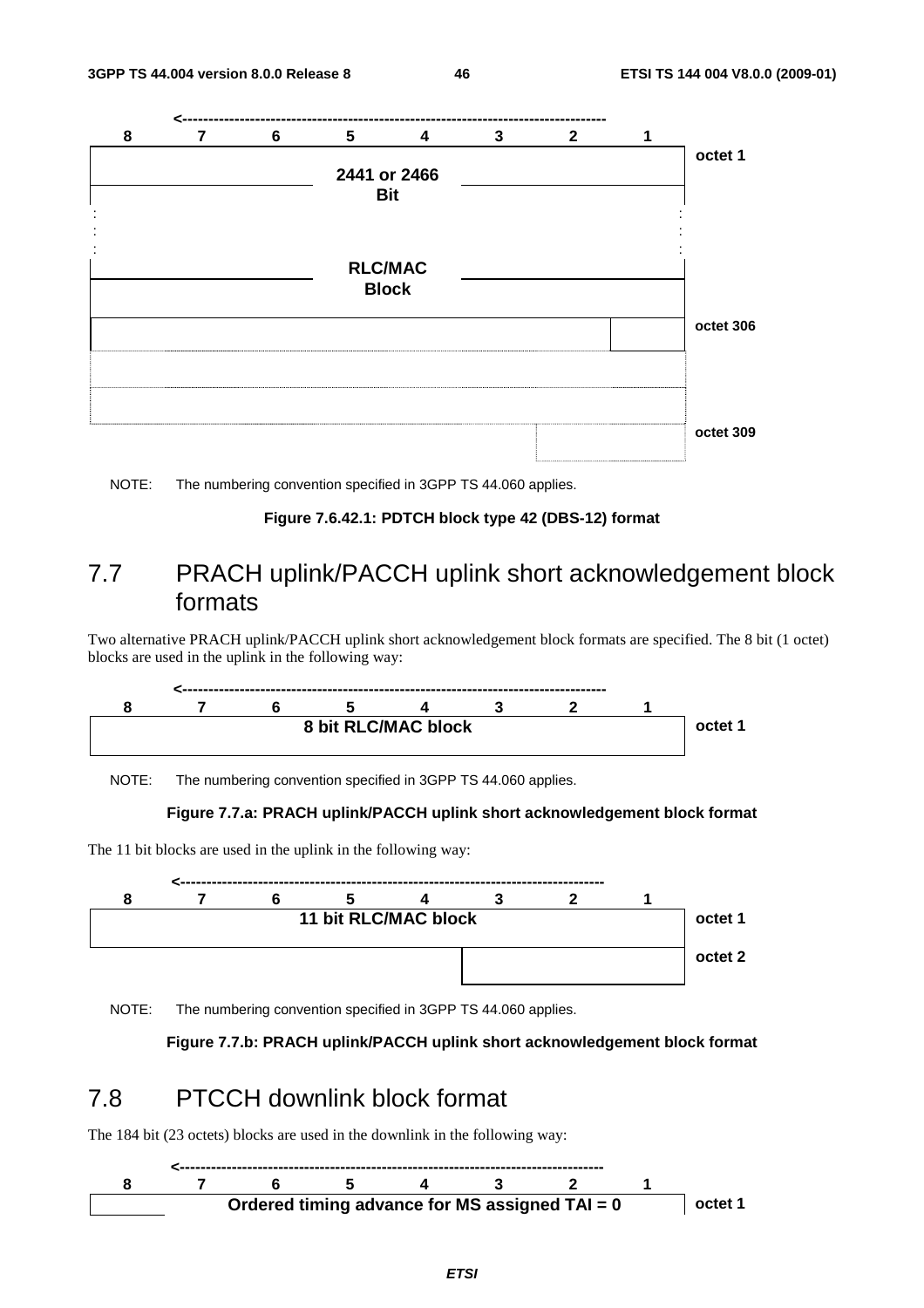![](_page_47_Figure_3.jpeg)

**Figure 7.8: PTCCH downlink block format** 

The field mapping convention in this clause is that when a field is contained within a single octet, the highest bit number of the field represents the highest order value and lowest bit number of the field represents the lowest order value.

Spare bits are encoded with the binary value "0". Fill octets are encoded with the binary value "00101011".

## 7.9 PTCCH uplink block formats

Two alternative PTCCH uplink block formats are specified. The 8 bit (1 octet) blocks are used in the uplink in the following way:

![](_page_47_Figure_9.jpeg)

### **Figure 7.9.a: PTCCH uplink block format**

The 11 bit blocks are used in the uplink in the following way:

![](_page_47_Figure_12.jpeg)

#### **Figure 7.9.b: PTCCH uplink block format**

The field mapping convention of sub-clause 7.10 applies. In the addition, when a field spans more than one octet, the order of bit values within each octet progressively decreases as the octet number increases. In that part of a field contained in a given octet the lowest bit number represents the lowest order value.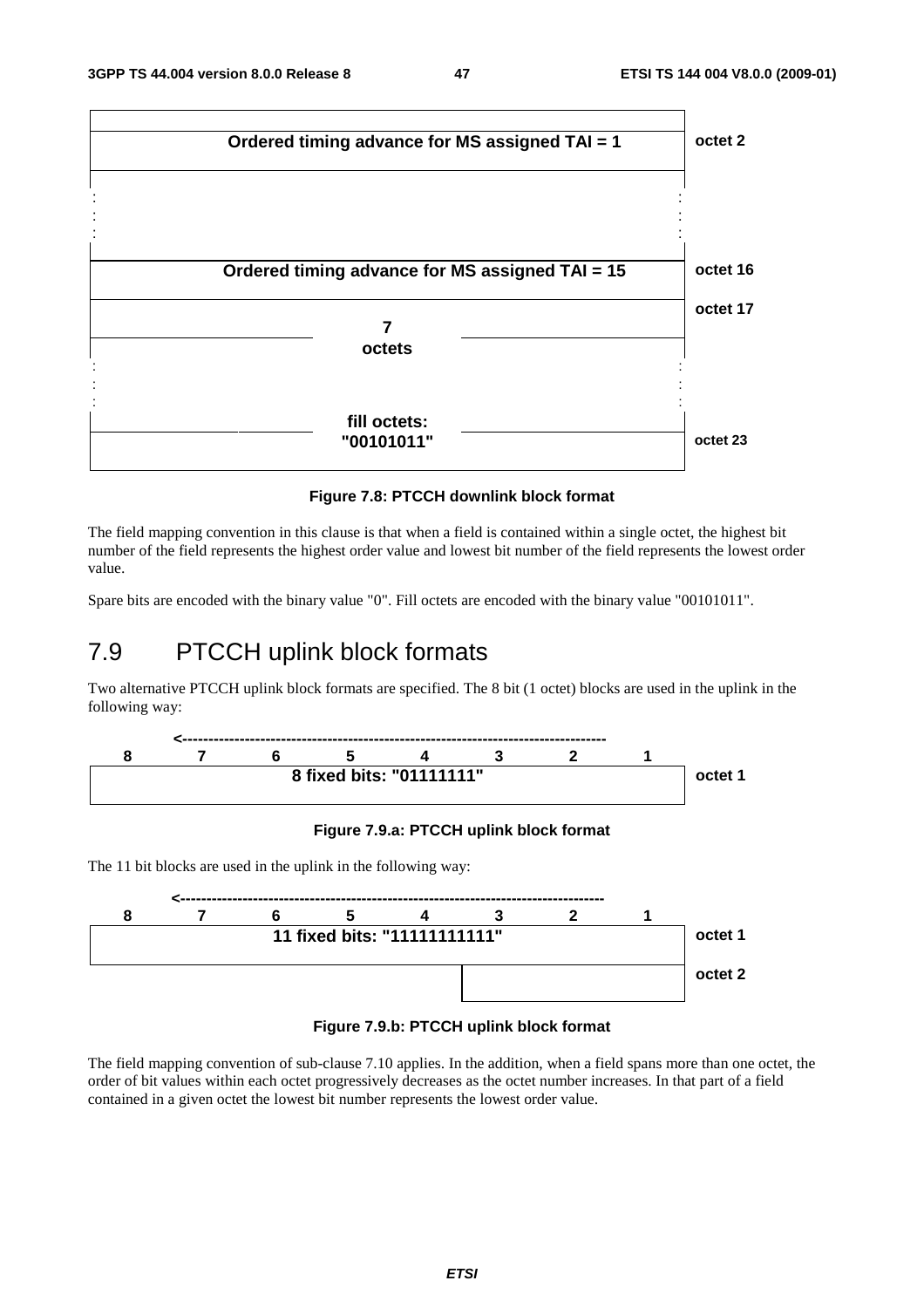## 7.9a Transport block formats (*Iu mode*)

## 7.9a.1 Generic transport block format

When FLO is used, a transport block may be of any size between 1 and 450 bits for GMSK channels, and between 1 and 1370 bits for 8PSK channels. Each transport block contains one RLC/MAC block.

![](_page_48_Figure_6.jpeg)

NOTE 1: The N-th octet may contain fewer than 8 bits

NOTE 2: The numbering convention specified in 3GPP TS 44.060 applies

#### **Figure 7.9a.1 Transport block format**

## 7.9a.2 Transport block format for signalling TFC

A TFC is defined that shall be used for signalling, as specified in 3GPP TS 44.118. It may also be used for data. For this TFC, the transport block format contains 23 octets.

![](_page_48_Figure_12.jpeg)

NOTE: The numbering convention specified in 3GPP TS 44.060 applies

#### **Figure 7.9a.2 Transport block format for TFC for signalling**

## 7.10 Order of bit transmission

On channels for normal burst transmission having a block format with an integer N number of octets, the N octets are mapped onto 8N bits, d(0) to d(8N-1), defined in 3GPP TS 45.003 clause 4 and 5 as follows:

Bit m of octet n shall be transmitted as bit  $d((n-1)*8+m-1)$  with m=(1..8) and n=(1..N).

On channels for normal burst transmission having a block format with a non-integer number of octets, or for transmission having a defined block format but which does not follow the normal burst transmission, the octets are mapped onto M bits,  $d(0)$  to  $d(M-1)$ , defined in 3GPP TS 45.003 clause 5 as follows: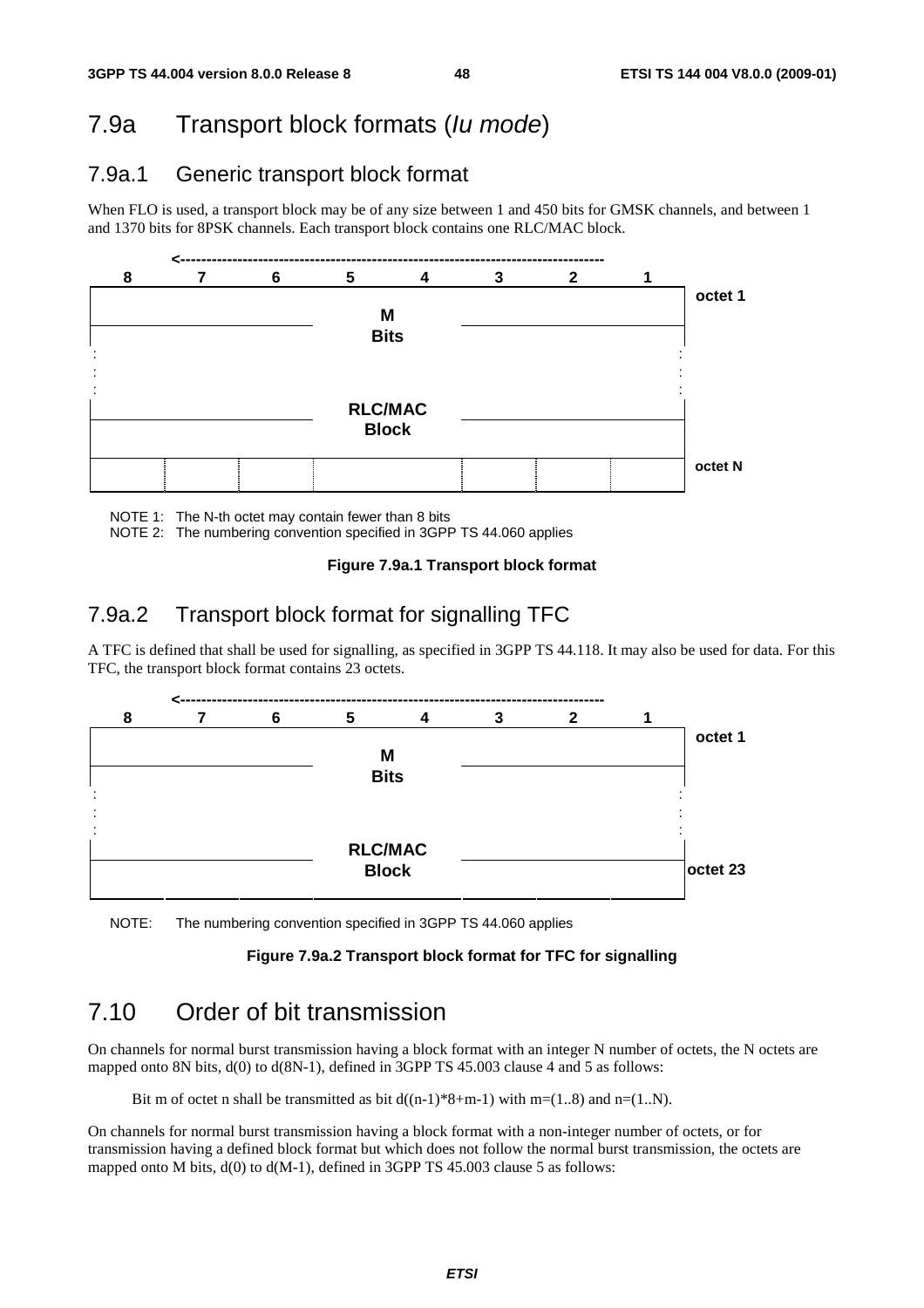Bit m of octet n shall be transmitted as bit  $d(8(n-1) + m-1)$  with  $n = (1 \dots ((M-1) DIV 8) + 1)$  and  $m = (1 \dots min (8, (M - 8(n-1))),$  and where 'DIV' is the integer division operator.

## 8 Vocabulary

The terminology used in the present document is as follows:

#### - **Idle mode:**

 In this mode the MS is not allocated any dedicated physical channel; when the MS is operating in *A/Gb mode* it listens to the CCCH and the BCCH, whilst when operating in *Iu mode* it listens to the PCCCH and the PBCCH.

#### - **Dedicated mode:**

 In this mode the MS is allocated a dedicated physical channel, at least containing two logical channels, only one of them being a SACCH.

#### Packet mode:

 In this mode the MS is ready to access and operate on a packet data physical channel (*A/Gb mode*) or shared basic physical subchannel (*Iu mode*). When the MS is operating in *A/Gb mode*, packet mode includes the substates packet idle mode and packet transfer mode(see 3GPP TS 44.060). When the MS is operating in *Iu mode,* packet mode includes the sub-states MAC-Idle and MAC-Shared (see 3GPP TS 44.160).

#### **- Packet Idle Mode:**

 In packet idle mode, the mobile station is prepared to transfer LLC PDUs on packet data physical channels. The mobile station is not allocated any radio resource on a packet data physical channel; it listens to the PBCCH and PCCCH or, if those are not provided by the network, to the BCCH and the CCCH.

#### **- Packet Transfer Mode:**

In packet transfer mode, the mobile station is prepared to transfer LLC PDUs on packet data physical channels. The mobile station is allocated radio resource on one or more packet data physical channels for the transfer of LLC PDUs.

#### **- Dual Transfer Mode:**

 In dual transfer mode, the mobile station is allocated radio resources providing an RR connection (3GPP TS 44.018) and a Temporary Block Flow on one or more packet data physical channels. The allocation of radio resource for the RR connection and the Temporary Block Flow is co-ordinated by the network in agreement with the capabilities of the mobile station in dual transfer mode.

#### **- MAC-dedicated:**

**A** MAC-control-entity state where a DBPSCH is assigned and no SBPSCH is assigned. This state only applies in *Iu mode*.

#### **- MAC-DTM:**

A MAC-control-entity state where at least one DBPSCH and one SBPSCH are assigned. This state only applies in *Iu mode*.

#### **- MAC-Idle:**

A MAC-control-entity state where no basic physical subchannel is assigned.

#### **- MAC-Shared:**

A MAC-control-entity state where at least one shared basic physical subchannel is assigned.

#### - **Physical block:**

The physical block is the minimal unit which can be transferred by the physical layer.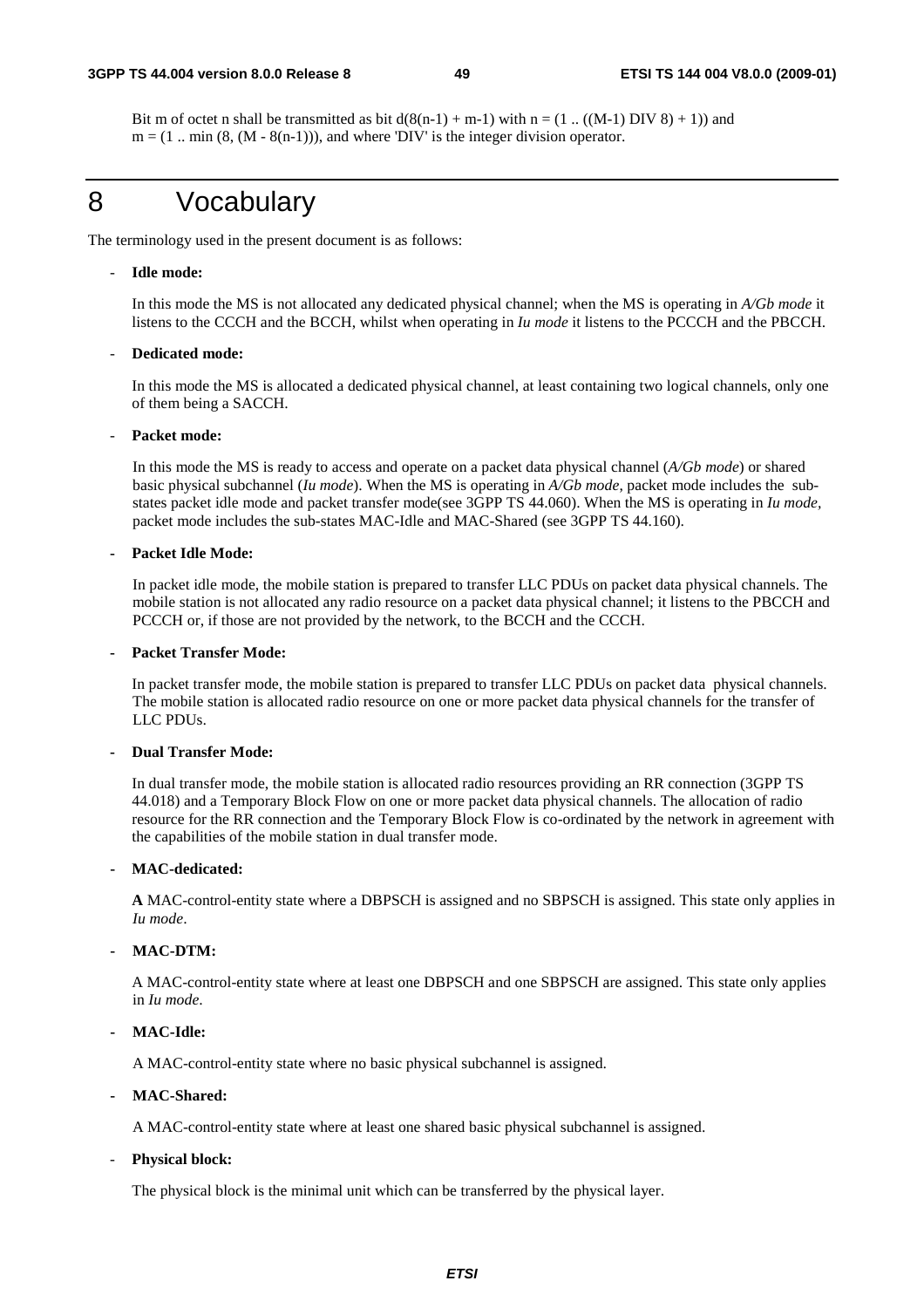### - **Dedicated physical channel:**

The physical blocks scheduled on the radio medium assigned to a dedicated connection with a MS.

### - **Packet data physical channel:**

 The physical blocks scheduled on the radio medium assigned to a shared usage between MSs for packet switched data traffic.

### - **Physical channel:**

A **physical channel** uses a combination of frequency and time division multiplexing and is defined in terms of a radio frequency channel sequence and a timeslot sequence. A physical channel uses the same timeslot number in every TDMA frame. The complete definition of a particular physical channel consists of a description in the frequency domain, and a description in the time domain (see 3GPP TS 45.002).

### **- Basic physical channel:**

A **basic physical channel** is defined as a physical channel for which the TDMA frame number sequence is 0,1,.. FN\_MAX, where FN\_MAX is the maximum TDMA frame number for a hyperframe (i.e. all TDMA frames on a timeslot).

### **- Basic physical subchannel:**

A **basic physical subchannel** is defined as a basic physical channel or a part of a basic physical channel and an associated multiframe structure. A basic physical subchannel can either be shared or dedicated.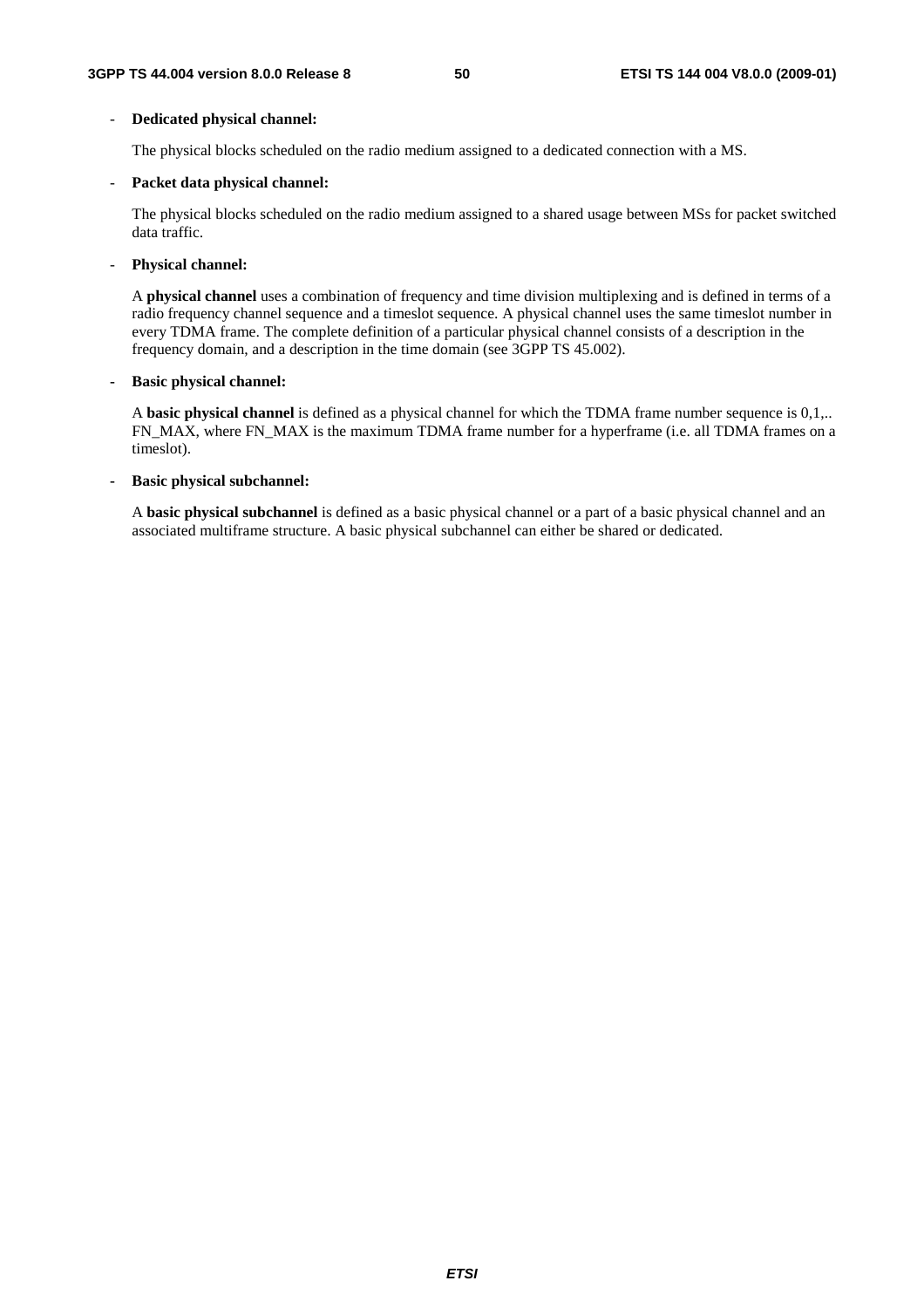## Annex A (informative): Change History

| TSG #           | <b>TSG</b><br>Doc. | СR | Rev | <b>Subject/Comment</b>                         | <b>New</b> |
|-----------------|--------------------|----|-----|------------------------------------------------|------------|
| December 2008 - |                    |    |     | I Rel-8 version created based on version 7.1.0 | 8.0.0      |